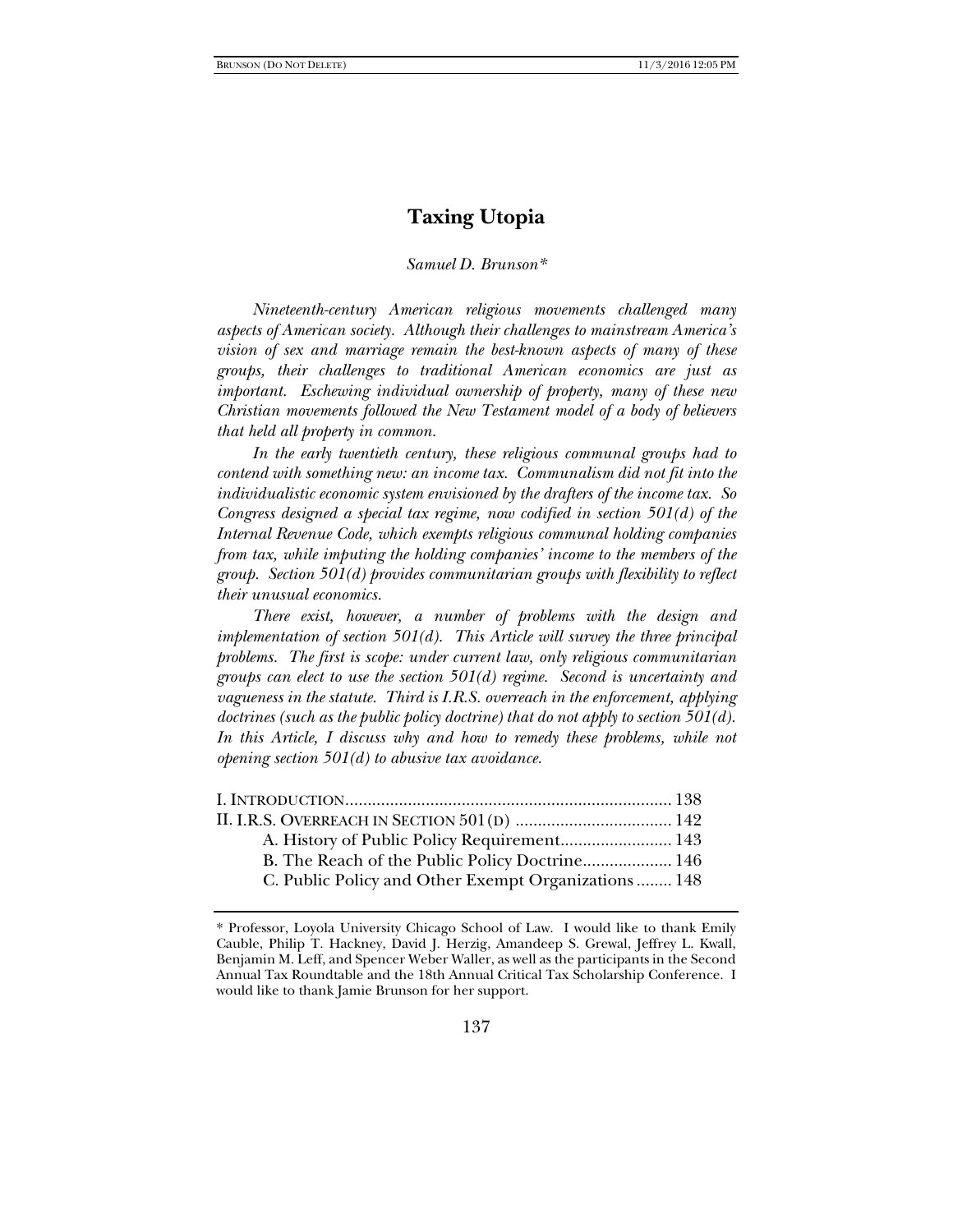## I. INTRODUCTION

Nineteenth-century America saw the emergence of a number of charismatic religious movements set on rejecting the wicked world surrounding them and restoring primitive Christianity.<sup>1</sup> For some of these religious movements, rejecting the wicked world also meant jettisoning central values of the surrounding culture. Radically, a number of these religious movements rejected the sexual and familial mores of nineteenth-century America.<sup>2</sup> The Shakers, for example, eschewed sex, choosing to live celibate lives.<sup>3</sup> The Mormons rejected monogamy in favor of polygamy.<sup>4</sup> And the Oneida community

<sup>1</sup> LAWRENCE FOSTER, RELIGION AND SEXUALITY: THE SHAKERS, THE MORMONS, AND THE ONEIDA COMMUNITY 5-6 (1984).

LOUIS J. KERN, AN ORDERED LOVE: SEX ROLES AND SEXUALITY IN VICTORIAN UTOPIAS—THE SHAKERS, THE MORMONS, AND THE ONEIDA COMMUNITY xii (1981) ("With the exception of slavery, no area of nineteenth-century life commanded as much attention and consumed as a much reform energy as questions of sex, marriage, and the family. . . . [T]he pantagamous Oneida Community . . . the polygamic Mormons . . . and the celibate Shakers . . . consciously sought to provide social alternatives to monogamous marriage."). 3

Ralph Michael Stein, *A Sect Apart: A History of the Legal Troubles of the Shakers*, 23 ARIZ. L. REV. 735, 739 (1981). 4

Janet Bennion, *History, Culture, and Variability of Mormon Schismatic Groups*, *in* MODERN POLYGAMY IN THE UNITED STATES: HISTORICAL, CULTURAL, AND LEGAL ISSUES 101, 102 (Cardell K. Jacobson & Lara Burton eds., 2011); Samuel D. Brunson, *Taxing*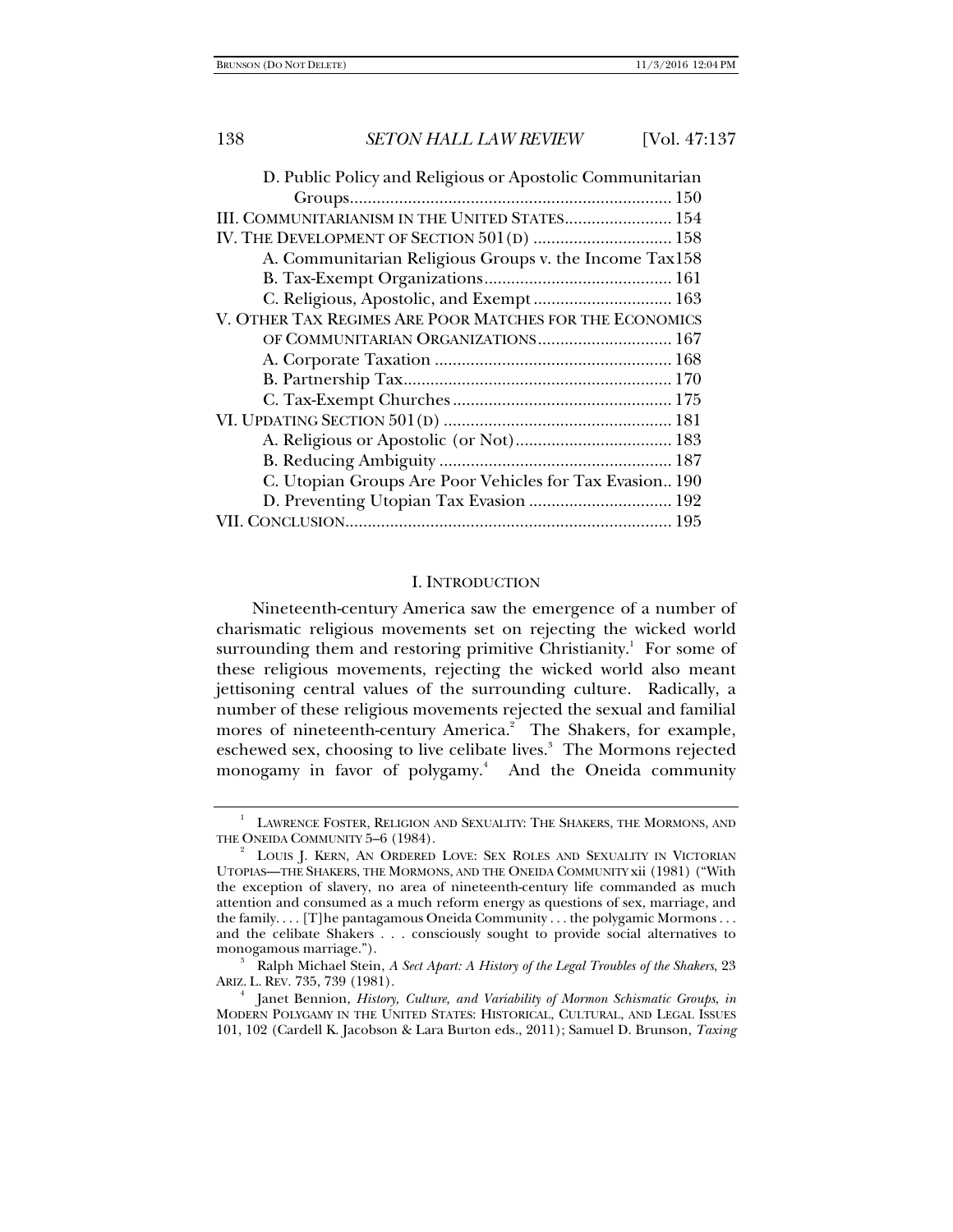embraced "complex marriage," a type of group marriage that "resulted in radical changes in sex roles and behavior."5

Of course, while rejecting the surrounding world's marital and sexual norms represents perhaps the most memorable feature of these restorationist Christian movements, they did not view the wicked world's sexual and marital practices as its only objectionable practices. And while the groups' alternative approaches to sex and marriage may be the most salacious part of their rejection of the surrounding culture, their new sexual and marital practices were neither the most interesting nor the most important way in which they differed from the mainstream culture. Equally interesting, and far more successful, was their approach to economic life.

The Shakers, the Mormons, and the Oneida community—as well as many other nineteenth-century religious groups<sup>6</sup>—implemented some version of economic communitarianism,<sup>7</sup> attempting to recreate the Apostolic society of the New Testament.<sup>8</sup> Eschewing the private ownership of property, they instead gave their private property to and subjugated their selfish desires for—the benefit of a group, which, in turn, provided them with sustenance and community. This voluntary self-denial, while central to the project of communalism, $^\circ$  is broadly inimical to the myth of individualism so foundational to Americans' understanding of themselves.<sup>10</sup>

Although their communitarian practices violated American economic norms, the country ultimately tolerated—and, in fact,

 LAWRENCE FOSTER, WOMEN, FAMILY, AND UTOPIA:COMMUNAL EXPERIMENTS OF THE SHAKERS, THE ONEIDA COMMUNITY, AND THE MORMONS xiv (1991).

 According to the Bible, the early Apostolic church practiced communitarian economics. Believers did not claim private ownership over their assets, but instead, they held everything in common. *Acts* 4:32. Upon joining, these early Christians sold whatever assets they had and gave the proceeds to the apostles, who then distributed those assets by need. *Acts* 4:32–35; *see also Acts* 2:44–45. As a result of this communal living, "there was not a needy person among" these early Christians. Acts 4:34.

 TIMOTHY MILLER, THE QUEST FOR UTOPIA IN TWENTIETH-CENTURY AMERICA: VOLUME 1: 1900–1960, at xx (1998) [hereinafter MILLER, QUEST FOR UTOPIA] ("Communitarianism is predicated upon some degree of suppression of individualism

See, e.g., PETER L CALLERO, THE MYTH OF INDIVIDUALISM: HOW SOCIAL FORCES SHAPE OUR LIVES 18 (2d ed. 2013) ("American society is saturated with the holy waters of individualism.").

*Polygamy*, 91 WASH. U. L. REV. 113, 131 n.112 (2013) [hereinafter Brunson, *Taxing*   $Polygam$ ].

FOSTER, *supra* note 1, at 5.

*See* CHRIS JENNINGS, PARADISE NOW:THE STORY OF AMERICAN UTOPIANISM 7 (2016) ("At least one hundred experimental [communalist] communities were founded in the United States during the nineteenth century and countless more since."). 7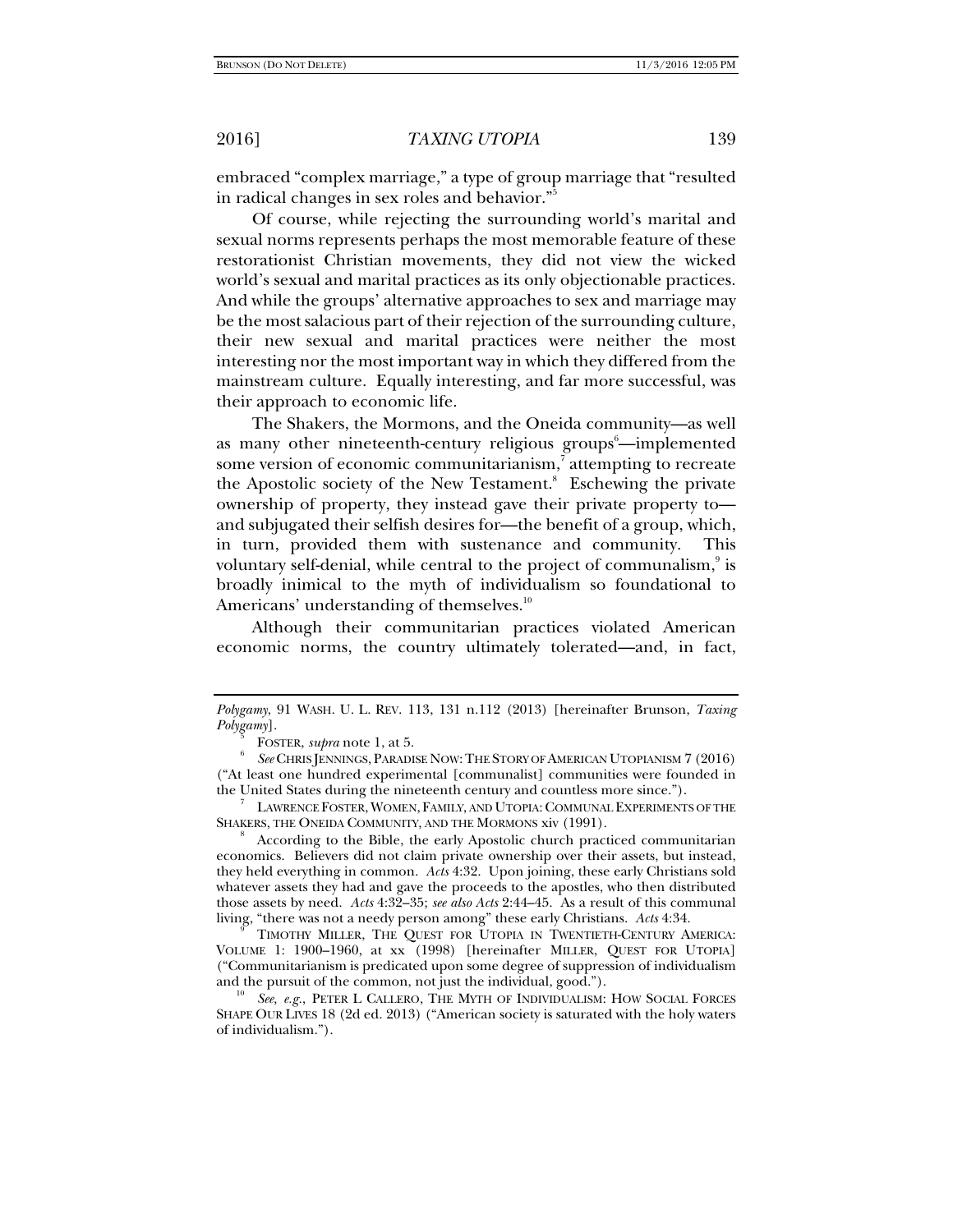$accommodated—this particular religiously-inspired difference.<sup>11</sup> In$ the early twentieth century, the U.S. introduced a federal income tax that could have devastated communitarian societies. Communalism did not fit into the individualistic economic system envisioned by the drafters of the income tax. At the same time, though, these communitarian groups engaged in commerce, so, unlike churches and other public charities, they did not belong entirely outside of the tax system. After a quarter-century of uneasy engagement with the tax system, Congress drafted a tax provision applicable solely to these religious communitarian groups.

There is nothing unusual about drafting tax provisions targeted at small groups, of course. Congress continually enacts this type of legislation.<sup>12</sup> That such targeted tax provisions are common, though, hardly serves to recommend them: even Congress recognizes that "[t]argeted tax provisions based on narrow social and economic goals (as distinguished from revenue raising)" form the heart of tax complexity.<sup>13</sup> And this provision—now codified in section  $501(d)$  of the Internal Revenue Code ("section  $501(d)$ ")—currently applies to just over 200 communal groups and their members.<sup>14</sup>

Unlike many targeted tax provisions, though, section 501(d) probably does not add significant complexity to the tax law. Because it is targeted at very few taxpayers, section 501(d) remains relatively obscure, largely ignored, and unknown by the population at large. It also solves a very real problem that the existence of these groups creates: how to apply a tax regime that assumes individuality and selfishness to taxpayers who eschew such things.

Still, its obscurity, as well as its mischaracterization as a tax exemption, have caused the Internal Revenue Service ("I.R.S.") to radically misunderstand section 501(d). As a result of its misunderstanding both the economic function and the application of section 501(d), the I.R.S. has imported requirements from the world

By way of contrast, U.S. law and culture largely have not embraced these groups' alternative sexual and marital practices. *See, e.g.*, Brunson, *Taxing Polygamy*, *supra* note

<sup>&</sup>lt;sup>12</sup> Kristin E. Hickman, *Administering the Tax System We Have*, 63 DUKE L.J. 1717, 1722 (2014).

<sup>&</sup>lt;sup>13</sup> Ad Hoc Comm. on Tax Reform, *Tax Reform: The Business Perspective*, 41 BUS. LAW.<br>907, 908 (1986).

 $14$  In 2015, there were 217 recognized religious and apostolic groups that were exempt under section 501(d). I.R.S., 2015 DATA BOOK 58 tbl. 25 (2016), https://www.irs.gov/pub/irs-soi/15databk.pdf. The number of exempt communitarian religious organizations had increased significantly since the beginning of the century, from 131 in 2002. I.R.S., 2003 DATA BOOK 30 tbl. 22 (2003), http://www.irs.gov/pub/irs-soi/03databk.pdf.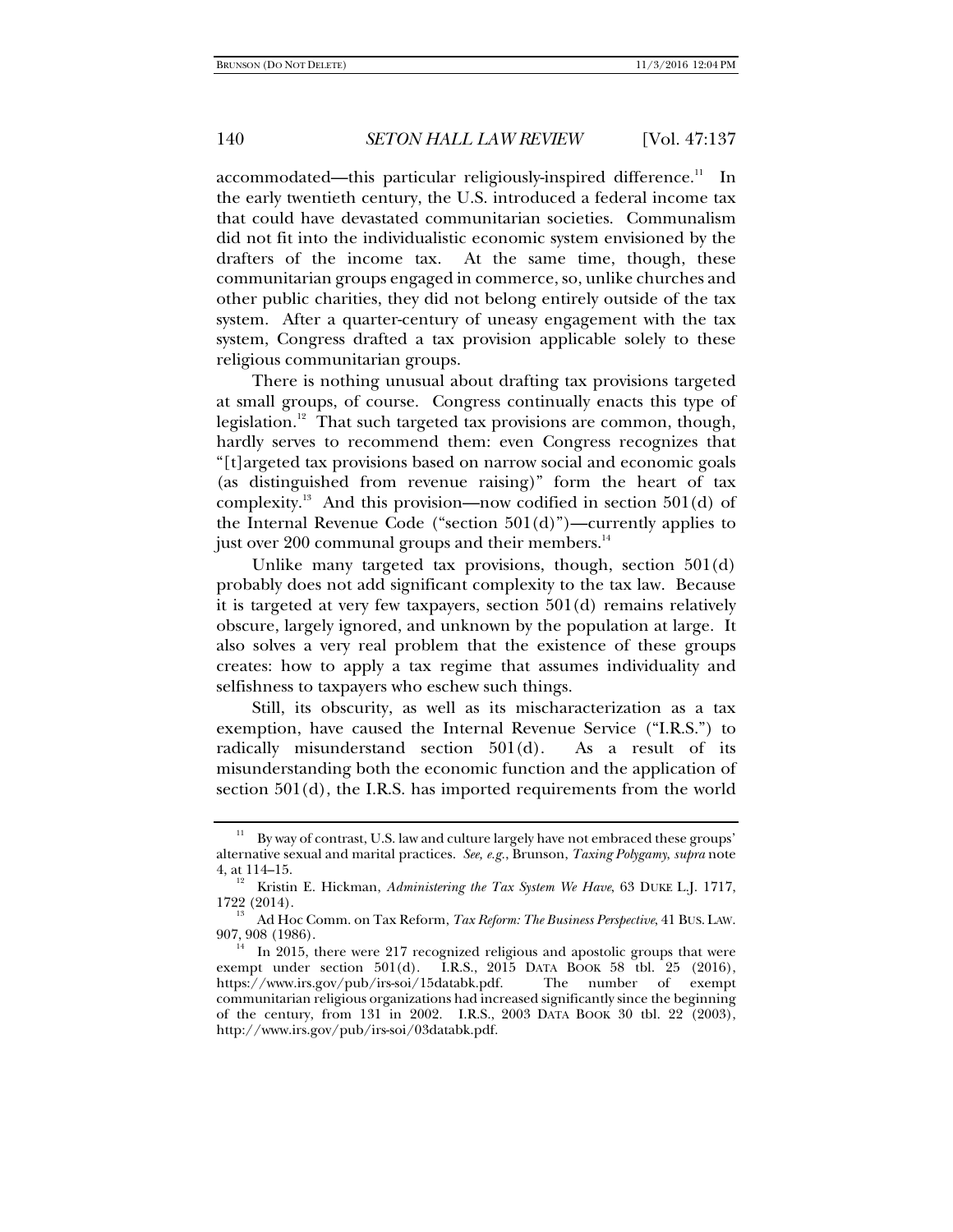of tax-exempt public charities that have no place in taxing communitarian groups.

Even if the I.R.S. properly understood the place of section 501(d), the provision has two significant problems that Congress or the Treasury Department needs to address. The first problem is scope: under current law, only religious communal groups can elect to use the section 501(d) regime. This makes sense from a historical perspective: Congress was trying to fix a problem for certain religious communal groups when it passed section 501(d). Today, though, outside of its history, there is no tax policy reason—compelling or otherwise—to bar secular communitarian groups from also qualifying for exemption under section 501(d).

Second, although section 501(d) is a short provision of the tax law, consisting of only one hundred words, several of its key requirements remain undefined and ambiguous. As a result, uncertainty exists for many organizations over whether they qualify for the exemption. In some cases, that uncertainty may prevent a qualified communitarian organization from applying for exemption under section  $501(d)$ . In other cases, it has led to litigation.<sup>15</sup>

This Article will highlight the beneficial uses and potential of section 501(d), while at the same time proposing correctives to the problems of section 501(d). Part II will present a case study illustrating the I.R.S.'s misunderstanding of section 501(d), with the I.R.S. conflating the sexual and the economic aspects of communitarian organizations. Because the I.R.S. misunderstands the purpose and the place of communitarian organizations, it over-enforces qualification criteria that do not and need not apply, unnecessarily limiting the types of organizations that should be able to elect the special tax treatment provided by section 501(d).

In Part III, this Article will review the history of communitarian organizations—both religious and non-religious—in the United States. Part IV will proceed to follow the developments in the taxation of communitarian organizations, from courts' initial rejection of their charitable status to Congress's enactment of a specialized exemption for certain religious communitarian organizations.

In Part V, the Article will explore whether the Internal Revenue Code ("the Code") needs a special provision for communitarian organizations, or if the existence of such a provision adds unnecessary complexity to the Code. The Article will do so by analyzing how three

<sup>15</sup> *See, e.g.*, Twin Oaks Cmty., Inc. v. Comm'r, 87 T.C. 1233, 1242 (1986) (I.R.S. argued that members must take "vow of poverty" for organization to qualify as having communal or community treasury), *acq.*, 1987-2 C.B. 1.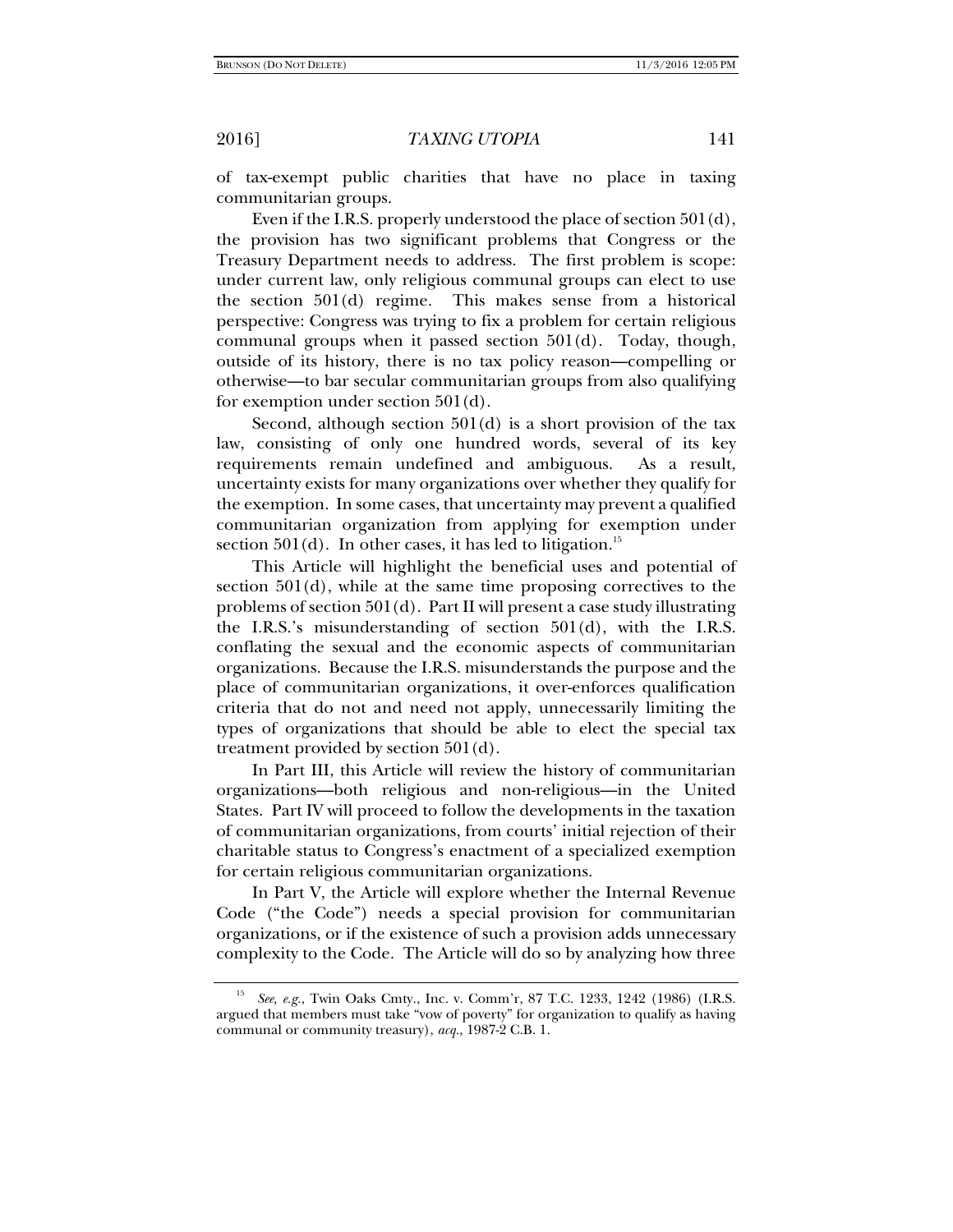other tax regimes would apply to communitarian groups and evaluating whether those regimes could accurately reflect the economics of these organizations.

Part VI will then suggest a number of changes Congress should make to improve and modernize section 501(d). Most importantly, Congress should extend the exemption to non-religious communitarian organizations. In addition, though, there are a handful of ambiguities and tax-planning opportunities in the rules that Congress could easily repair. Part VI will discuss those improvements that Congress could, and should, make.

# II. I.R.S. OVERREACH IN SECTION 501(D)

Under section 501(d), a qualifying "religious or apostolic" organization with a common or community treasury can elect to be exempt from tax.<sup>16</sup> The exemption is not complete, though: although the communitarian organization itself pays no taxes, its members do pay taxes on their pro rata share of the organization's income, whether or not it distributes that income to them.<sup>1</sup>

For tax purposes, then, section 501(d) organizations function more like pass-through entities than tax-exempt entities. Still, the fact that the special tax provision speaks of exemption and is located in the same section of the Code as other tax exemptions appears to have caused the I.R.S. to misapprehend the history and economic substance of the provision. In a 2013 private letter ruling, the I.R.S. held that a polygamous group failed to qualify as an exempt religious or apostolic organization because polygamy is both illegal and contrary to public policy.18 The public policy requirement does not, however, apply to exemptions under section 501(d). Furthermore, no tax policy reason justifies importing such a requirement into this exemption from taxation.<sup>19</sup>

Nonetheless, whether from a lack of understanding about the unique economics of section  $501(d)$ , from pure administrative overreach, or for some other reason, the I.R.S. has imposed qualification requirements on religious and apostolic organizations that do not derive either from the Code or the case law. Moreover,

I.R.C.  $\S 501(d)$  (2015).

<sup>17</sup> *Id.* For a discussion of the definitions of *religious or apostolic*, *common or community treasury*, and *pro rata* as used in section 501(d), see *infra* Part VI.A-B.<br><sup>18</sup> I.R.S. Priv. Ltr. Rul. 2013-10-047 (Mar. 8, 2013).<br><sup>19</sup> Although this Article will briefly review the history and the se

Although this Article will briefly review the history and the scope of the public policy doctrine, an in-depth analysis of the doctrine is beyond the scope of this Article and will, instead, be treated in a future article.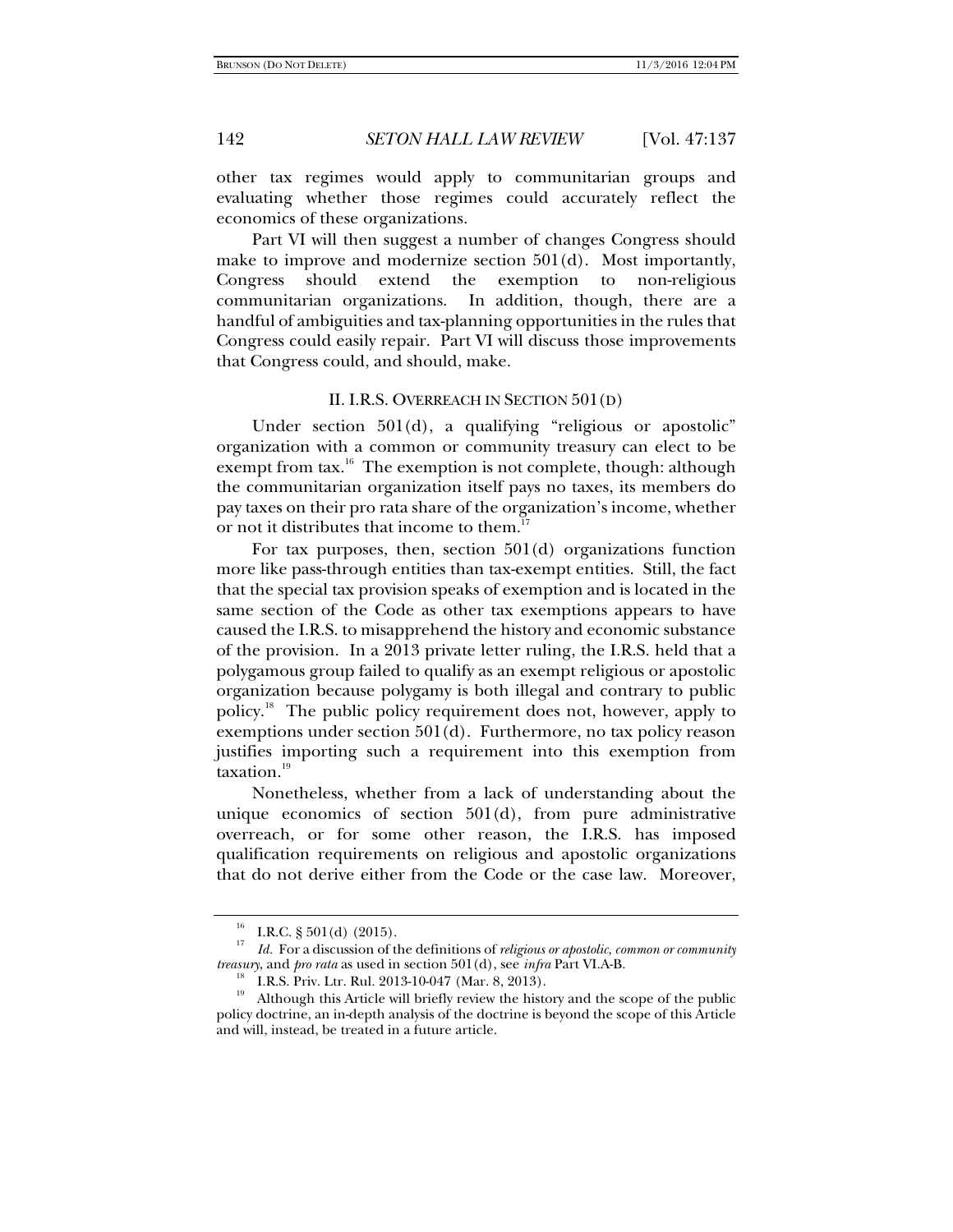because communitarian organizations may lack the resources to challenge the I.R.S.'s determination, these administrative overreaches can potentially continue unchallenged. $20$  As long as the I.R.S. reads an inapplicable public policy requirement into section 501(d), it will unnecessarily discourage organizations that should elect this exemption from doing so.

# A. *History of Public Policy Requirement*

The public policy requirement provides that an organization seeking "charitable tax subsidies . . . may not engage in activities antithetical to established public policy."<sup>21</sup> This requirement does not find its roots either in the Code or in the Treasury regulations. Rather, it originated in the District Court for the District of Columbia's decision in *Green v. Kennedy*. 22 The plaintiffs in that case consisted of African American parents living in Mississippi whose children had been denied entrance into private schools because of their race.<sup>23</sup> The plaintiffs sought a preliminary injunction preventing the I.R.S. from granting a tax exemption to racially discriminatory schools and from permitting donors to such schools to deduct their donations, as well as requiring the I.R.S. to revoke the exemptions already granted to racially discriminatory schools.<sup>24</sup>

The court found that, although the exemption and deductions did not involve direct tuition grants by the government, they did provide "substantial and significant support by the Government to the segregated private school[s]."<sup>25</sup> In fact, the tax exemption and deduction available to donors significantly aided the private schools in raising funds, and thus, in discriminating.<sup>26</sup> Although the court did not require the I.R.S. to revoke the exemptions of racially

<sup>20</sup> *See* Samuel D. Brunson, *Watching the Watchers: Preventing I.R.S. Abuse of the Tax System*, 14 FLA. TAX REV. 223, 232 (2013) ("[P]olicing [the I.R.S.] imposes a cost potentially significant—on taxpayers. As a result of this cost, they may not have sufficient incentive to challenge the I.R.S.'s misinterpretations, even when they have a

strong case.").<br><sup>21</sup> Miranda Perry Fleischer, *Theorizing the Charitable Tax Subsidies: The Role of Distributive Justice, 87 WASH. U. L. REV. 505, 532 (2010).* 

<sup>&</sup>lt;sup>22</sup> Green v. Kennedy, 309 F. Supp. 1127 (D.D.C. 1970).<br><sup>23</sup> Id. at 1129.

<sup>&</sup>lt;sup>24</sup> *Id.* at 1130.<br><sup>25</sup> *Id.* at 1134.<br><sup>26</sup> *Id.* at 1135. In fact, fundraising letters from the schools to potential donors emphasized that without their (tax-deductible) support, "many students, whose minds and bodies are just as pure as those of any of their classmates and playmates . . . w[ill] be forced into one of the intolerable and repugnant 'other schools,'" or forced into dropping out altogether. *Id.*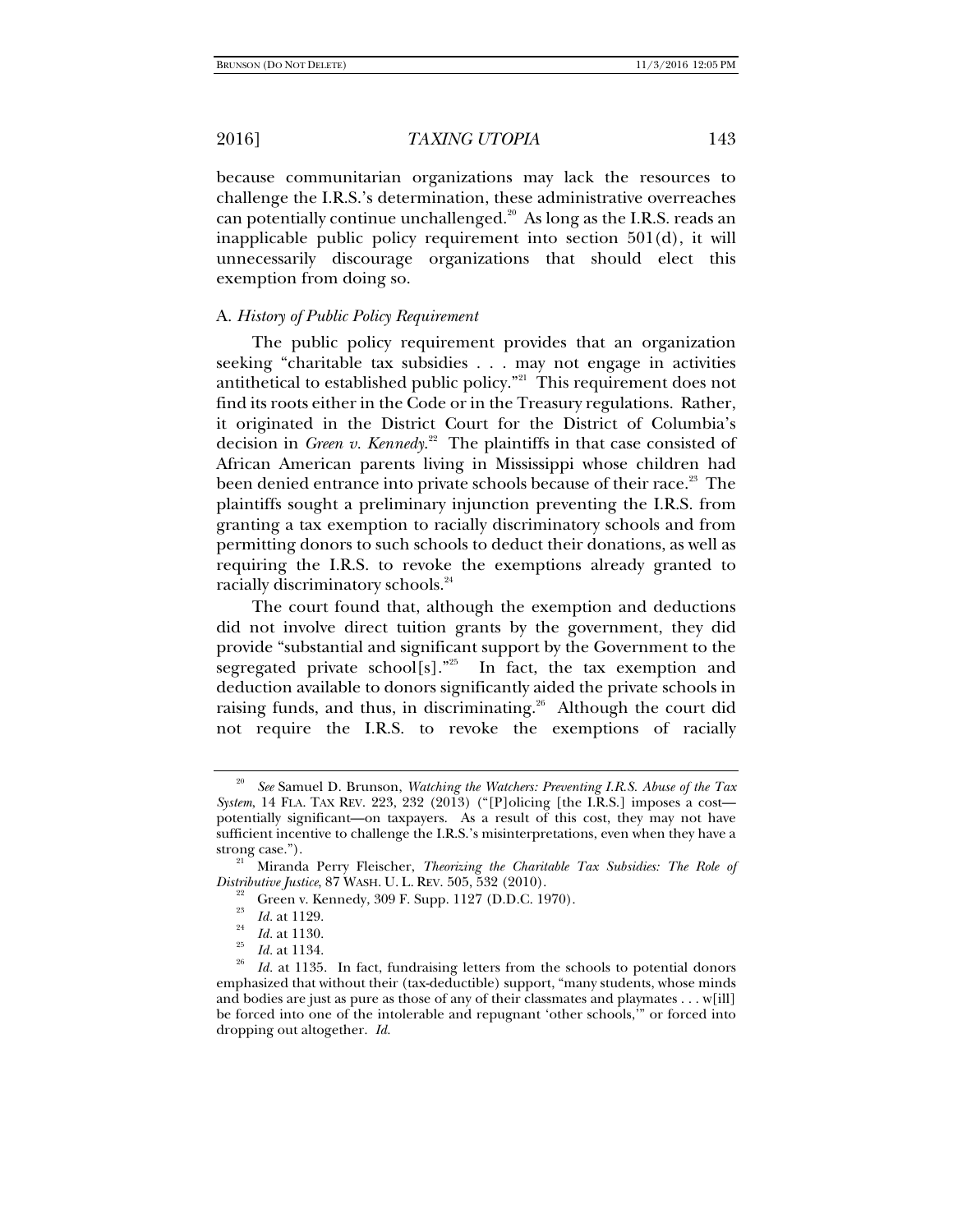discriminatory schools that had already received their tax exemption, it decided that a "broad public interest" existed in enjoining the I.R.S. from granting tax-exempt status to such schools during the pendency of the litigation.<sup>27</sup>

Shortly after the court issued its preliminary injunction, the I.R.S. announced that it could no longer provide a tax exemption to racially discriminatory private schools or allow taxpayers to deduct their donations to such schools.28 Randolph W. Thrower, the Commissioner of the I.R.S., clarified the I.R.S.'s position, explaining that an organization seeking tax-exemption and deductible donations under sections  $501(c)(3)$  and 170 of the Code had to meet the common law tests for being "charitable."29

The following year, when the district court decided the case on its merits, the court adopted the I.R.S.'s focus on "charitable."<sup>30</sup> Section 501(c)(3) uses "[t]he term *charitable* . . . in its generally accepted legal sense"; $31$  as a result, at least for close questions, the court could look to the common law of charitable trusts. $32$  Central to the law of charitable trusts is the concept that such a trust must "serve the general welfare and be 'beneficial to the community.'"33

According to the court, however, community benefit changes over time, making it impossible to formalize criteria with which to identify appropriate benefits.<sup>34</sup> Thus, analyzing a charitable trust's community benefit requires courts to take into account contemporary mores.<sup>35</sup> However, to qualify as serving the general welfare and benefiting the community, a charitable trust's purpose cannot be "illegal or contrary to public policy."36

The common law prohibition on charities engaging in acts that are illegal or contrary to public policy also informs Congressional

<sup>&</sup>lt;sup>27</sup> *Id.* at 1138.<br><sup>28</sup> The I.R.S. announced its changed policy in two news releases, dated July 10 and July 19, 1970. The news releases are reprinted in the Senate testimony of I.R.S. Commissioner Randolph W. Thrower on equal educational opportunity. *See Equal Educational Opportunity: Hearings Before the Select Comm. on Equal Educational Opportunity of the United States Senate*, 91st Cong., 2d Sess. 1996–97 (1970) (statement of Randolph W. Thrower, Comm'r of Internal Revenue Service).<br><sup>29</sup> *Id.* at 1995.<br><sup>30</sup> Green v. Connally, 330 F. Supp. 1150, 1157 (D.D.C. 1971), *aff'd*, 404 U.S. 997

<sup>(1971).&</sup>lt;br><sup>31</sup> Treas. Reg. § 1.501(c)(3)-1(d)(2) (2014) (emphasis added).

<sup>32</sup> *Connally*, 330 F. Supp. at 1157.<br>*Id.* at 1158.<br>*Id.* 

<sup>35</sup> *Id.* at 1159. 36 *Id.*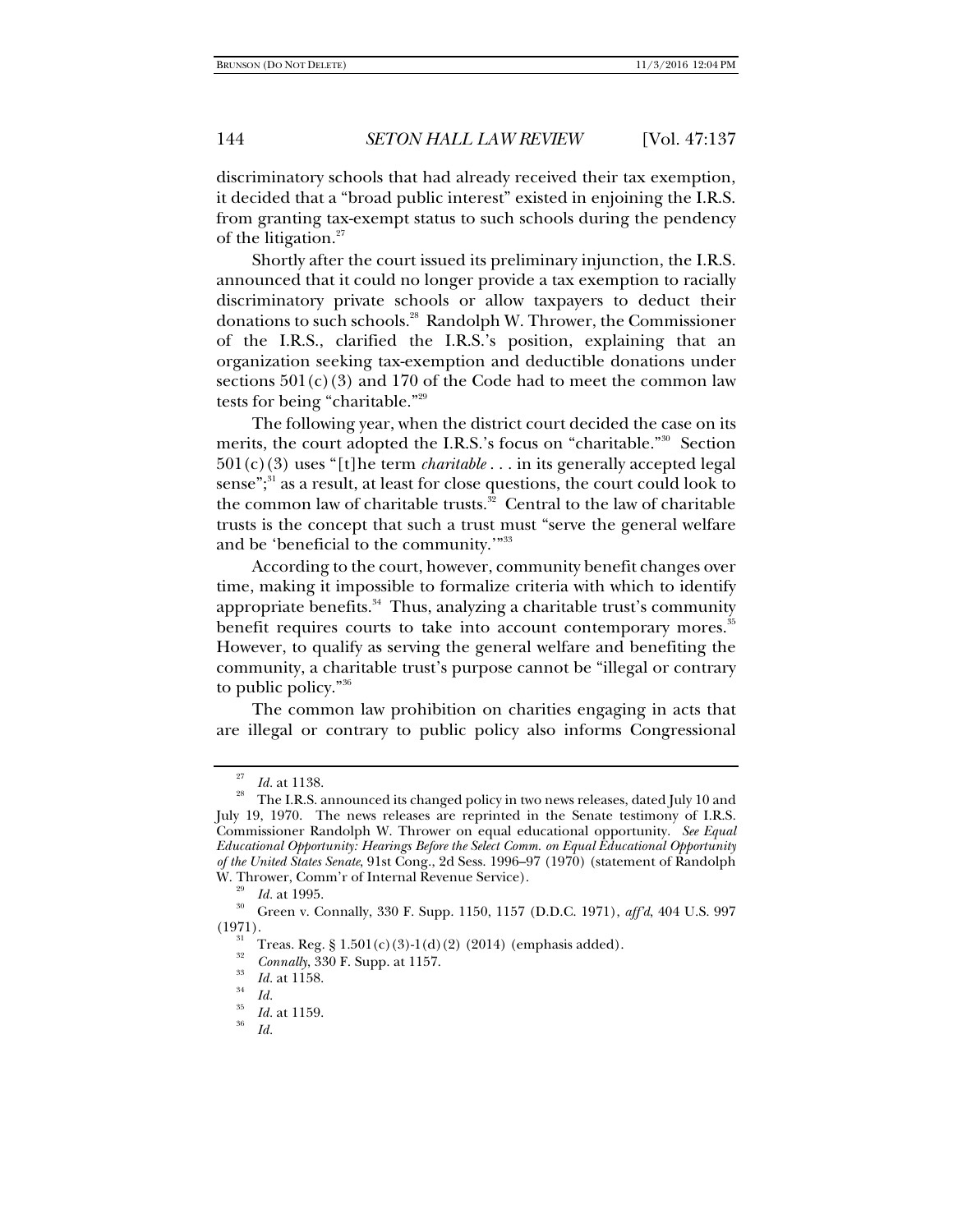intent with respect to deductions and tax exemption. $37$  The charitable exemption and charitable deduction could not be used to frustrate explicit federal policy, including policy on racial discrimination.<sup>38</sup> Thus, in holding that the I.R.S. could not grant a tax exemption to racially discriminatory private schools, the court imported the public policy requirement from the common law of charitable trusts into the tax exemption and deduction for public charities.

In 1971, the I.R.S. issued a revenue ruling formally adopting the policy that racially discriminatory private schools did not qualify as taxexempt under section  $501(c)(3).^{39}$  Underlying this rule, the I.R.S. explained, was the common law of charities. The common law definition of "charity," the I.R.S. explained, encompassed all three major categories of exempt organizations listed in section  $501(c)(3)$ : charitable, educational, and religious.<sup>40</sup> Although federal law did not prohibit private schools from discriminating, well-settled federal policy discouraged such discrimination.<sup>41</sup> The common law prohibited charitable trusts of any kind from acting contrary to public policy.42 As such, the I.R.S. could not grant tax-exempt status under section  $501(c)(3)$  to private schools that discriminated on racial grounds.<sup>43</sup>

In 1970, the I.R.S. requested proof from private schools that they followed nondiscriminatory admissions processes.<sup>44</sup> Bob Jones University, a private religious school in Greenville, South Carolina, told the I.R.S. that it did not admit African Americans, and, in September 1971, further asserted that it would not admit African American students.<sup>45</sup> The I.R.S. initiated proceedings to revoke the university's tax exemption.<sup>46</sup> Bob Jones University filed suit for injunctive relief, however, blocking the I.R.S.'s preparation.<sup>47</sup> Ultimately, the Supreme Court held that the Anti-Injunction Act blocked the suit,<sup>48</sup> and, in January 1976, the I.R.S. revoked Bob Jones

<sup>&</sup>lt;sup>37</sup> *Id.* at 1161.<br><sup>38</sup> *Connally*, 330 F. Supp. at 1164.<br><sup>39</sup> Rev. Rul. 71-447, 1971-2 C.B. 230.

 $\begin{array}{cc} ^{40} & Id. \\ ^{41} & Id. \end{array}$ 

*Id.* 42 *Id. See also* RESTATEMENT (THIRD) OF TRUSTS § 27 cmt. a (2003) ("[Charitable] trust purposes and provisions must not be unlawful or contrary to public policy . . . .").<br><sup>43</sup> Rev. Rul. 71-447, 1971-2 C.B. 230.<br><sup>44</sup> R. L. L. L. L. C. 116 U.S. 795, 785 (1974)

<sup>44</sup> Bob Jones Univ. v. Simon, 416 U.S. 725, 735 (1974).

<sup>45</sup> *Id.* at 734–35. The university forbade interracial dating, based on its interpretation of the Bible, but believed that the only way to enforce such a prohibition was by refusing to admit African American students. *Id.* at 735.

 $\begin{array}{cc} \n^{46} & \n\frac{1}{47} & \n\frac{1}{48} & \n\frac{1}{48} & \n\end{array}$ 

*Id.* at 749.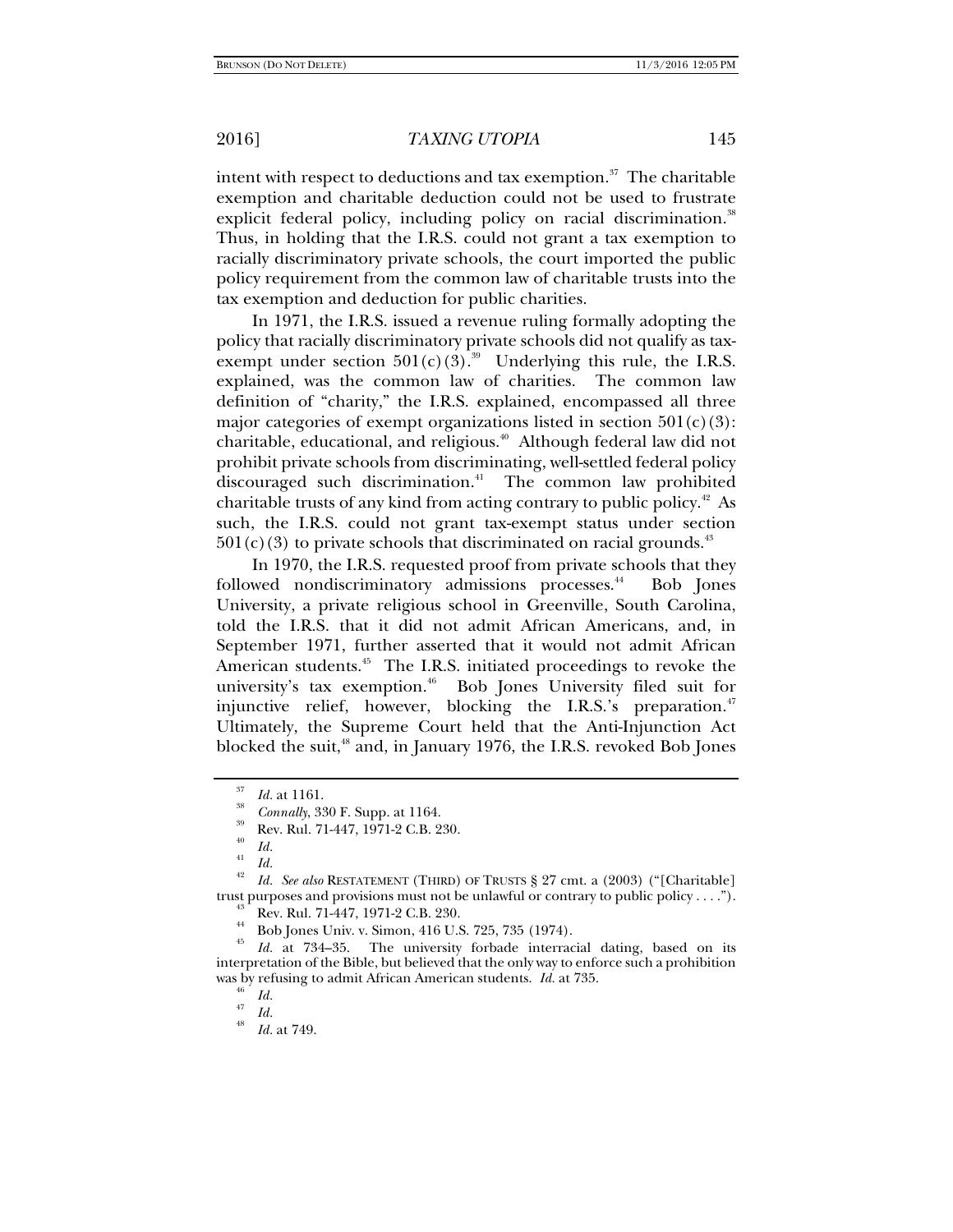University's section  $501(c)(3)$  tax-exempt status, effective as of December 1, 1970.<sup>49</sup>

Bob Jones University ultimately appealed the revocation to the Supreme Court, where it argued that the plain language of section  $501(c)(3)$ —which specifically includes educational purposes among purposes entitled to tax exemption—guaranteed them tax-exempt status.<sup>50</sup> The Code, it pointed out, included no express requirement that all exempt organizations meet the common law definition of *charitable*. 51 In fact, the list of acceptable exempt purposes in section  $501(c)(3)$  was disjunctive, belying the requirement that all exempt entities had to qualify as charitable.<sup>52</sup> Rather, the University argued, under section  $501(c)(3)$ , an organization that fell within any of the categories listed automatically qualified as tax-exempt.<sup>53</sup>

The Supreme Court disagreed that the categories were disjunctive. Rather, it determined that "Congress sought to provide tax benefits to charitable organizations, to encourage the development of private institutions that serve a useful public purpose or supplement or take the place of public institutions of the same kind."54 As a corollary to this public benefit requirement, the Supreme Court agreed with the I.R.S. that violations of public policy were inconsistent with tax exemption.<sup>55</sup> The Supreme Court held that determining what constituted a violation of public policy fell within the I.R.S.'s authority.<sup>56</sup> Ultimately, then, an organization that violates a clear public policy does not qualify as tax-exempt under section  $501(c)(3)$ .<sup>57</sup>

# B. *The Reach of the Public Policy Doctrine*

Although the Supreme Court only adopted the public policy rule with respect to entities seeking exemption under section  $501(c)(3)$ ,<sup>58</sup> we must nonetheless explore whether, as a normative matter, the Fundamentalist Church of Jesus Christ of Latter-Day Saints (or any religious or apostolic organization that violates public policy) should

 $^{49}$  Bob Jones Univ. v. United States, 461 U.S. 574, 581 (1983).

 $\frac{50}{51}$  *Id.* at 585.

 $\frac{1}{52}$  *Id.* 

*Id. See* I.R.C. § 501(c)(3) (2015) (to qualify for exemption, organizations must be "organized and operated exclusively for religious, charitable, scientific, testing for public safety, literary, or educational purposes . . . .").<br>
<sup>53</sup> *Bob Jones Univ.*, 461 U.S. at 585–86.<br> *Id.* at 588.

<sup>&</sup>lt;sup>55</sup> *Id.* at 591.<br><sup>56</sup> *Id.* at 596.

*See, e.g.*, Rev. Rul. 75-231, 1975-1 C.B. 158.

*See supra* Part II.A.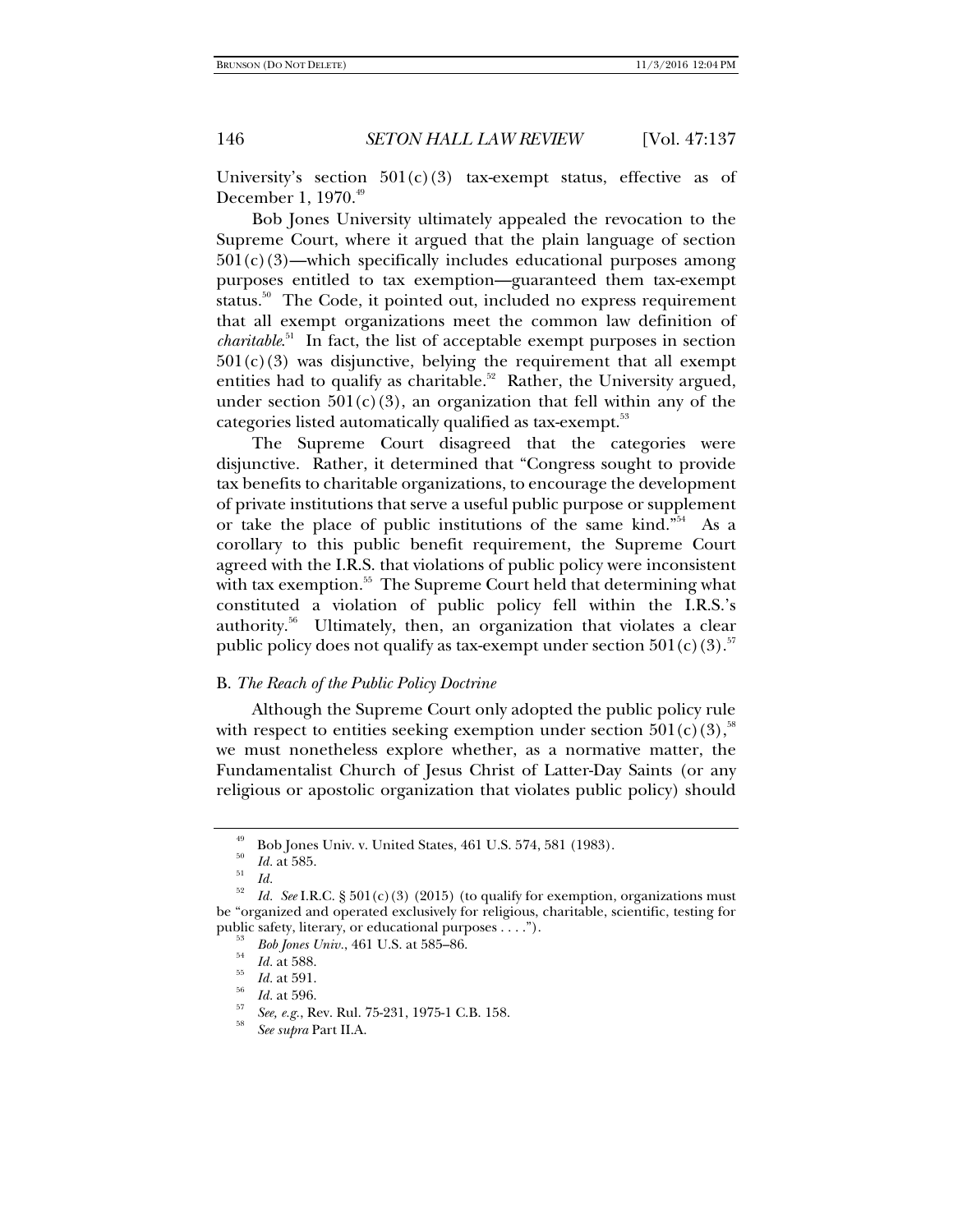receive tax benefits. That is, section 501(d) reduces the collective amount of taxes paid by religious and apostolic organizations and their members by implementing a single level of taxation. If those organizations' actions or teachings violate public policy, perhaps the tax law should import the public policy doctrine to prevent the violation.

At one time, courts applied the public policy doctrine not only to entities exempt from taxation under section  $501(c)(3)$ , but, in limited circumstances, to for-profit businesses. $59$  The tax law generally permits businesses to deduct "all the ordinary and necessary expenses paid or incurred  $\ldots$  in carrying on any trade or business."<sup>60</sup> In the 1950s, though, the Supreme Court held that an expense did not qualify as *necessary* "if allowance of the deduction would frustrate sharply defined national or state policies proscribing particular types of conduct, evidenced by some governmental declaration thereof."<sup>61</sup>

Congress partially codified this denial of deductions that violate public policy by disallowing deductions for certain bribes, kickbacks, other illegal payments, and for fines and other penalties incurred for breaking the law. $62$  As part of its codification, however, Congress superseded and limited the judicially-promulgated public policy rule.<sup>63</sup> Only those deductions Congress explicitly laid out in the Code were to be denied as violating public policy.<sup>64</sup>

Today, then, taxpayers involved in illegal businesses must report and pay taxes on their illegal income. $65$  In calculating their taxable income, however, courts consistently permit illegal businesses to deduct typical business expenses.<sup>66</sup> For example, courts have allowed bookies to deduct rents and salaries paid. $67$  They have permitted the

JOINT COMM. ON TAXATION, 91ST CONG., GENERAL EXPLANATION OF THE TAX REFORM ACT OF 1969, at 233 (Comm. Print 1970) (under prior law, "a number of business expenses were disallowed on the ground that the allowance of these deductions would be contrary to Federal or State 'public policy'").<br>  $\frac{60}{61}$  I.R.C. § 162(a) (2012).

<sup>61</sup> Tank Truck Rentals, Inc. v. Comm'r, 356 U.S. 30, 33–34 (1958).

<sup>62</sup> *See* I.R.C. § 162(c) (2012); Edward J. Roche, Jr., *Federal Income Taxation of Medical* 

<sup>&</sup>lt;sup>63</sup> S. REP. NO. 91-552, at 2311 (1969) (Conf. Rep.) ("Public policy . . . generally is not sufficiently clearly defined to justify the disallowance of deductions.").

<sup>&</sup>lt;sup>64</sup> *Id.* ("The provision for the denial of the deduction for payments in these situations which are deemed to violate public policy is intended to be all inclusive.").

United States v. Sullivan, 274 U.S. 259, 263 (1927) ("We see no . . . reason why the fact that a business is unlawful should exempt it from paying the taxes that if lawful it would have to pay."). 66 Roche, *supra* note 62, at 433. 67 English v. Comm'r, 249 F.2d 432, 433 (7th Cir. 1957).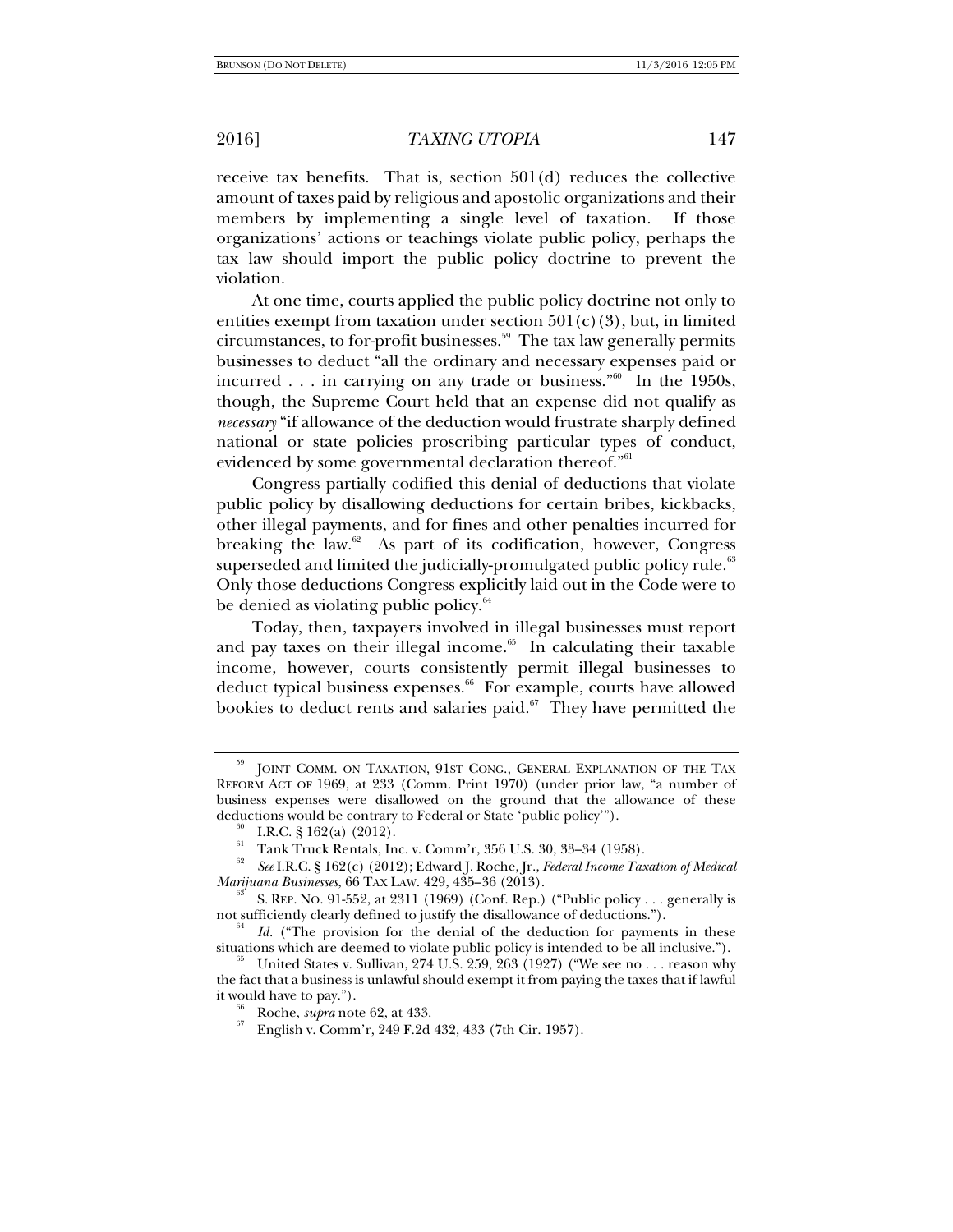proprietors of a massage and prostitution business to deduct ordinary business expenses (including, *inter alia*, office furnishings, telephones, and advertising). $68$  In fact, the I.R.S. has held that an arms dealer, making illegal sales to foreign governments, could deduct the cost of payments it made to procure arms contracts.<sup>69</sup>

Ultimately, outside of the section  $501(c)(3)$  exemption, the tax law is largely agnostic as to the legality and appropriateness of taxpayers' actions. Instead,

the federal income tax is a tax on net income, not a sanction against wrongdoing. That principle has been firmly imbedded in the tax statute from the beginning. One familiar facet of the principle is the truism that the statute does not concern itself with the lawfulness of the income that it taxes. Income from a criminal enterprise is taxed at a rate no higher and no lower than income from more conventional sources.<sup>70</sup>

Clearly, if a religious or apostolic organization violates public policy, the government should act to stop that violation, and perhaps should censure the organization. Such prevention and censure, however, should occur outside of the tax law. The tax law, without explicit Congressional action, generally—and rightly—does not concern itself with the appropriateness of a taxpayer's action, but rather with raising the appropriate revenue as a result of that action.

### C. *Public Policy and Other Exempt Organizations*

The I.R.S. has taken the position that social welfare groups, exempt from taxation under section  $501(c)(4)$ , also cannot engage in illegal conduct.<sup>71</sup> In a revenue ruling, the I.R.S. determined that an antiwar organization that organized protests and encouraged nonviolent civil disobedience did not qualify for exemption either as a public charity under section  $501(c)(3)$  or as a social welfare organization under section  $501(c)(4)$ .<sup>72</sup> In its section  $501(c)(3)$ analysis, the I.R.S. mentioned that, because section  $501(c)(3)$ 's definition of "charitable" derived from the law of charitable trusts, an applicant for exempt status under section  $501(c)(3)$  could not act illegally or in violation of public policy.<sup>73</sup>

<sup>68</sup> Toner v. Comm'r, 60 T.C.M. (CCH) 1016, 1021 (1990), *aff'd*, 958 F.2d 362 (3d

<sup>&</sup>lt;sup>69</sup> I.R.S. Field Serv. Advisory 2001-28-004 (Jul. 13, 2001).

Comm'r v. Tellier, 383 U.S. 687, 691 (1966).

Rev. Rul. 75-384, 1975-2 C.B. 204.

 $\frac{72}{73}$  *Id.* 

*Id.*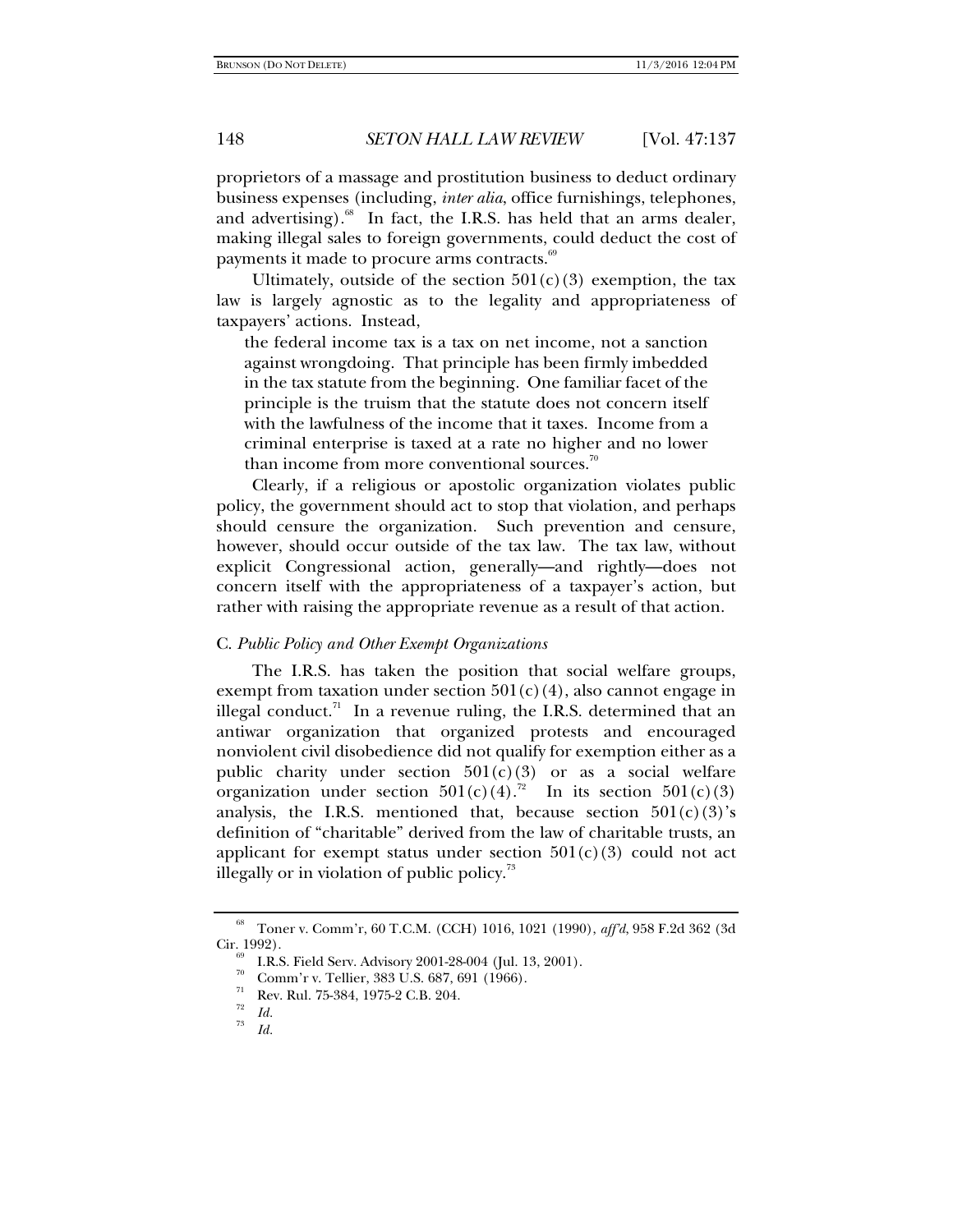Notably, the analysis of section  $501(c)(4)$  in the same revenue ruling made no mention of the public policy requirement.<sup>74</sup> Instead, the I.R.S. found that the antiwar group did not qualify under section  $501(c)(4)$  because "[i]llegal activities . . . are contrary to the common good and the general welfare of the people in a community and thus are not permissible means of promoting the social welfare for purposes of section  $501(c)(4)$  of the Code.<sup>75</sup> Apparently, the I.R.S. did not believe that the broad public policy requirement applied to tax exemptions outside of section  $501(c)(3)$ . In explaining its holding, the I.R.S. does not argue that any organization that acts illegally cannot qualify for a tax exemption. Rather, it argues that illegal activities do not bring about "social betterments and social improvements," the *sine qua non* of social welfare groups qualifying under section  $501(c)(4)$ .<sup>76</sup>

Professor Benjamin Leff has argued persuasively that the public policy's derivation from the common law of charities means that its application must be limited to entities seeking exemption under section  $501(c)(3)$  of the Code.<sup>77</sup> Professor Leff also argues that, as a normative matter, the I.R.S. *should* permit entities that meet the other requirements to qualify as exempt social welfare organizations under section  $501(c)(4)$ .<sup>78</sup>

Professor Leff acknowledges the controversial nature of his argument that the I.R.S. should permit at least some entities that violate federal law to qualify as exempt under section  $501(c)(4)$ .<sup>79</sup> In fact, Professor Philip Hackney has responded to Professor Leff, arguing that the public policy requirement should apply more broadly than merely to organizations exempt under section  $501(c)(3)$ .<sup>80</sup> Though Professor Hackney acknowledges that, as a general rule, the tax law does not police illegality, he argues that tax exemptions are

<sup>74</sup>

 $\begin{array}{ccc} \n\frac{75}{75} & \n\frac{75}{76} & \n\frac{76}{77} & \n\frac{77}{8} & \n\end{array}$ 

*See* Benjamin Moses Leff, *Tax Planning for Marijuana Dealers*, 99 IOWA L. REV.  $523, 536$  (2014).<br><sup>78</sup> *Id.* at 537 ("Therefore, I am arguing that the I.R.S. should recognize the tax-

exempt status under § 501(c)(4) of a social welfare organization whose primary activity

is illegal—even criminal—under federal law.").<br><sup>79</sup> *Id.* ("I understand that such an argument is controversial . . . .").<br><sup>80</sup> Philip T. Hackney, *A Response to Professor Leff's Tax Planning "Olive Branch" for Marijuana Dealers*, 99 IOWA L. REV. BULL. 25, 26 (2014) ("I contend that the public policy doctrine should apply with equal force to social welfare organizations and charitable organizations, as these organizations are merely kissing cousins without significant structural differences.") (footnote omitted).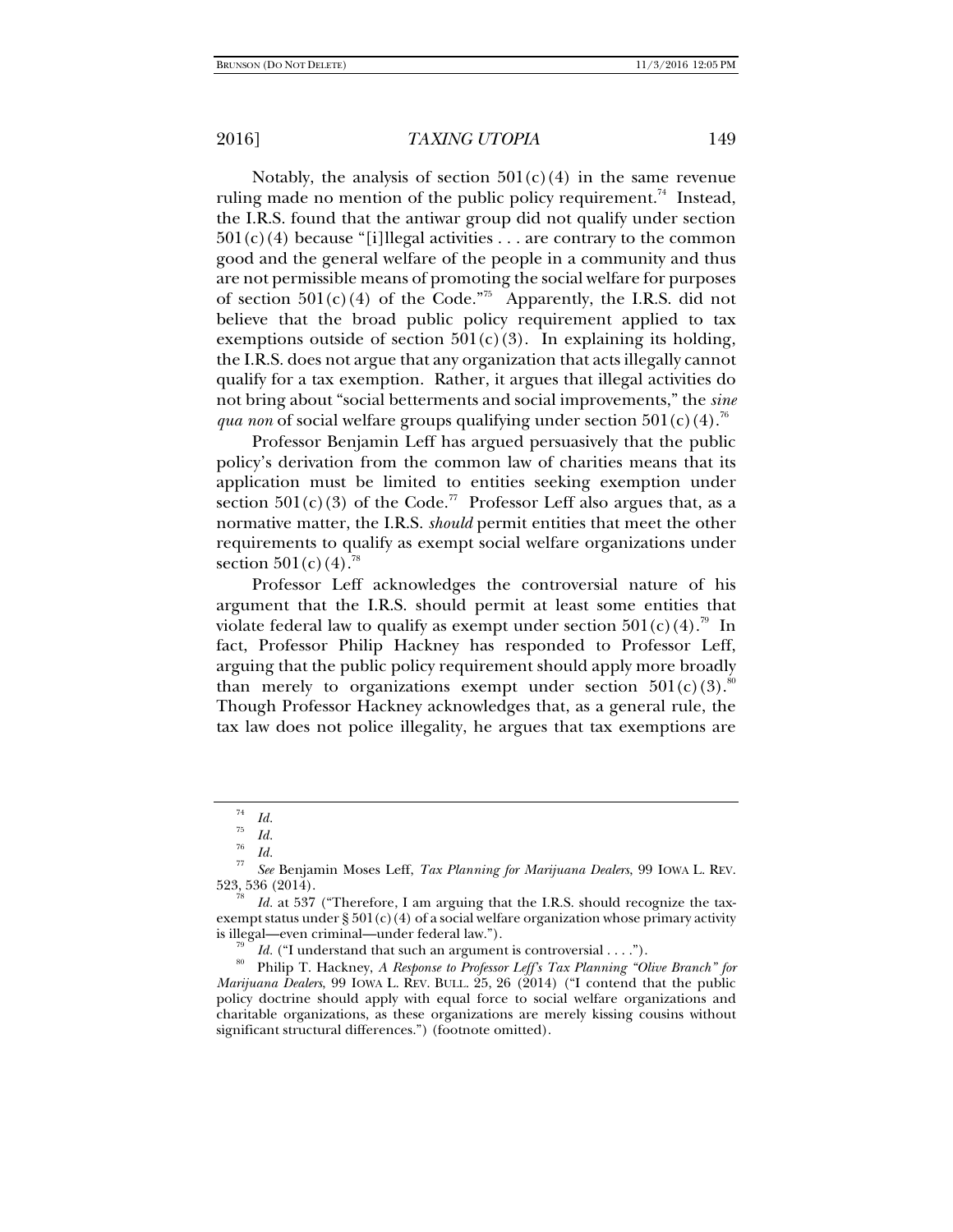different.<sup>81</sup> A tax exemption, he argues, is primarily a subsidy.<sup>82</sup> Because the government (and, by extension, taxpayers) subsidize taxexempt organizations, it makes sense to broadly prohibit them from violating the law or public policy.

Even if Professor Hackney is correct about the scope of the public policy doctrine, though, his reasoning does not extend to entities exempt under section 501(d). As I have demonstrated in this Article, the exemption under section  $501(d)$  does not function as a subsidy.<sup>83</sup> Instead, the tax exemption for religious and apostolic organizations attempts to accurately reflect the economics of communitarian organizations.<sup>84</sup> This is precisely what Professor Hackney argues, correctly, that most tax exemptions do not attempt. Thus, even if Professor Hackney is correct that the public policy doctrine should find itself rooted in tax exemption rather than the common law of charitable trusts, its reach should end at section 501(d). As long as the I.R.S. does not demand that other pass-through entities—including partnerships, S corporations, and regulated investment companies meet the public policy requirement, it should not hold communitarian organizations to such a requirement.

# D. *Public Policy and Religious or Apostolic Communitarian Groups*

The I.R.S. has no legal or policy basis for requiring applicants for exemption under section 501(d) to meet the public policy requirement. Nonetheless, it has demonstrated that it broadly reads that requirement into section  $501(d)$ . In a private letter ruling issued in 2013, the I.R.S. disallowed a polygamous group's exemption under  $501(d).$ <sup>85</sup> Although the I.R.S. redacts identifying information from private letter rulings,<sup>86</sup> it, perhaps unintentionally, left information that indicates that the polygamous group in question was the Fundamentalist Church of Jesus Christ of Latter-Day Saints ("FLDS Church"). $87$ 

 $1d.$  at 31.<br><sup>82</sup> *Id. See infra* notes 213–219 and accompanying text.

<sup>&</sup>lt;sup>84</sup> *See infra* notes 236–242 and accompanying text.<br><sup>85</sup> I.R.S. Priv. Ltr. Rul. 2013-100-47 (Dec. 11, 2012).

<sup>&</sup>lt;sup>86</sup> I.R.C. § 6110(c)(1) (2012).

<sup>87</sup> Specifically, the private letter ruling refers to a "news article from Examiner.com . . . report[ing] that a court in your state found a leader [of your church] with three wives under 'celestial marriages' guilty of bigamy." I.R.S. Priv. Ltr. Rul. 2013-100-47 (Dec. 11, 2012). Similarly, Texas Monthly reported that FLDS leader Wendell Nielsen was convicted of bigamy for celestial marriage with three women. Katy Vine, *FLDS Leader Convicted in Historic Bigamy Case*, TEXAS MONTHLY (Jan. 21, 2013), https://perma.cc/6886-UJU5. Arguably, leaving that information in the letter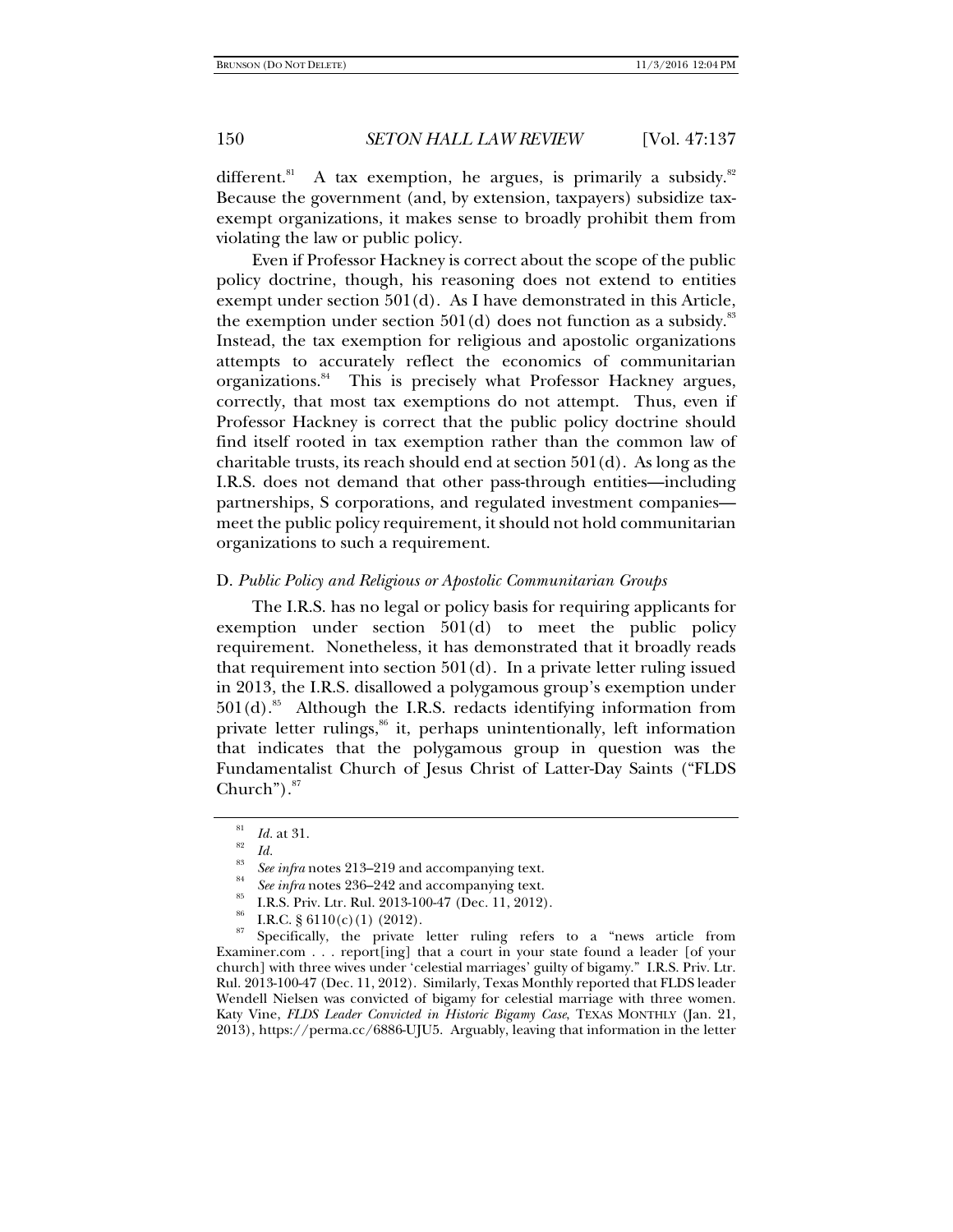Although the Church of Jesus Christ of Latter-day Saints ("LDS Church") discontinued its practice of polygamy in  $1890$ ,<sup>88</sup> some members continued to believe that polygamy was a necessary and divinely sanctioned practice.<sup>89</sup> The LDS Church continued to condemn polygamy and its sympathizers into the 1920s and early 1930s, forcing those polygamists and sympathizers to leave the LDS church and establish the predecessor to the FLDS Church.<sup>90</sup>

Though its practice of polygamy distinguishes the FLDS Church in mainstream consciousness, its marital practices represent only one way it differs from its surrounding culture. $91$  Notably, as with other groups discussed in this Article, members of the FLDS Church engage in a type of communal economic life. $92$ 

Several times in the nineteenth century, the LDS Church experimented with communalism. Between 1831 and 1833, Joseph Smith, the founder of the LDS Church, implemented a communal economic order in which members "consecrated" their property by deeding it to a representative of the church.<sup>93</sup> The representative then returned the property "as a life lease, together with land and materials

Ken Driggs, After the Manifesto: Modern Polygamy and Fundamentalist Mormons, 32 J. CHURCH & ST. 367, 375 (1990) ("But significant numbers of Mormons never accepted the demise of [polygamy].").

ruling fails to meet the privacy requirements of the Treasury regulations. *See* Treas. Reg. § 301.6110-3(a)(1)(ii) (1977) (requiring the deletion of "[a]ny other information that would permit a person generally knowledgeable with respect to the appropriate community to identify any person").

*See* Bennion, *supra* note 4, at 102. While the LDS Church originally discontinued the practice of polygamy in 1890, members "grappled with what the Woodruff Manifesto [which ended polygamy] meant." John Bennion, *Mary Bennion Powell: Polygamy and Silence*, 24 J. MORMON HIST. 85, 87–88 (1998). Members of the LDS Church debated whether those in polygamous marriages were to separate, whether it merely meant that no new polygamous marriages would be solemnized, or whether it meant that members could continue to enter into polygamous marriages as long as they did so outside of the United States. *Id.* at 88. In 1904, the LDS Church released a second, unambiguous statement clearly renouncing polygamy. *Id.* at 87.

*Id.* at 377 (describing that in 1933 "the last tolerance for diehards ended and an almost open war erupted between the [LDS] Church and the smaller body that came to call itself the Fundamentalist Church of Jesus Christ of Latter-day Saints")

<sup>(</sup>footnote omitted). 91 Eric G. Andersen, *Protecting Religious Liberty Through the Establishment Clause: The Case of the United Effort Plan Trust Litigation*, 2008 UTAH L. REV. 739, 741 ("The Church has made headlines over the years because of its practice of polygamy . . . .").

<sup>&</sup>lt;sup>92</sup> *See, e.g., id.* ("An element of the Church's communal life ... is an economic arrangement that came to be called the 'United Effort Plan' (UEP). It involves the common ownership of assets, especially real property . . . ."); Bennion, *supra* note 4, at 102 ("The movement relied on early Brigham Young doctrines of communalism and plural marriage . . . .").<br><sup>93</sup> Dean L. May, *One Heart and Mind: Communal Life and Values Among the Mormons*,

*in* AMERICA'S COMMUNAL UTOPIAS 135, 140–41 (Donald E. Pitzer ed., 1997).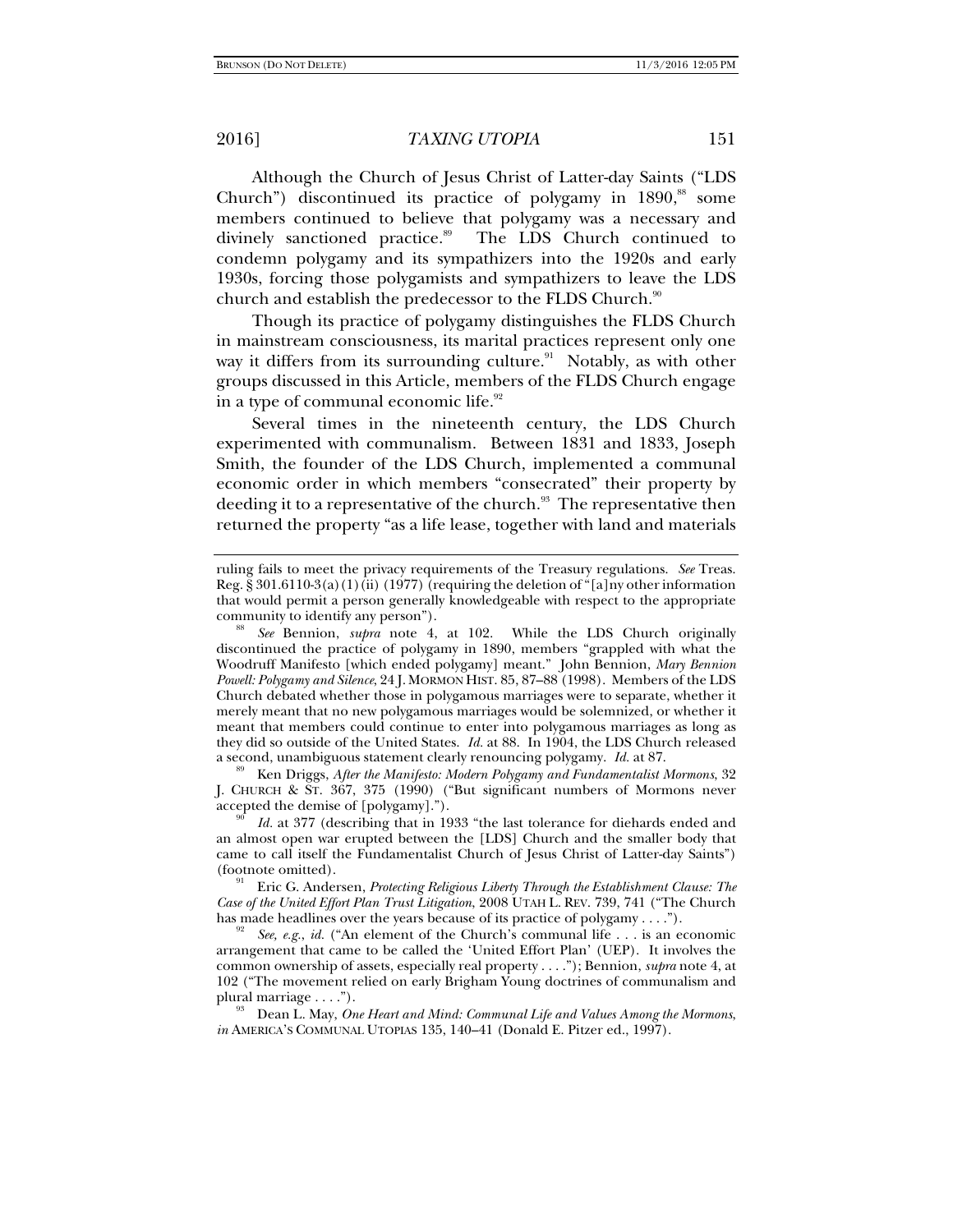sufficient to make a living at his chosen profession."<sup>94</sup> Although the LDS church never reintroduced this communalism during Smith's lifetime, $95$  his successor Brigham Young tried to implement various versions of communalism in the  $1850s$  and  $1870s$ .<sup>96</sup>

The FLDS Church inherited this communal impulse. Established in a remote and isolated area on the Utah-Arizona border, adherents would move to the area, purchase land, and deed it to the FLDS Church. $97$  Though the legal forms of its earliest communal efforts have been lost,<sup>98</sup> in 1942, the FLDS Church formed the United Effort Plan Trust ("UEP Trust"), which owned the consecrated property.<sup>99</sup>

As with the LDS Church's nineteenth-century experiments with communalism, although members of the FLDS Church deeded their land to the UEP Trust, they still had access to UEP Trust property. The Trust assigned lots of land to members and encouraged them to build and improve homes on those lots. $100 \text{ In addition, the UEP Trust gave}$ plots of land to individuals for farming, operated several commercial enterprises that employed members of the FLDS Church, and provided services to members.<sup>101</sup>

In its ruling, the I.R.S. acknowledges that the FLDS Church meets the textual requirements of section  $501(d)$ . The FLDS Church meets the implicit requirement that it have a religious or apostolic character.<sup>102</sup> In addition, it meets both explicit requirements: that it maintains a common treasury, and that its trust documents require members to include their pro rata share of the FLDS Church's taxable income in gross income. $103$ 

In spite of the FLDS Church's compliance with section 501(d),

 $\frac{94}{95}$  *Id.* at 141.

*Id.* at 142.<br>*Id.* at 146–48.

Jeffs v. Stubbs, 970 P.2d 1234, 1239 (Utah 1998).

<sup>98</sup> Andersen, *supra* note 91, at 744 ("The legal status of the group's earliest communitarian economic arrangements is unclear.").<br>
<sup>99</sup> *Id.* at 744.<br>
<sup>100</sup> *I*  $\alpha$  676.000 *L* 

<sup>&</sup>lt;sup>100</sup> *Jeffs*, 970 P.2d at 1239.

*Id.* at 1240 ("In 1986, Jeffs declared that all those living on UEP land were tenants at will."); IRWIN ALTMAN & JOSEPH GINAT, POLYGAMOUS FAMILIES IN CONTEMPORARY SOCIETY 63 (1996). Altman and Ginat actually do not name the polygamous group they describe, calling it, instead, the United Fundamentalist Church. *Id.* at 62. Certain descriptions of the pseudonymous United Fundamentalist Church—especially the fact that it considers those who live on its land to be tenants at will—match the descriptions of the FLDS Church. *See id.* at 63 (explaining that members who build on church land are tenants at will).<br><sup>102</sup> I.R.S. Priv. Ltr. Rul. 2013-100-47 (Dec. 11, 2012).

*Id.*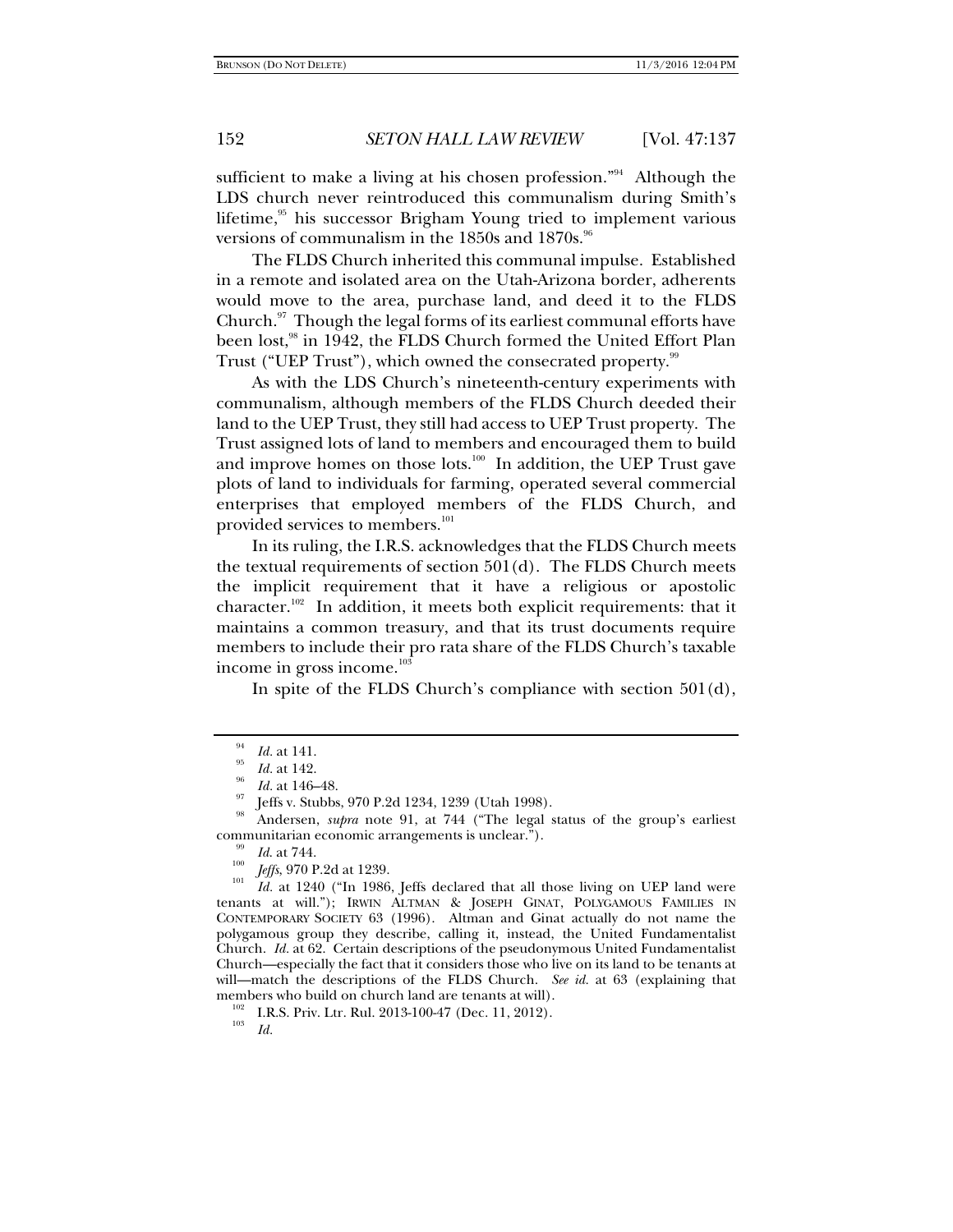though, the I.R.S. rejected its application for exemption under section 501(d), using essentially identical reasoning as it used to reject Principle Voices of Polygamy's application for exemption under section  $501(c)(3)$ .<sup>104</sup> The I.R.S. adopted the public policy analysis wholesale.

The I.R.S. appears to recognize that the public policy requirement does not inherently map onto the requirements of section 501(d). It asserts, however, that although section 501(d) "does not require explicit proof of charitable purposes, as does section  $501(c)$ , courts have found an implicit requirement.<sup>"105</sup> It cites *Kleinsasser ex rel. Kleinsasser v. United States*<sup>106</sup> to support its assertion of an implicit charitable requirement. Unfortunately, *Kleinsasser* makes no such finding. In fact, the court in *Kleinsasser* contrasts the need for a charitable function under section  $501(c)(3)$  with section  $501(d)$ 's focus on form.<sup>107</sup>

Requiring section 501(d) organizations to meet the public policy requirement finds no support in the Code, the case law or any other tax policy consideration. Congress has broadly rejected the application of public policy to the tax law, except in the narrow area of charitable organizations.<sup>108</sup> Partnerships, for example, do not lose their pass-through status solely because they violate public policy (or, for that matter, violate the law). Although not identical, the exemption under section 501(d) resembles partnership pass-through treatment more than it does a charitable exemption from taxation.<sup>109</sup>

<sup>104</sup>

<sup>&</sup>lt;sup>104</sup> See infra notes 304–306 and accompanying text.<br>
I.R.S. Priv. Ltr. Rul. 2013-100-47 (Dec. 11, 2012).<br>
<sup>105</sup> I.R.S. Priv. Ltr. Rul. 2013-100-47 (Dec. 11, 2012).<br>
<sup>106</sup> Kleinsasser *ex rel*. Kleinsasser v. United State

any relevance to a  $\S$  501(d) organization because this organization is granted its exemption not because of function, but because of *form.").* The I.R.S. also cites two revenue rulings for the proposition that an organization seeking exemption under section 501(d) needs to "serve a public purpose and not be contrary to established public policy."I.R.S. Priv. Ltr. Rul. 2013-100-47 (Dec. 11, 2012). Neither revenue ruling applies to religious or apostolic organizations, though, and they provide no support for the assertion that section 501(d) has an implicit public policy requirement. Rather, one revenue ruling applies the public policy requirement to private schools with racially-discriminatory policies. Rev. Rul. 71-447, 1971-2 C.B. 230. The other deals with antiwar protest groups seeking exemption under section  $501(c)(3)$  or section  $501(c)(4)$ . Rev. Rul. 75-384, 1975-2 C.B. 204.

 $\frac{108}{109}$  *See supra* Part II.C.

*See* Kleinsasser *ex el.* Kleinsasser v. United States, 707 F.2d 1024, 1026 (9th Cir. 1983) ("The liability for members of § 501(d) organizations is determined through application of partnership accounting principles."); Riker v. Comm'r, 244 F.2d 220, 230 (9th Cir. 1957) ("One might assume, then, that Congress intended an association somewhat akin to the ordinary association or partnership in which each member has a definite, though undivided, interest in the business conducted for the common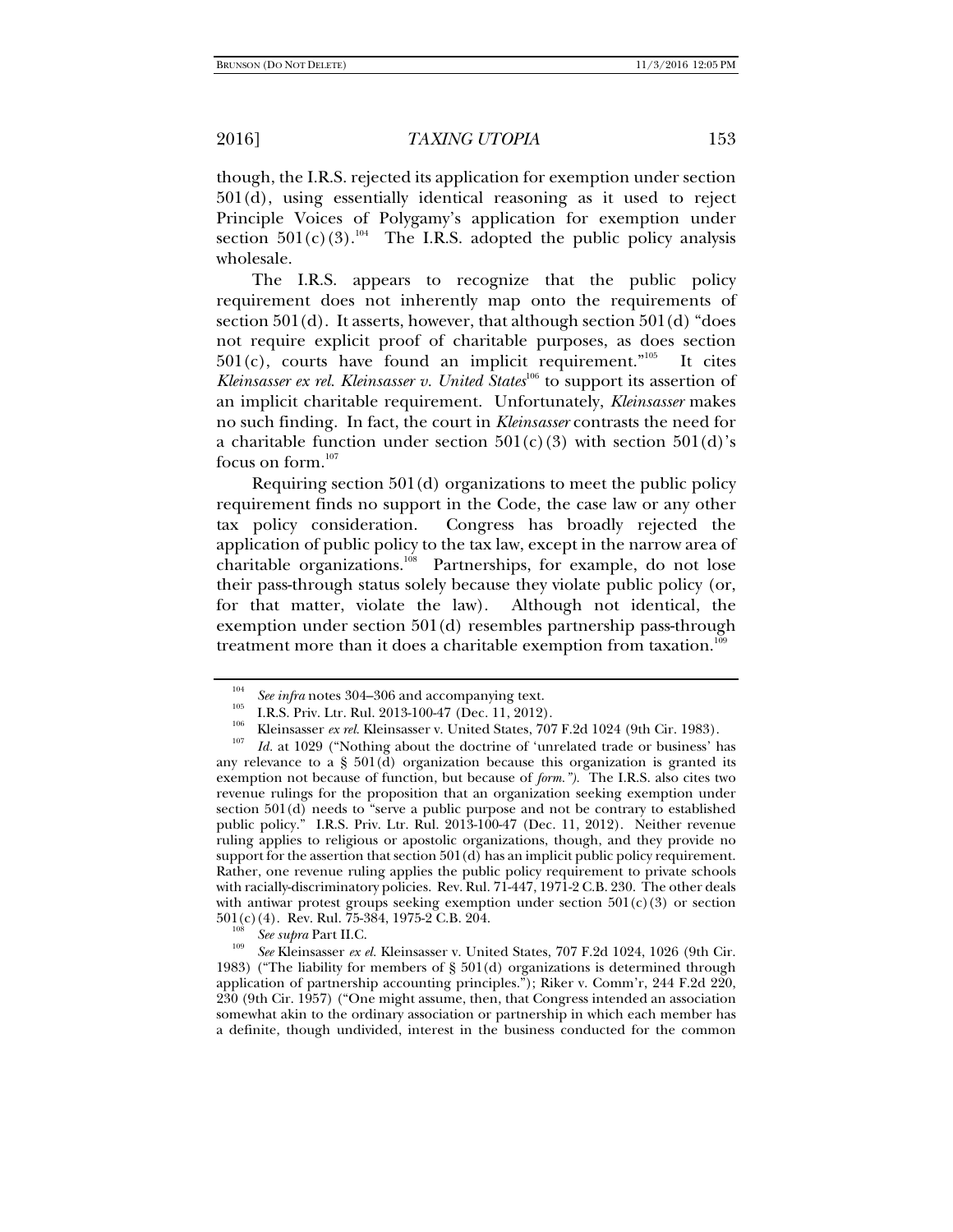Whether or not it expands the availability of the religious and apostolic exemption, then, Congress should rein in the I.R.S. as it responds to applications for exemption under section 501(d). The courts have not compelled the I.R.S. to add any requirements for exemption under section 501(d) to those listed in the Code. The underlying justification for the public policy requirement applies solely to tax-exempt organizations that, unlike communitarian organizations, find their tax exemption rooted in the law of public charities.<sup>110</sup> By imposing requirements beyond those found in the Code, the I.R.S. adds uncertainty to the administration of the tax law and raises the cost of exemption. The additional uncertainty and cost, in turn, may discourage otherwise-qualifying organizations from electing a tax regime that best reflects their pre-tax economics.

### III. COMMUNITARIANISM IN THE UNITED STATES

Communal property ownership has deep roots in the United States. Even before European colonization of the Americas, most Native American nations' land ownership regimes had strong communal underpinnings.<sup>111</sup> Almost from the moment European settlers arrived in the Americas, they established communitarian living situations brought from their native countries.<sup>112</sup> Early communal groups in the American colonies found their basis in European religious dissent.<sup>113</sup> In the face of persecution, these religious dissenters joined the early waves of migrations to North America.<sup>114</sup> Their reading of the Bible convinced them that, as a body of believers, they needed to "practice[] common ownership of property, common

benefit of the members, as well as a common interest in the community treasury and property."); *see also infra* notes 236, 242 and accompanying text.

None of this means to suggest that society should allow communitarian organizations to violate the law and fundamental public policy as they wish. If, however, society regards polygamy as violating public policy, it should be regulated directly. The purpose of section  $501(d)$  is to provide a taxation scheme that reflects the economics of communitarian organizations, irrespective of whether society likes what they do. *See supra* Part II.B. There is no reason to revive and impose a vestigial public policy requirement on one specific business form.

Julian C. Juergensmeyer & James B. Wadley, *The Common Lands Concept: A "Commons" Solution to a Common Environmental Problem*, 14 NAT. RESOURCES J. 361, 371– 72 (1974) ("[N]early all [Native American tribes] contained a strong element of

communal ownership, the progenitor of the common lands concept."). 112 Donald F. Durnbaugh, *Communitarian Societies in Colonial America*, *in* AMERICA'S COMMUNAL UTOPIAS 14, 15 (Donald E. Pitzer ed., 1997).<br><sup>113</sup> *Id.*<br><sup>114</sup> *IJ* 

*Id.*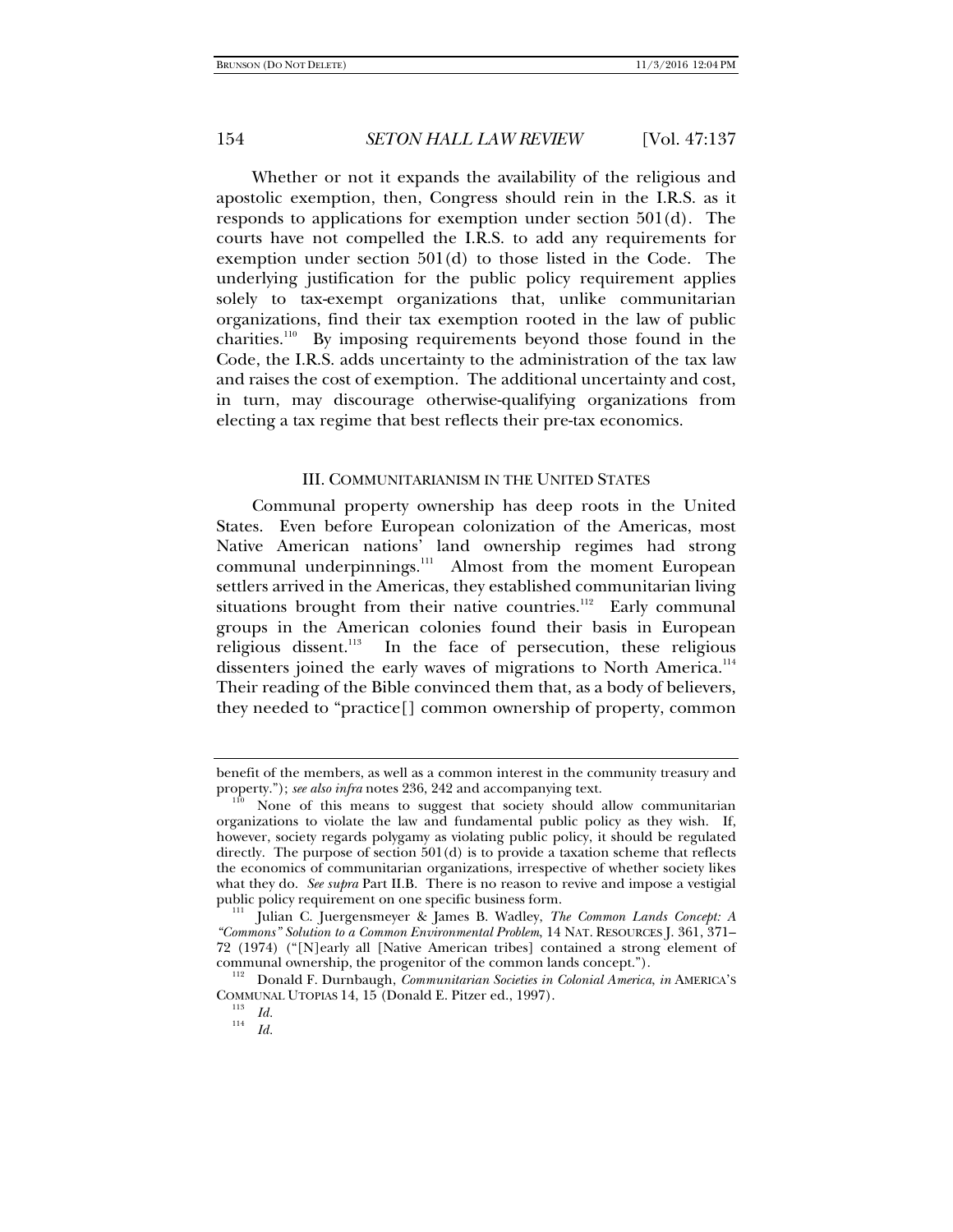production of goods, and common use of all things."115

The early nineteenth century saw a flourishing of communal groups, including such prominent groups as the Shakers, the Harmony Society, and the Oneida Community.<sup>116</sup> By the twentieth century, communal religious groups had become

less prominent, less publicly visible, than their illustrious predecessors had been. No communal situation in the twentieth century . . . was as flamboyant as that of the hundreds of Oneidans living in complex marriage or the thousands of Shakers living celibately in a score of tidy, quaint villages had been.<sup>117</sup>

Even with their lowered profiles, however, dozens of Christian communal groups, including the Hutterites and the Shakers, continued into the twentieth century.<sup>118</sup> And the early twentieth century saw the birth of additional religious communitarian groups, though these groups often became known for attributes other than their communitarianism. For example, in 1903, Benjamin Purnell founded the Israelite House of David.<sup>119</sup> The Israelite House of David came to be known as much for its Eden Springs Amusement Park, its baseball teams, and its bands, as for its communitarian religious ethos.<sup>120</sup> The twentieth century also saw the formation of the FLDS church.<sup>121</sup> In the 1920s, a group of Mormon dissenters organized a new movement that "relied on early Brigham Young doctrines of communalism and plural marriage."<sup>122</sup>

Not all early-twentieth-century religious communitarian groups were Christian, however. The late nineteenth and early twentieth

<sup>115</sup> *Id.* at 14. Christian utopians found the basis for their communitarianism in the early Apostolic church, where "[a]ll who believed were together and had all things in common; they would sell their possessions and goods and distribute the proceeds to all, as any had need." *Acts* 2:44–45. Their sense of community caused, "the whole group of those who believed [to be] of one heart and soul, and no one claimed private ownership of any possessions, but everything they owned was held in common." *Acts* 4:32. These utopian religious dissenters intended to reproduce the economics of the Apostolic church. *See* Karl J.R. Arndt, *George Rapp's Harmony Society*, *in* AMERICA'S COMMUNAL UTOPIAS 57, 60 (Donald E. Pitzer ed., 1997) ("Rapp, like the leaders of the Moravians, Seventh Day Baptists, and Shakers, was influenced by the description of first-century Christian communal practices in Acts 2 and 4.").<br><sup>116</sup> MILLER, QUEST FOR UTOPIA, *supra* note 9, at xi.<br><sup>117</sup> Id. at xvii.

<sup>&</sup>lt;sup>118</sup> *Id.* at 1. CLARE E. ADKIN, BROTHER BENJAMIN: A HISTORY OF THE ISRAELITE HOUSE OF DAVID 2 (1990).

<sup>&</sup>lt;sup>120</sup> MILLER, QUEST FOR UTOPIA, *supra* note 9, at 81.<br>
<sup>121</sup> Bennion, *supra* note 4, at 103–04.

*Id.* at 102.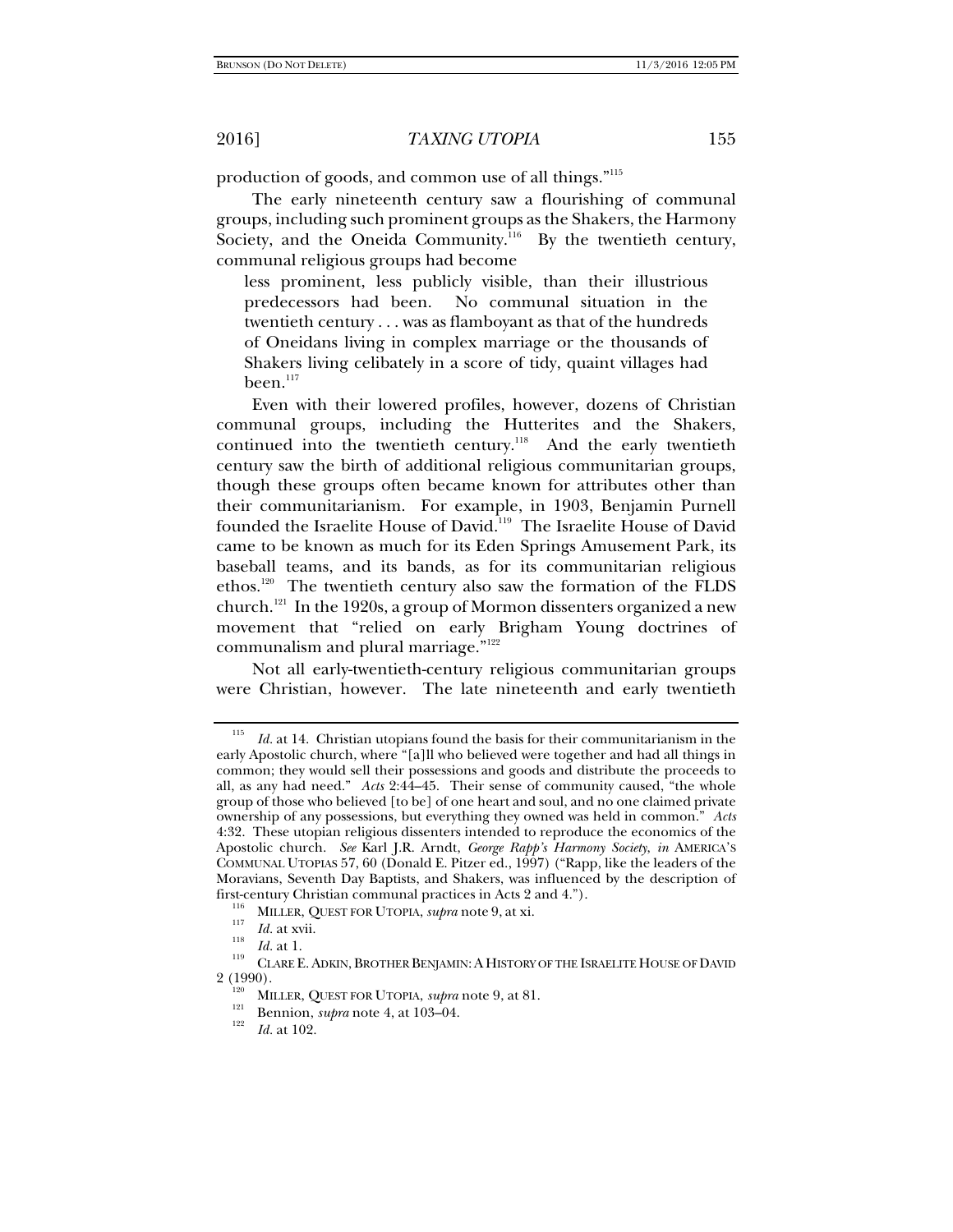centuries, for example, saw the formation of a number of new African American religions known as "black Judaism."<sup>123</sup> Two of these groups—the Church of God and Saints of Christ and the Temple of the Gospel of the Kingdom—involved communal living.<sup>124</sup> The Vendanta Society, part of the Ramakrishna movement, also established a number of communal colonies in the United States in the early twentieth century.<sup>125</sup>

As the twentieth century continued, communal groups continued to multiply and their ideological foundations diversified. Not only did communalism expand beyond Christians trying to reproduce firstcentury Christian economics, it also expanded beyond merely religious communities. The 1930s "saw hundreds of new communities emerge, many of them the fruit of government depression-fighting programs."126 Various "socialists, anarchists, cranks, visionaries, and other idealists" continued creating and running communitarian groups.<sup>127</sup> Communal groups began a shift toward "less rigid governing structures and lifestyle regulations."<sup>128</sup> As they became less rigid about governance and lifestyle, they also became less rigid about property ownership, allowing their members a mix of communal and personal forms of ownership.<sup>129</sup>

After a lull in communitarian communities during World War II, the late 1940s and 1950s saw a resurgence in communal experiments.<sup>130</sup> Intentional communities pushed back against the post-war urbanization of America.<sup>131</sup> Many of these 1950s intentional Many of these 1950s intentional communities were loosely affiliated under the auspices of the Fellowship of Intentional Communities.<sup>132</sup> Economically, these groups "ranged from fully communal, with members living from a common purse, to land-trust situations in which family finances were largely private"; religiously and philosophically, they included groups as diverse as Quaker, Protestants, and secular individuals.<sup>133</sup>

<sup>&</sup>lt;sup>123</sup> MILLER, QUEST FOR UTOPIA, *supra* note 9, at 84–85.

*Id*. at 85–86. In spite of its name, the Church of God and Saints of Christ, "[t]itular nomenclature notwithstanding . . . had substantial Jewish content from the first." Id.

 $\frac{125}{126}$  *Id.* at 91–93.<br>*Id.* at 121.

*Ia. Id. Id. Id.* at 156. *Ia.* **III. Id.** at 156. *Ia.* **III. Id.** at 162. *Id.* at 163. *Id.* at 163.

<sup>&</sup>lt;sup>132</sup> *Id.* at 163–64.

*Id.* at 164.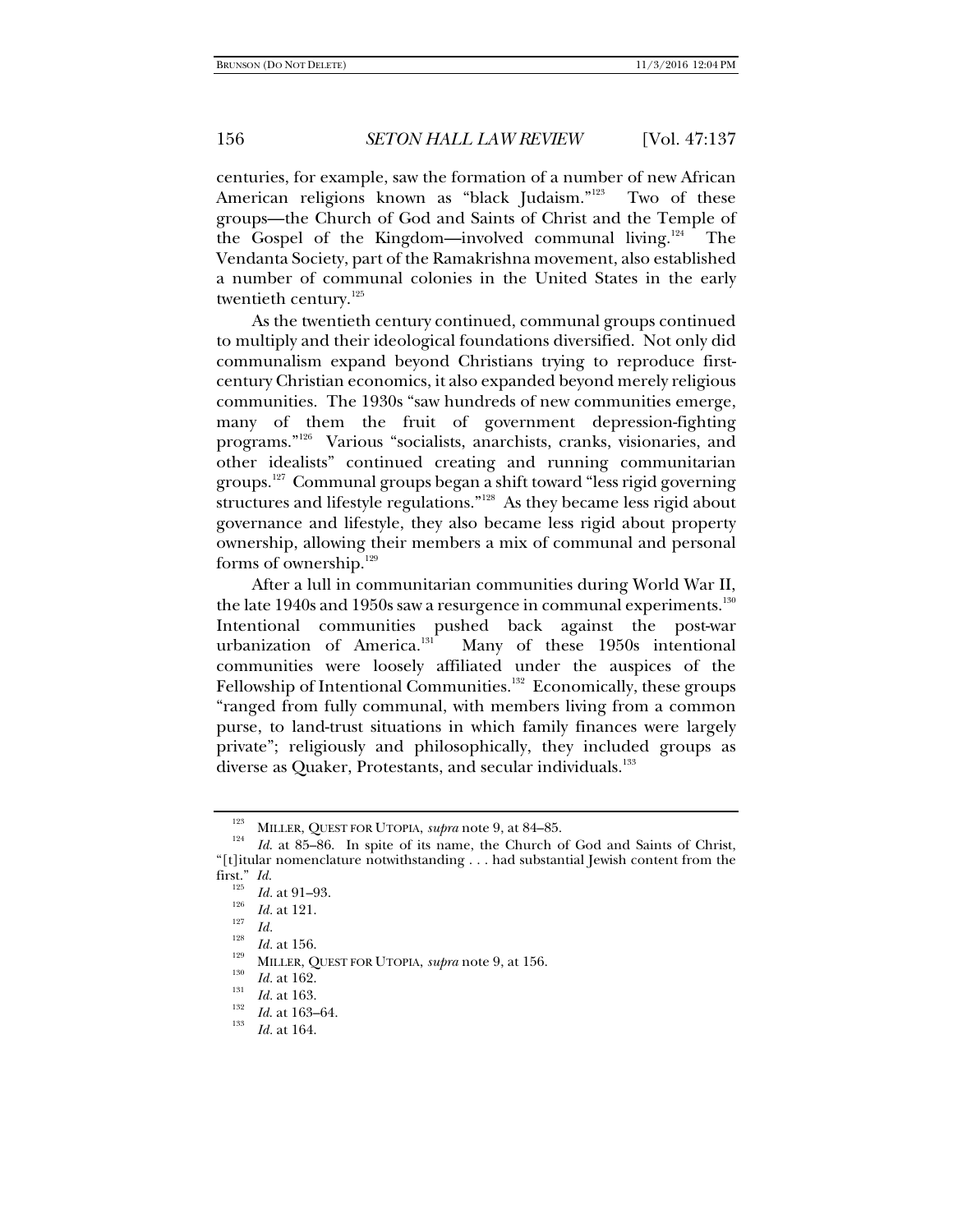The 1960s marked a new resurgence in communalism.<sup>134</sup> In 1965, with the founding of Colorado's Drop City, "the new genre of the hippie commune became fully formed."<sup>135</sup> Rather than pursuing a common religious or philosophical path, Drop City brought together many of the mid-twentieth-century communitarian themes: "anarchy, pacifism, sexual freedom, rural isolation, interest in drugs, [and]  $art.^{136}$  The Drop City economy, though poor, was truly communal, with new residents contributing their money (if they had any) to a common fund, and with residents sharing all other property, too.<sup>137</sup>

After Drop City, hippie communes began to spread, especially in California, northern New Mexico, and on the East Coast from Virginia north through New England.<sup>138</sup> The ascendance of hippie communes did not, of course, mark the end of earlier communal groups,<sup>139</sup> though hippies may have been largely unaware of their communitarian forebears.<sup>140</sup>

Even today, new forms of communitarian living continue to emerge. For example, as baby boomers start to reach retirement age, many search for a different kind of retirement from their parents.<sup>141</sup> Rather than ending up in a traditional nursing home, or trying to maintain their independence alone in their own homes, an increasing number opt to live in intentional communities.<sup>142</sup> These communities engage in communal living to one degree or another—at the very least, the residents eat and act together, and often put money into a common fund to pay for their expenses.<sup>143</sup>

Communitarians today tend to be less isolationist than previous

consciously interested in history, seeing themselves as new people creating a whole<br>new social order independent of the past.").<br> $\frac{141}{5}$ 

See, e.g., Elaine Louie, *Till Death (or Decorating Disputes) Do Us Part*, N.Y. TIMES, Sep. 19, 2013, at D1 ("[Cheesecake] was one of a number of such experiments, known as cohousing communities, that were springing up around the country at the time, based on a Danish model developed in the 1960s."); Elaine Louie, *Retirement? For 11 Friends It's Off to Camp*, N.Y. TIMES, Jan. 6, 1994, at C1 (communally-owned retirement location).<br><sup>142</sup> Louie, *Till Death (or Decorating Disputes) Do Us Part, supra* note 141, at D1.<br><sup>143</sup> Victorian

<sup>&</sup>lt;sup>134</sup> TIMOTHY MILLER, THE 60S COMMUNES: HIPPIES AND BEYOND 17 (1999) [hereinafter MILLER, THE 60s COMMUNES].<br><sup>135</sup> *Id.*<br><sup>136</sup> *Id.* at 31.<br><sup>137</sup> *Id.* at <sup>31</sup>.

 $\frac{137}{138}$  *Id.* at 35.

 $I^{139}$  *Id.* at 8 ("It is also important to realize that earlier American communitarianism had not ground to a halt when the new generation of communes appeared so visibly on the scene.").<br><sup>140</sup> MILLER, THE 60S COMMUNES, *supra* note 134, at 1 ("[M]any hippies . . . were not

*Id.*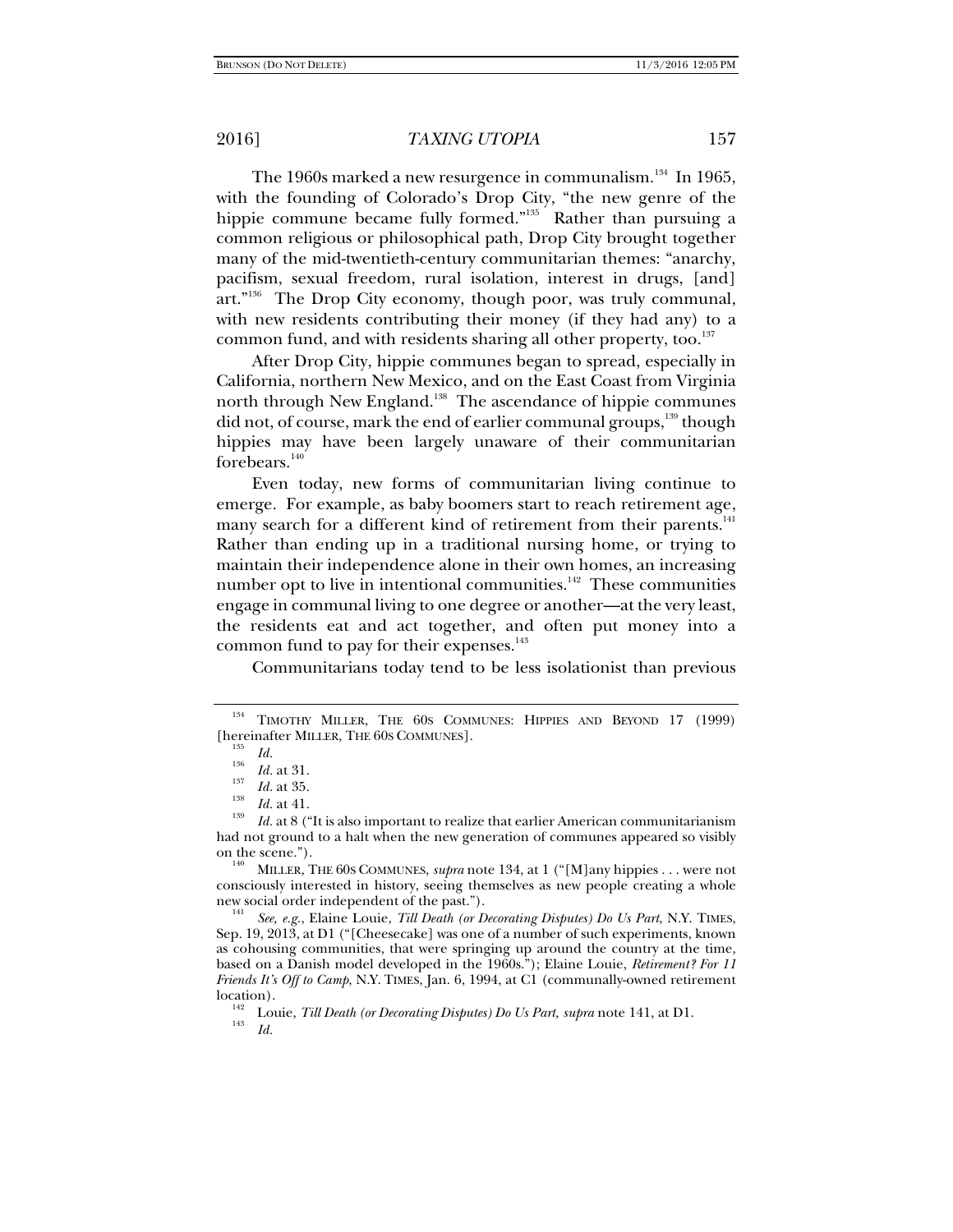generations.<sup>144</sup> This more accommodating posture allows a wide range of purposes and goals. Beyond religious and countercultural communes, communal structures potentially provide a utopia for retirees and others who have needs or desires that standard capitalist society does not meet.

## IV. THE DEVELOPMENT OF SECTION 501(D)

### A. *Communitarian Religious Groups v. the Income Tax*

During the first decade of the modern federal income tax, the Bureau of Internal Revenue—predecessor to the I.R.S.—asserted tax deficiencies against several communitarian religious groups. The Israelite House of David and two Hutterite groups proceeded to sue the Bureau of Internal Revenue, asserting they were exempt from taxation. Ultimately, all three groups lost, with the courts uniformly holding that they failed to qualify as exempt from taxation.

The district court's decision in *Israelite House of David v. Holden*<sup>145</sup> ultimately provides no insight into why the Bureau determined that the Israelite House of David did not qualify for a tax exemption. Believing that it qualified for an exemption from taxes, the Israelite House of David sued to enjoin the Bureau from imposing or collecting taxes from it, as well as for a refund of taxes, interest, and penalties it had paid.<sup>146</sup> Rather than addressing the substance of the Israelite House of David's claims, though, the court dismissed the case on jurisdictional grounds.<sup>147</sup> The court held that the Tax Anti-Injunction Act prevented it from hearing any "suit for the purpose of restraining the assessment or collection of any tax."<sup>148</sup> It also held that, as a court of equity, it could not hear the portion of the Israelite House of David's suit demanding a refund of taxes, interest, and penalties paid.<sup>149</sup> The court thus dismissed the suit without addressing the merits.

In two cases concerning the Hutterites, on the other hand, the courts did discuss the merits of the Bureau of Internal Revenue

<sup>&</sup>lt;sup>144</sup> JOSEPH C. MANZELLA, COMMON PURSE, UNCOMMON FUTURE 170 (2010) ("Today's communitarians tend to avoid the pitfalls of choosing between hypermodernity and their community by not so much rejecting the outside world as rejecting the more egregious parts of it, such as excessive materialism and waste, while incorporating those aspects that are helpful.").<br>
<sup>145</sup> Israelite House of David v. Holden, 14 F.2d 701 (W.D. Mich. 1926).<br>
<sup>146</sup> *Id.* at 702.<br>
<sup>147</sup> *Id.* at 703.

<sup>&</sup>lt;sup>148</sup> *See* 26 U.S.C. § 7421(a) (2012) (current codification of the Tax Anti-Injunction Act); *Israelite House of David*, 14 F.2d at 702–03.

*Israelite House of David*, 14 F.2d at 702.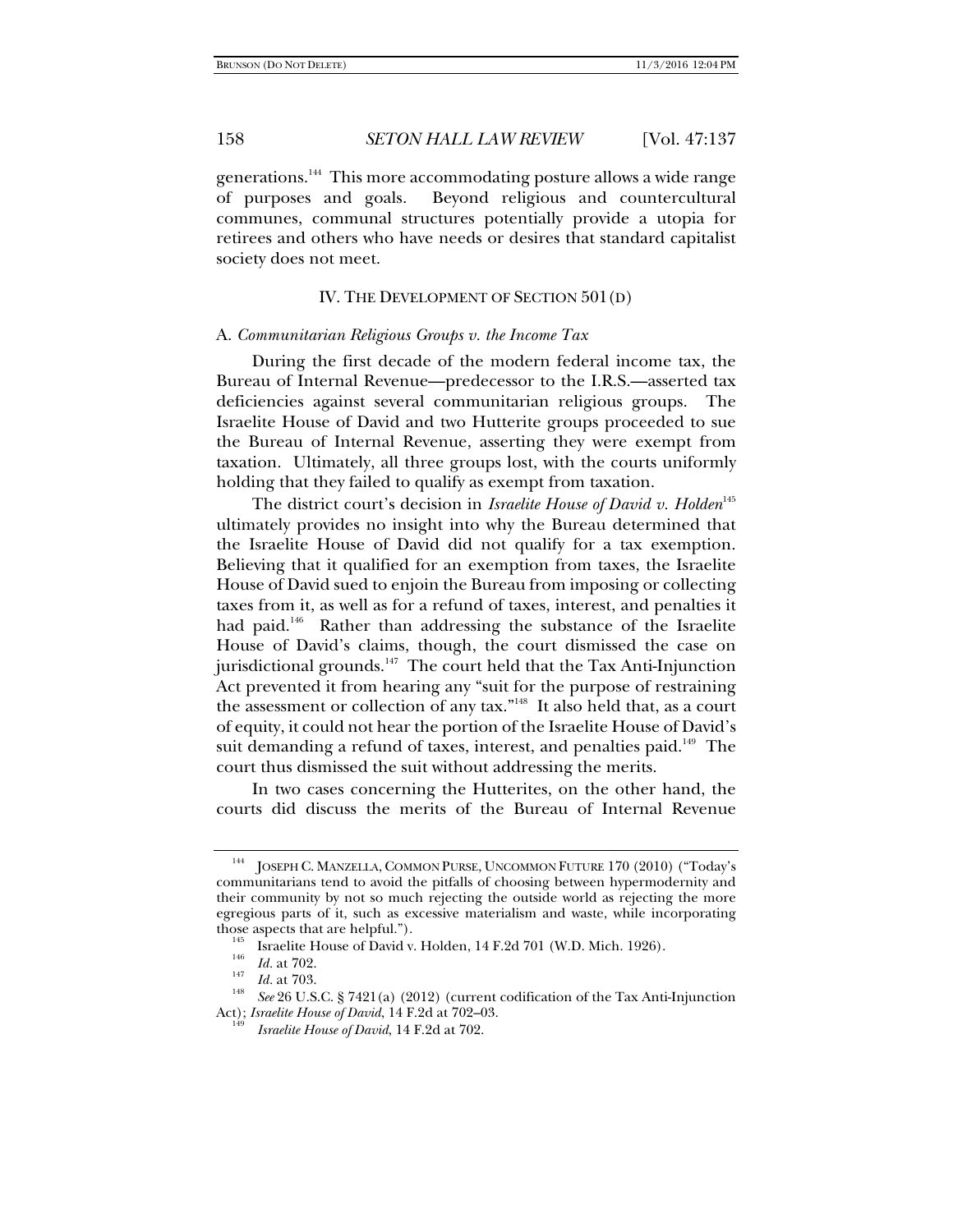position, holding that Hutterite corporations did not qualify for tax exemption. Those cases provide insight into why the Bureau—and ultimately the courts—were uncomfortable with permitting communitarian religious groups to claim an exemption from tax.

The Hutterites, a branch of the Anabaptists, trace their origins to 1528, and began migrating from the Ukraine to the United States in the 1870s.150 Initially, the Hutterites established three colonies in South Dakota; today, the religion has grown to more than 350 colonies throughout North America.<sup>151</sup> A communitarian group, the Hutterites eschew personal property, following the early Christian church in holding property communally.<sup>152</sup> Effectively, this means that all property in a Hutterite colony belongs to the church, not to the individual believers.<sup>153</sup> The church then allocates a monthly allowance, furniture, food, clothing, and other necessities, to individuals in accordance with their need.<sup>154</sup> Individuals have the right to use these goods, but do not actually own them.<sup>155</sup> Ultimately, while individual Hutterites may not have any significant personal property, the church's allocation functions as a "cradle-to-the-grave social security system."156

In 1897, the Hutterites formed Hutterische Gemeinde Elmspring, a South Dakota corporation.<sup>157</sup> In 1917 (the year at issue in the case), Hutterische Gemeinde Elmspring consisted of four colonies and engaged in various agricultural pursuits, including raising wheat, rye, oats, corn, cattle, hogs, horses, sheep, and poultry.<sup>158</sup> It owned farmland, farm implements, flour mills, "blacksmith shops, broom works, harness and shoe shops, and a bakery."159 It earned net income of \$145,969.50 in 1917, which it used to support its members, maintain its property, and to purchase additional property.<sup>160</sup> Hutterische

<sup>&</sup>lt;sup>150</sup> MILLER, QUEST FOR UTOPIA, *supra* note 9, at 7.<br> *Id.* 

*Id.* 152 Alvin Esau, *Communal Property and Freedom of Religion: Lakeside Colony of Hutterian Brethren v. Hofer*, *in* RELIGIOUS CONSCIENCE, THE STATE, AND THE LAW: HISTORICAL CONTEXTS AND CONTEMPORARY SIGNIFICANCE 97, 101 (John McLaren & Harold Coward eds., 1999).<br> $Id.$  at 100–01.

<sup>&</sup>lt;sup>154</sup> Hanna Kienzler, *Communal Longevity: The Hutterite Case*, 100 ANTHROPOS 193, 202 (2005).

Id. Individuals do, however, own goods they purchase with their monthly allowance. *Id.* 156 Pierre L. van den Berghe & Karl Peter, *Hutterites and Kibbutzniks: A Tale of* 

*Nepotistic Communism*, 23 MAN 522, 532 (1988) [hereinafter van den Berghe & Peter].<br><sup>157</sup> Hofer v. United States, 64 Ct. Cl. 672, 682 (1928).

<sup>&</sup>lt;sup>159</sup> *Id.* at 673.<br><sup>159</sup> *Id.* 

*Id.*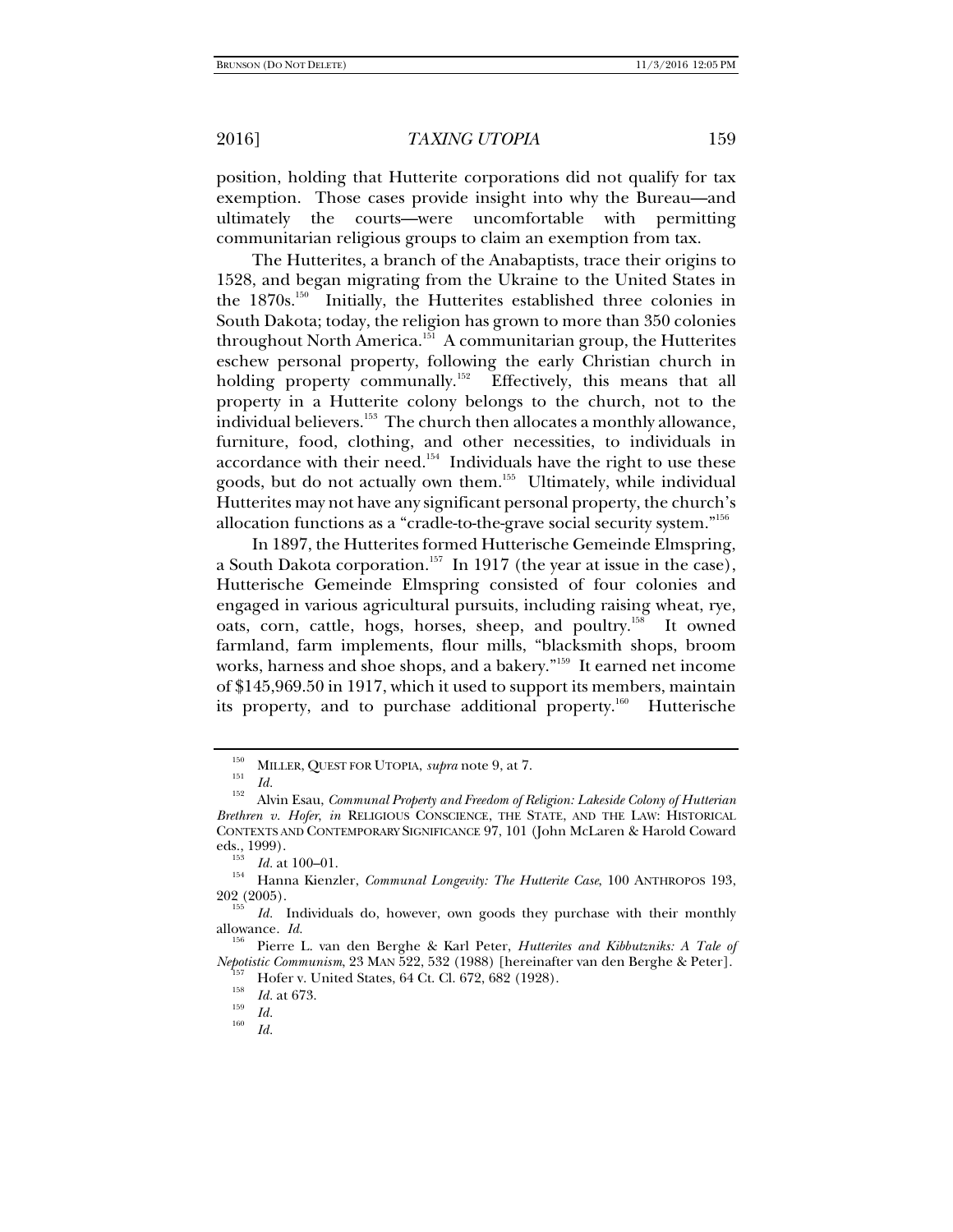Gemeinde Elmspring claimed exemption under the Revenue Act of 1916 as a "[c]orporation . . . organized and operated exclusively for religious, charitable, scientific, or educational purposes, no part of the net income of which inures to the benefit of any private stockholder or individual."161

The court found two significant deficiencies in Hutterische Gemeinde Elmspring's claim that it met the exemption requirements. First, the corporation clearly violated the no-private-inurement requirement. In fact, it used a significant portion of its profits specifically for the support and maintenance of its members.<sup>162</sup> Second, given its extensive business activities, it failed the "operated exclusively for religious purposes" test.<sup>163</sup> As a result of its failure to meet these two requirements, the court held that Hutterische Gemeinde Elmspring did not qualify as a tax-exempt public charity, and thus owed taxes on its income.<sup>164</sup>

The Board of Tax Appeals came to a similar conclusion regarding Hutterische Bruder Gemeinde. The Hutterites incorporated Hutterische Bruder Gemeinde in South Dakota in 1905.165 Hutterische Bruder Gemeinde had no capital stock or shareholders; instead, its members were individuals who "subscribed to the religious beliefs and practices" of the Hutterites.<sup>166</sup> Upon joining, members had to transfer their property to Hutterische Bruder Gemeinde, and, after transferring their property, subsequently began to work for the corporation.167 Among other things, the corporation produced agricultural products and owned and operated grist mills, a broom factory, a machine shop, a carpenter shop, and a ferryboat.<sup>168</sup> It sold products that it produced to the public at market prices.<sup>169</sup> In compensation for members' work in its various endeavors, Hutterische Bruder Gemeinde provided them with necessities.<sup>170</sup>

Like the claims court, the Board of Tax Appeals found that

<sup>161</sup> *Id.* at 683. This language is substantially similar to the current Code's exemption for public charities. *See* I.R.C. §  $501(c)(3)$  (2015) ("Corporations . . . organized and operated exclusively for religious, charitable, scientific, testing for public safety, literary, or educational purposes . . . no part of the net earnings of which inures to the benefit of any private shareholder or individual . . . .").<br><sup>162</sup> *Id.* at 684. *Hofer*, 64 Ct. Cl. at 684.

*Hoferra, 165 Id.* at 683. 165 Hutterische Bruder Gemeinde v. Comm'r, 1 B.T.A. 1208, 1208 (1925).<br> *Hoferra, 166 Id.* 

<sup>&</sup>lt;sup>167</sup> *Id.* at 1208–09.

<sup>&</sup>lt;sup>168</sup> *Id.* at 1209.<br><sup>169</sup> *Id.* 

*Id.*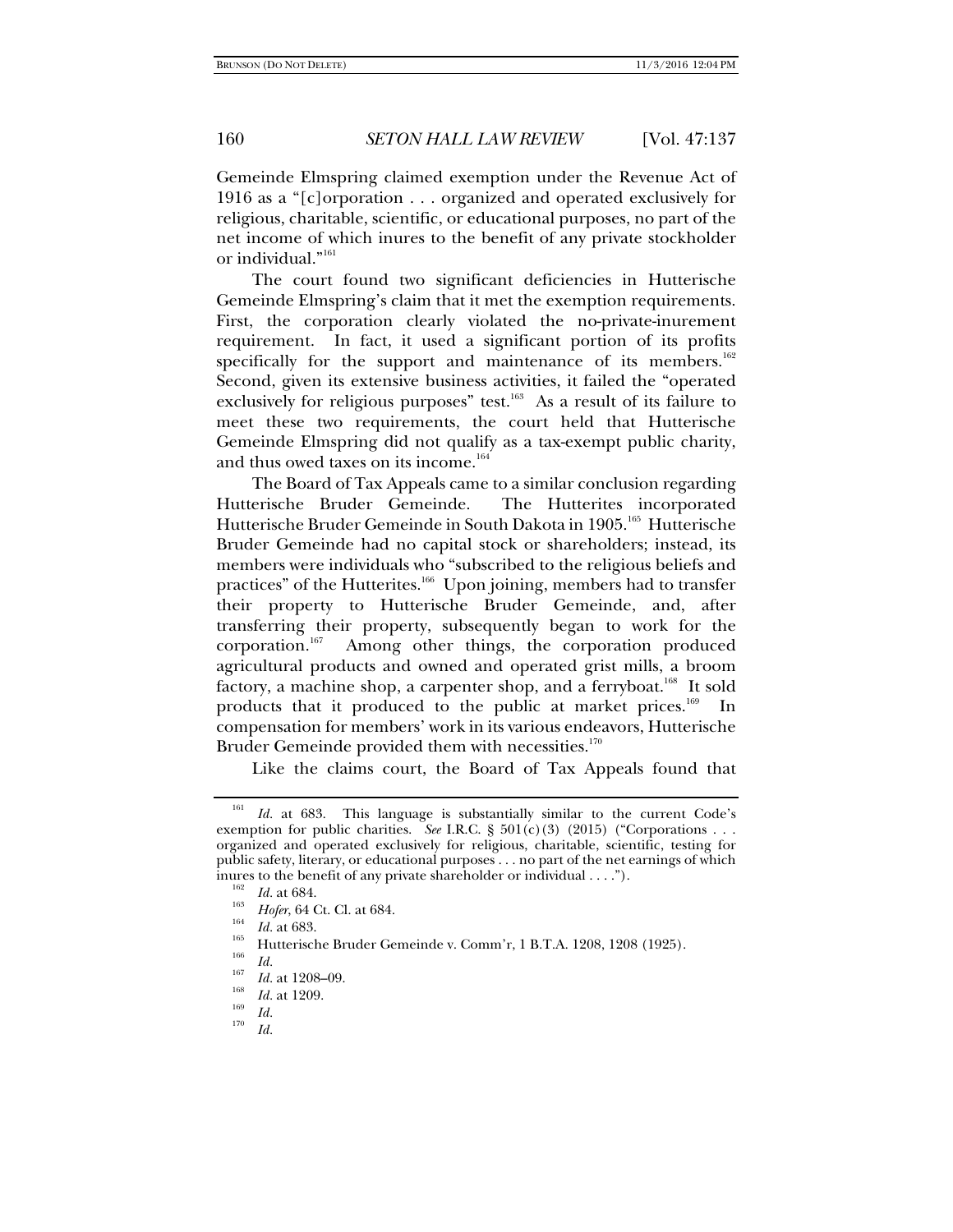Hutterische Bruder Gemeinde failed to qualify as a charitable endeavor. Its profits, the Board found, did not provide benefits to the general public.<sup>171</sup> Rather, the profits went solely to support the corporation's members.<sup>172</sup> The Board also looked at the scope of Hutterische Bruder Gemeinde's commercial activities—10,000 acres of farmland, producing far more than the members themselves needed—and the fact that it sold the surplus to the general public at the prevailing market rate.<sup>173</sup> Its activities, the Board held, were carried on both for profit and in direct competition with other citizens.<sup>174</sup> Even if Hutterische Bruder Gemeinde was originally formed for religious purposes, it failed to prove that it was operated exclusively for religious purpose. $175$  It therefore failed to qualify for an exemption from taxation.

These communitarian religious organizations did not only face the corporate income tax, however. Because their members could not hold property individually, the organizations could not distribute their income to members. Instead, communitarian religious organizations would have to hold their profits in excess of the costs associated with their businesses and the costs of supporting their members. But if they failed to distribute their income, they would have to pay an undistributed earnings tax on top of the corporate income tax they had already paid.<sup>176</sup> It was against this backdrop that Congress passed its targeted exemption of communitarian religious and apostolic organizations.

## B. *Tax-Exempt Organizations*

The best known exempt organizations are the public charities and private foundations exempt under section  $501(c)(3)$ . These include,

<sup>171</sup> <sup>111</sup> Hutterische Bruder Gemeinde, 1 B.T.A. at 1211.<br><sup>172</sup> Id

*Id.* 173 *Id.* <sup>174</sup>

*Id.* The fear of unfair competition between tax-exempt entities and taxable entities engaged in the same business led to Congress enacting the unrelated business income tax. *See* Samuel D. Brunson, *Repatriating Tax-Exempt Investments: Tax Havens, Blocker Corporations, and Unrelated Debt-Financed Income*, 106 NW. U. L. REV. 225, 232

<sup>&</sup>lt;sup>175</sup> Hutterische Bruder Gemeinde, 1 B.T.A. at 1212.

*See* Meade Emory & Lawrence Zelenak, *The Tax Exempt Status of Communitarian Religious Organizations: An Unnecessary Controversy?*, 50 FORDHAM L. REV. 1085, 1110 (1982). To the extent a corporation accumulated profit in excess of its reasonable needs, it became subject to the accumulated earnings tax in addition to the corporate income tax it paid when it earned its income. *See, e.g.*, Jeffrey L. Kwall, *Subchapter G of the Internal Revenue Code: Crusade Without a Cause?*, 5 VA. TAX REV. 223, 235 (1985); Homer L. Elliot, *The Accumulated Earnings Tax and the Reasonable Needs of the Business: A Proposal*, 12 WM. & MARY L. REV. 34, 35–36 (1970) [hereinafter Emory & Zelenak].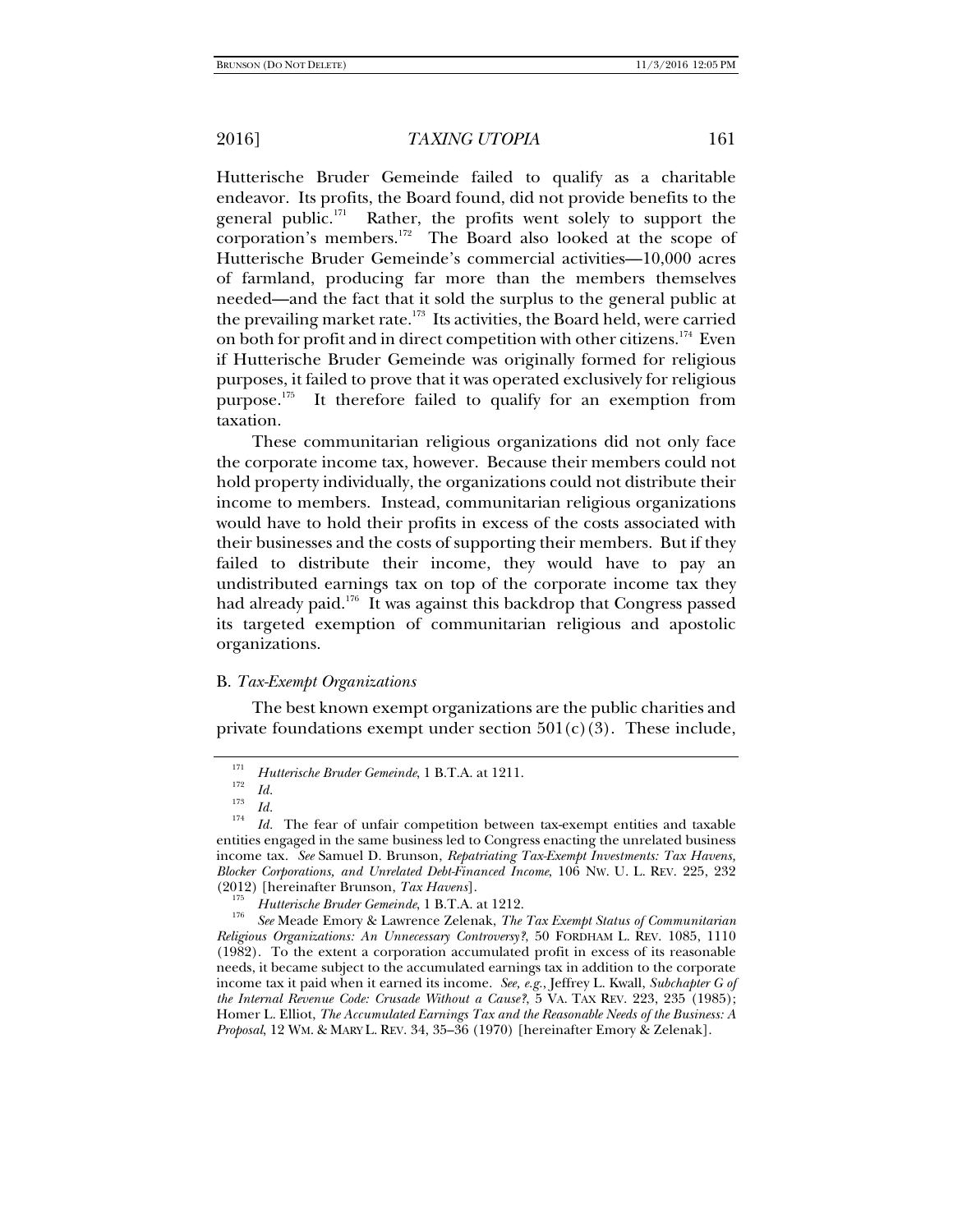among other things, churches, universities, museums, some hospitals, and the NCAA. $177$  The tax law also exempts, among other types of organizations, social welfare organizations,<sup>178</sup> non-profit credit unions,<sup>179</sup> labor unions,<sup>180</sup> and even the National Football League.<sup>181</sup>

As a general rule, none of these organizations pays taxes on its income.<sup>182</sup> The Code provides public charities and private foundations with one significant advantage over other tax-exempt entities, however: not only are they exempt from taxation,<sup>183</sup> but donors to public charities can deduct from their taxable income the value of their donations to the charity.<sup>184</sup> For example, in 2016, a married couple filing a joint return with taxable income of \$100,000 pays \$16,542.50 of federal income tax.<sup>185</sup> If the couple makes a deductible donation of \$10,000 to a public charity, however, that reduces the couple's tax liability by \$2,500, and the government only receives  $$14,042.50$ <sup>186</sup> And because the public charity has no tax liability, the government does not recoup the lost revenue. Under this double benefit, then, public charities avoid paying taxes on their income,<sup>187</sup> while the

<sup>185</sup> Rev. Proc. 2015-53 § 2.01, 2015-44 I.R.B. 615. The I.R.S. arrives at that number by subtracting \$75,300 from \$100,000, and multiplying the difference by 0.25. It then adds the product and \$10,367.50.<br> $\frac{186}{Id}$ .

<sup>177</sup> I.R.C. § 501(c)(3) (2015); *see also* Brigham Daniels, *When Agencies Go Nuclear: A Game Theoretic Approach to the Biggest Sticks in an Agency's Arsenal*, 80 GEO. WASH. L. REV. 442, 456 (2012) ("Tax-exempt organizations constitute some of society's most revered and important institutions: churches, universities, hospitals . . . museums, and other organizations built to serve the needs of the poor, advance the arts, and educate society.").

I.R.C.  $\S 501(c)(4)$  (2015). The recent Supreme Court case, *Citizens United v. Federal Election Commission* has probably made Citizens United the best-known of these exempt social welfare organizations. *See* Nikki Usher & Michelle D. Layser, *The Quest to Save Journalism: A Legal Analysis of New Models for Newspapers from Nonprofit Tax-Exempt Organizations to L3Cs*, 2010 UTAH L. REV. 1315, 1356 (2010) ("Citizens United is a 501(c)(4) social welfare organization . . . .").<br><sup>179</sup> I.R.C. § 501(c)(14) (2015).<br><sup>180</sup> *Id.* § 501(c)(5).

*Id.* § 501(c)(6). Congress explicitly enacted an exemption for the NFL in 1986, ostensibly as a way of ensuring its "pension and merger arrangement would not endanger its exemption." I.R.S. Priv. Ltr. Rul. 83-210-94 (Feb. 26, 1983). The I.R.S. has read the specific provision broadly enough, however, to encompass other professional sports leagues. *Id.* <sup>182</sup> I.R.C. § 501(a) (2015).<br><sup>183</sup> *Id.* § 501(c)(3). <sup>184</sup> *Id.* § 170(a).

<sup>&</sup>lt;sup>187</sup> One exception exists to public charities' exemption from taxation: under the unrelated business income tax, entities exempt under section  $501(c)(3)$  nonetheless pay taxes on certain income they earn while engaged in for-profit business. *Id.*; I.R.C. § 511(a) (2012).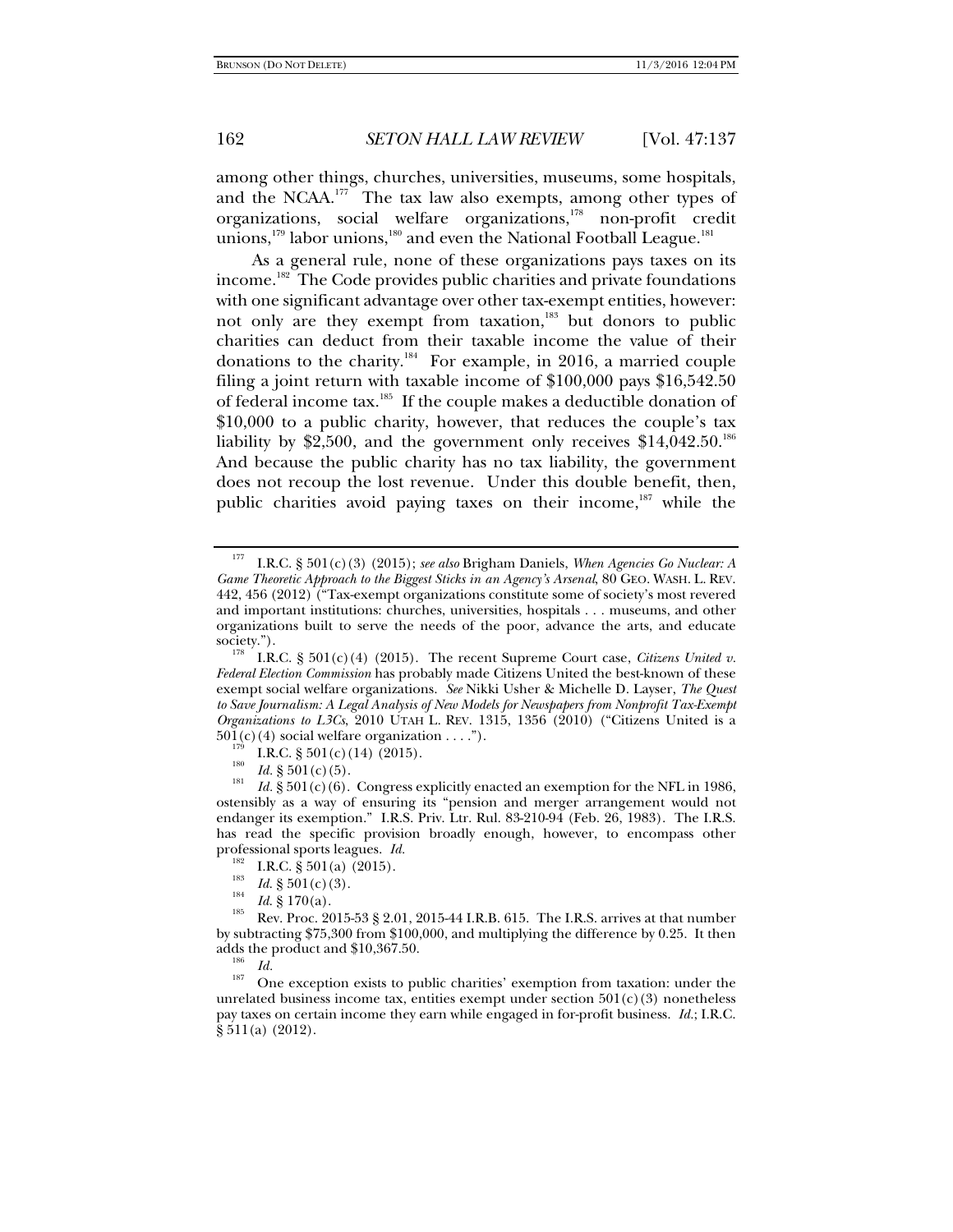government collects less tax than it otherwise would from taxpayers who donate to public charities.

This double benefit is not available, however, to most tax-exempt organizations. With the exception of donors to public charities and a small handful of other tax-exempt organizations,<sup>188</sup> donors to taxexempt organizations cannot deduct their donations.<sup>189</sup>

### C. *Religious, Apostolic, and Exempt*

In 1936, Congress provided a special tax exemption specifically for communitarian religious organizations.<sup>190</sup> The sparse legislative history does not reveal Congress's motivation in enacting this exemption, $191$  but it seems fair to assume that the Israelite House of David and Hutterite cases motivated and influenced the legislation. By the 1920s, the Israelite House of David—mentioned explicitly in the legislative history—had gained a national reputation.<sup>192</sup> That national reputation may have provided the Israelite House of David the institutional clout to convince legislators that, in light of their losses at the Bureau of Internal Revenue and the courts, these communitarian religious groups needed the legislation.<sup>193</sup>

The exemption provided to communitarian religious groups falls

<sup>&</sup>lt;sup>188</sup> In addition to public charities and private foundations exempt under section 501(c)(3), the Internal Revenue Code permits deductions for certain donations made to states and their political subdivisions, war veteran organizations, fraternal organizations, and cemeteries. I.R.C. § 170(c) (2012).

New Colonial Ice Co. v. Helvering, 292 U.S. 435, 440 (1934) ("Whether and to what extent deductions shall be allowed depends upon legislative grace; and only as there is clear provision therefor can any particular deduction be allowed."). 190 Revenue Act of 1936, ch. 690, § 101(18), 49 Stat. 1648, 1675–76; *see also* IRM

<sup>7.25.23.2 (</sup>Feb. 23, 1999) (section 501(d) "dates back to the Revenue Act of 1936").<br><sup>191</sup> The full legislative history of the provisions consists of a single paragraph in the Congressional Record:

It has been brought to the attention of the committee that certain religious and apostolic associations and corporations, such as the House of David and the Shakers, have been taxed as corporations, and that since their rules prevent their members from being holders of property in an individual capacity the corporations would be subject to the undistributed-profits tax. These organizations have a small agricultural or other business. The effect of the proposed amendment is to exempt these corporations from the normal corporation tax and the undistributed-profits tax, if their members take up their shares of the corporations' income on their own individual returns. It is believed that this provision will give them relief, and their members will be subject to a fair tax.

<sup>80</sup> CONG. REC. 9074 (1936) (statement of Sen. Walsh).<br><sup>192</sup> ADKIN, *supra* note 119, at 79.

<sup>&</sup>lt;sup>193</sup> *Id.* at 46 n.71 ("If the system of taxation hadn't been changed [the Israelite House of David] would have gone out of business.").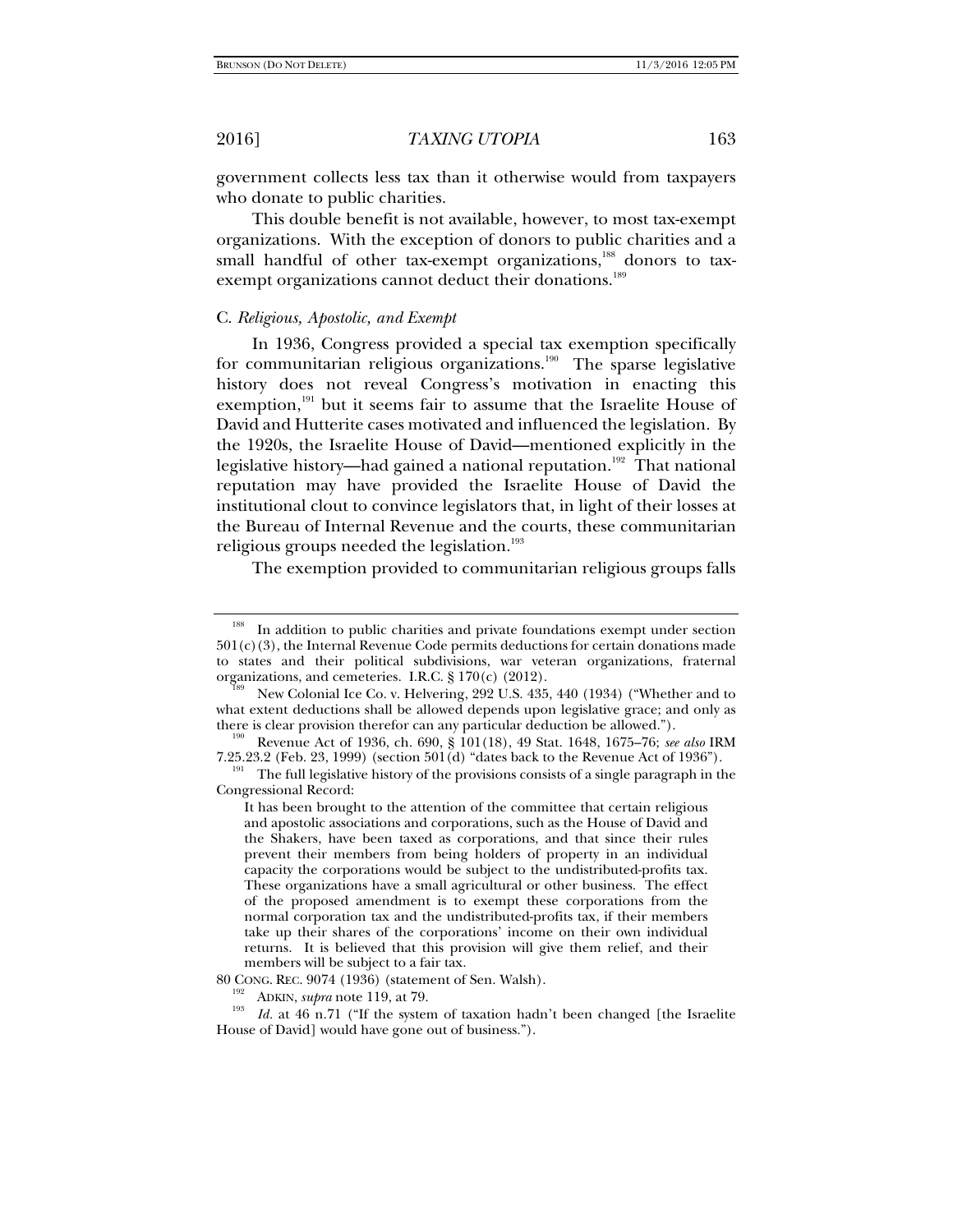closer to the exemptions for non-charities than to the exemption for public charities. To qualify for an exemption, section 501(d) requires that the communitarian religious group be organized as a corporation for tax purposes.<sup>194</sup> If it meets the requirements of section 501(d), it does not owe taxes on its income.<sup>195</sup> Like most other tax-exempt entities, however, donors cannot deduct their donations to exempt communitarian religious groups.<sup>196</sup>

A communitarian religious organization that wants to be exempt from taxes faces some additional, if ill-defined, qualification requirements as well. First, it must be a "religious or apostolic" organization.<sup>197</sup> Next, it must have a communal or community treasury used for the benefit of its members.<sup>198</sup> Finally, its members must include their share of the organization's income in *their* gross income for tax purposes.<sup>199</sup>

The only unambiguous exemption requirement is the requirement that the communitarian organization qualify as a corporation for tax purposes. The rest of the qualification requirements remain undefined and ambiguous. For example, although such an organization must "have a religious or apostolic character,"200 the Code does not define what it means by "religious or apostolic." The limited legislative history also fails to define the terms, but it lists, as examples of religious and apostolic organizations, the Shakers and the Israelite House of David.<sup>201</sup> Even providing two examples of groups that presumptively qualify as "religious and apostolic" fails to provide a usable definition, though. It does not explain which shared qualities of these groups are central to their religious or apostolic nature—and are thus necessary for qualification purposes—and which are superfluous.<sup>202</sup> Even as it passed the

I.R.C.  $\S 501(d)$  (2015). Under the tax law, an association is a business entity that is neither disregarded nor treated as a partnership. Treas. Reg. § 301.7701-3(a) (2006). Ultimately, then, an association is a subset of a corporation. Treas. Reg. §  $301.7701-2(b)(2)$  (2016).

<sup>&</sup>lt;sup>195</sup> I.R.C. § 501(a), (d) (2015).<br><sup>196</sup> *Id.* § 170(c) (2012) (definition of "charitable contribution" does not include contribution to religious and apostolic groups).<br><sup>197</sup> *Id.* § 501(d) (2015).<br>*Id.* 

*Id.* <sup>199</sup>*Id.* 200 Kleinsasser *ex rel.* Kleinsasser v. United States, 707 F.2d 1024, 1029 (9th Cir. 1983).<br><sup>201</sup> 80 Cong. Rec. 9074 (1936) (statement of Sen. Walsh) ("[C]ertain religious and

apostolic associations and corporations, such as the House of David and the Shakers, have been taxed as corporations . . . .").<br><sup>202</sup> For example, both groups were Christian. *See* MILLER, QUEST FOR UTOPIA, *supra*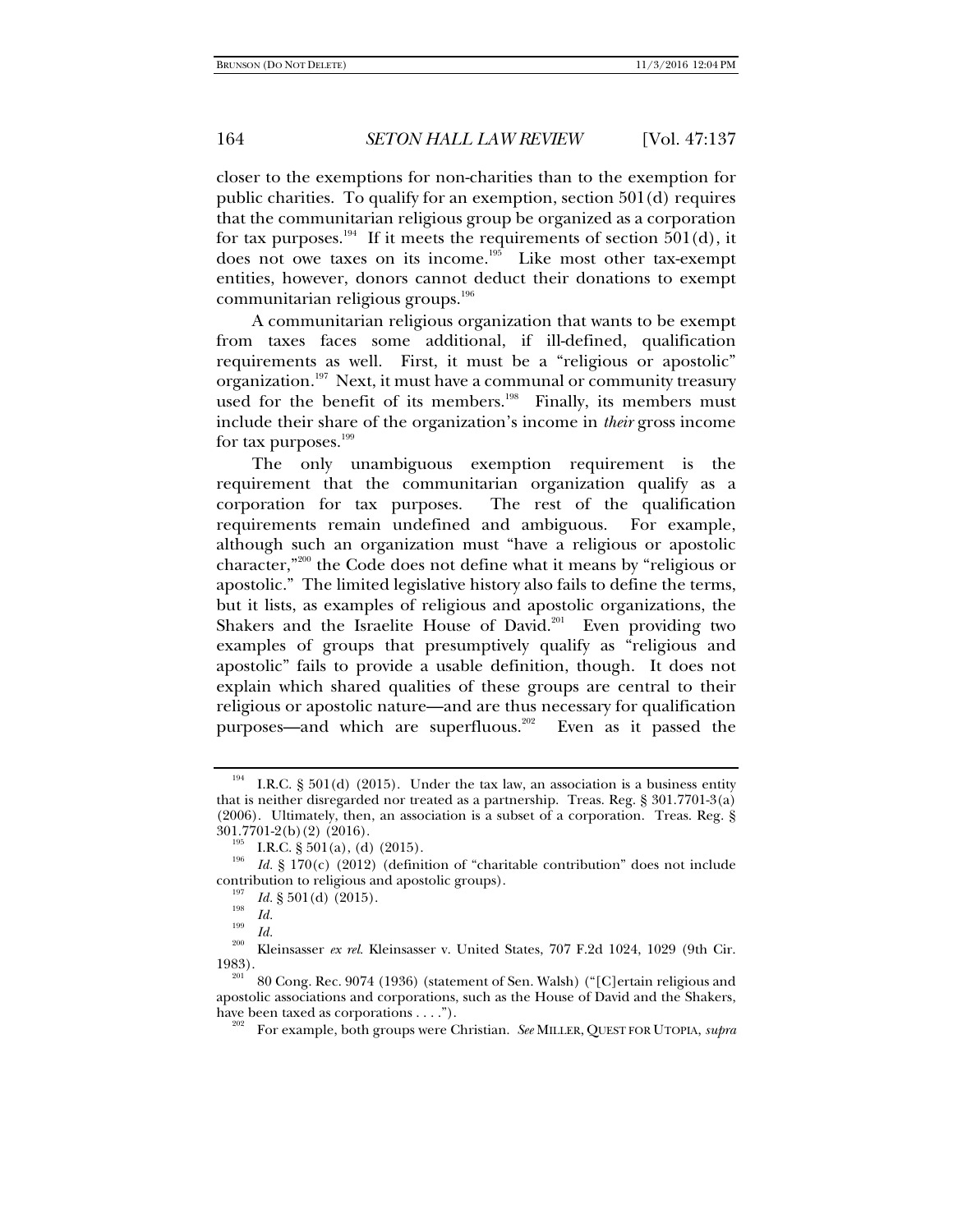legislation, Congress recognized the problematic nature of such an attempt as it considered the legislation.<sup>203</sup>

The common or community treasury requirement provides an additional layer of uncertainty. $204$  As with the definition of "religious" and apostolic," Congress failed to define what qualified as a common or community treasury.<sup>205</sup> The Tax Court has provided some gloss on the definition, holding that a common or community treasury means that "property of such organizations not be held by members individually but rather held in a 'community capacity' with all members having equal interests in the community property."<sup>206</sup> While the court's holding does not provide specific definitional contours, it goes on to explain that such treasuries should be used for the "maintenance and support" of the organization's members.<sup>207</sup> The court also held that a common or community treasury does not preclude members from also owning property apart from the organization; members of a religious or apostolic group do not, for example, have to take a vow of poverty.<sup>208</sup>

In enacting the exemption for religious and apostolic organizations, Congress expressly recognized that they would engage in business. The Code states that a qualifying organization can be exempt from tax "even if such associations or corporations engage in

note 9, at 80 ("Although the House of David was definitively shaped by Purnell himself, it did stand in a fairly well-established nonmainstream Christian tradition."); Priscilla J. Brewer, *The Shakers of Mother Ann Lee*, *in* AMERICA'S COMMUNAL UTOPIAS 37, 41 (Donald E. Pitzer ed., 1997) ("He was particularly impressed by the Shakers' practical Christianity . . . ."). Does "religious or apostolic" therefore limit the exemption to Christian communitarian groups? Additionally, both the Israelite House of David and the Shakers preached celibacy. ADKIN, *supra* note 119, at 34 ("The religious practice [of the Israelite House of David] that drew the most attention from the outside world was celibacy . . . ."); STEPHEN J. STEIN, THE SHAKER EXPERIENCE IN AMERICA 118 (1992) ("The [Shakers] condemned marriage, private property, the established churches, democracy, and individual freedom by advocating celibacy, common property, the superiority of their own society, the authority of the ministry, and submissive obedience."). Could "religious or apostolic"—a prerequisite for tax exemption under section  $501(d)$ —possibly rest on members of the organization eschewing sex?

See Twin Oaks Community, Inc. v. Comm'r, 87 T.C. 1233, 1244 (1986) ("[W]e note that the term 'religious or apostolic associations or corporations' is itself not defined in the statute, although Senator La Follette pointed out to Senator Couzens the inherent definitional problems."), *acq.*, 1987-2 C.B. 1.<br><sup>204</sup> I.R.C. § 501(d) (2015).

*Twin Oaks Community, Inc.*, 87 T.C. at 1247 ("[W]e find it difficult to view Senator Walsh's comment as defining . . . the terms 'common treasury' or 'community treasury."").

<sup>&</sup>lt;sup>206</sup> *Id.* at 1248.<br><sup>207</sup> *Id.* 208

*Id.* at 1249.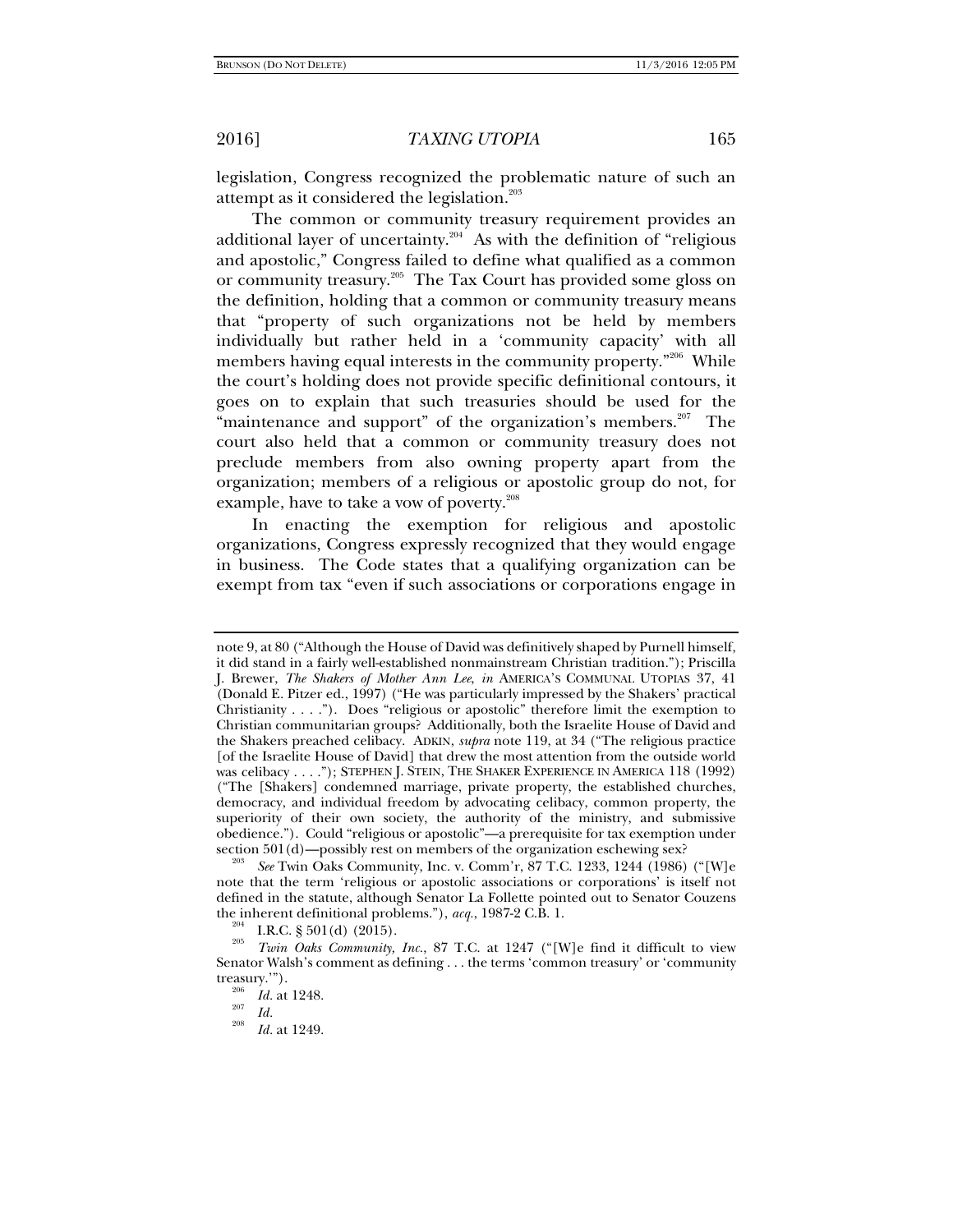business for the common benefit of the members."<sup>209</sup> With this language, Congress effectively overrode the "several court decisions [that] had denied exempt status to religious communities that operated commercial businesses, primarily on the theory that the operation of the business constituted a substantial non-exempt purpose."210 While today, with the unrelated business income tax, the tax law recognizes that even exempt organizations can sometimes engage in business ventures,<sup>211</sup> the inclusion in section  $501(d)$  of an explicit authorization to do so signals that section 501(d) operates differently from other exemptions. That is, section 501(d) does not exempt religious and apostolic organizations from tax because society has decided that they are not the kind of organizations that pay taxes. Instead, religious and apostolic organizations are exempt from tax because an exemption better reflects the economics of these organizations.<sup>212</sup>

Notwithstanding the Code's exemption of religious and apostolic organizations from paying taxes, their income does not go entirely untaxed. Rather, members must include their "pro rata shares" (however defined) of the organization's income in their own gross income, whether or not the organization distributes its income.<sup>213</sup> The Code treats such deemed or actual distributions as dividends received by the members.<sup>214</sup> Members cannot treat their inclusions as qualified dividend income, eligible for preferential long-term capital gain rates, though.215 Instead, they pay taxes on their pro rata share of the religious or apostolic organization's income at their ordinary marginal

<sup>209</sup> I.R.C. § 501(d) (2015). 210 Emory & Zelenak, *supra* note 176, at 1109–10; *see supra* notes 162–175 and

accompanying text. 211 Emory & Zelenak, *supra* note 176, at 1110 ("With the addition of [the unrelated business income tax], the Service recognized that operation of a trade or business is not a bar to exempt status if the organization 'is not organized or operated for the primary purpose of carrying on an unrelated trade or business . . . .").

 $\frac{p}{212}$  *See infra* notes 239–242 and accompanying text. Secondarily, the special tax treatment recognizes that, while communitarian organizations operate in a market economy, their existence is premised on nonmarket considerations. These nonmarket considerations "include friendship, affection, altruistic behavior, a sense of commitment or belongingness, and family ties." Tsilly Dagan, *Itemizing Personhood*, 29 VA. TAX REV. 93, 95 (2009). By default, though, the tax law seeks to limit itself to the market sphere. *Id.* By enacting section 501(d), Congress recognized that religious and apostolic organizations operated outside of the normal market-oriented world that it designed the tax law to capture.<br><sup>213</sup> I.R.C. § 501(d) (2015).<br><sup>214</sup> *Id.* 215 *Id.* 8.1(b) (11) (P) (ii) (1) (2014).

*Id.*  $\S 1(h)(11)(B)(ii)(I) (2014)$  (excluding from the definition of "qualified") dividend income" income paid by corporations exempt from tax under section 501).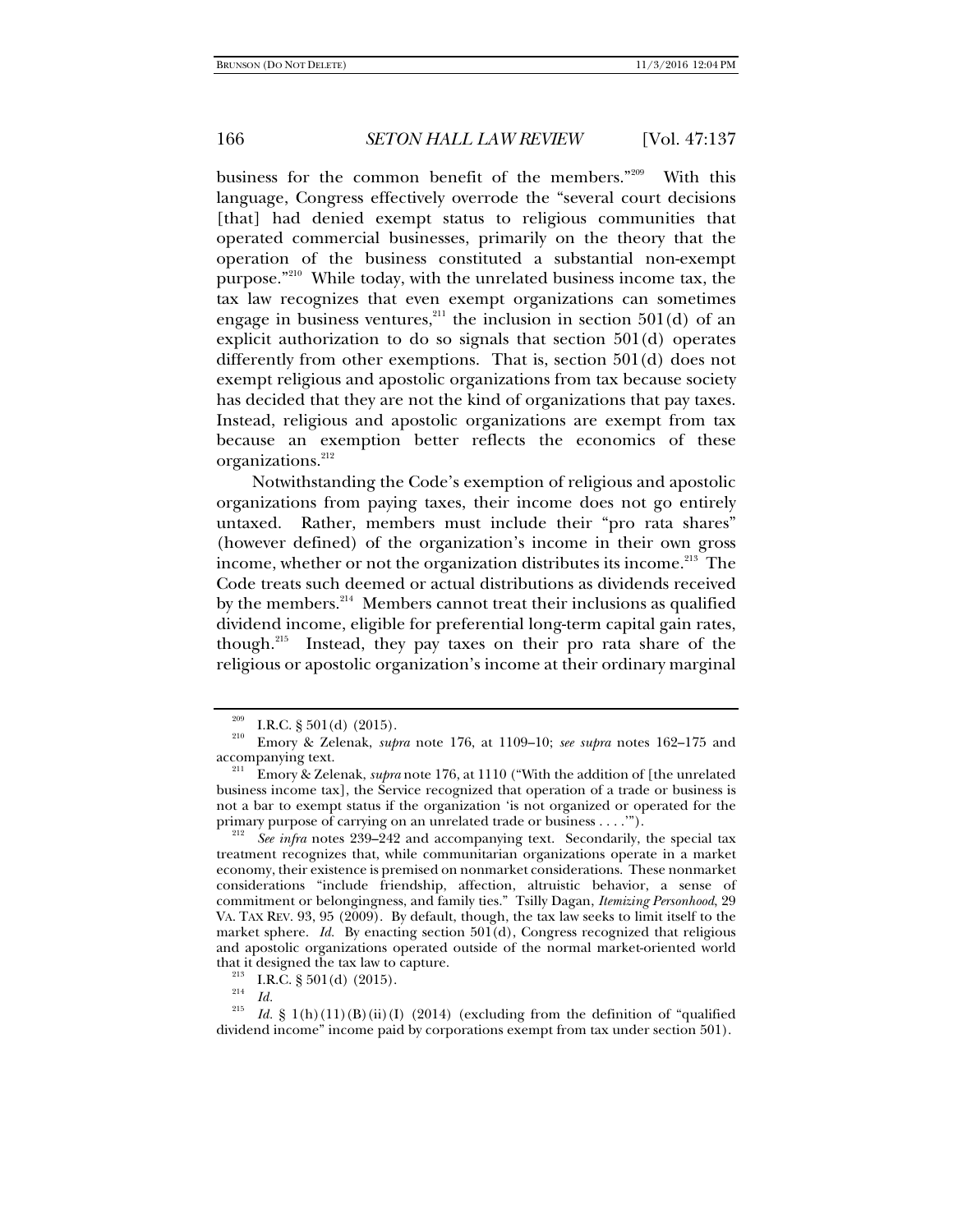tax rates.<sup>216</sup>

Effectively, the tax regime applicable to religious and apostolic organizations differs significantly from the regime that governs public charities and private foundations. Unlike the income of any other taxexempt organization, the income of religious and apostolic organizations ultimately faces taxation. Although the organization avoids paying taxes, its members must include their pro rata share of its income in their gross income.<sup>217</sup> In addition, the Code does not provide any deduction for donors to religious and apostolic organizations.218 Ultimately, the "exemption" for religious and apostolic organizations functions more like a pass-through (or quasipass-through) regime than an exemption for public charities.<sup>219</sup>

The inclusion of the special tax regime for religious and apostolic organizations among tax-exempt organizations should not matter; the tax law is clear that economically they function as quasi-pass-through entities. In spite of the law's clarity, though, the I.R.S. appears to have been blinded by its association with tax-exemptions.<sup>220</sup> To prevent this mischaracterization in the future, Congress should remove the regime from section 501 of the Code and, instead, clarify that religious and apostolic organizations are not exempt, and thus not subject to the general rules of tax exemption.

# V. OTHER TAX REGIMES ARE POOR MATCHES FOR THE ECONOMICS OF COMMUNITARIAN ORGANIZATIONS

While Congress crafted section 501(d) to reflect the economic realities of communitarian organizations, its uniqueness may make it superfluous. If section 501(d) serves no distinct purpose that could not be served equally well by a different and broader tax regime, $221$  it should be repealed and communitarian organizations should be taxed under that broader tax regime. On the other hand, if no alternative

<sup>&</sup>lt;sup>216</sup> A high-income member of an exempt religious or apostolic organization may have her tax liability on the deemed dividends increased by 3.8 percentage points. *Id.*  $\S$  1411(a). The amount of dividends from the religious or apostolic organization deemed or not—would not increase their net earnings from self-employment for purposes of the Self-Employment Contributions Act, however. Rev. Rul. 58-328, 1958-

<sup>1.</sup>B.C. § 501(d) (2015).<br><sup>218</sup> *See id.* § 170(c)(2) (2012) (listing organizations, donations to which qualify as deductible charitable contributions).

deductible charitable contributions). 219 *See infra* notes 236**–**242. 220 *See supra* Part II. 221 *See, e.g.*, Emory & Zelenak, *supra* note 176, at 1110 ("[S]ection 501(d) may have lost most of its importance since the enactment of the unrelated business income tax.").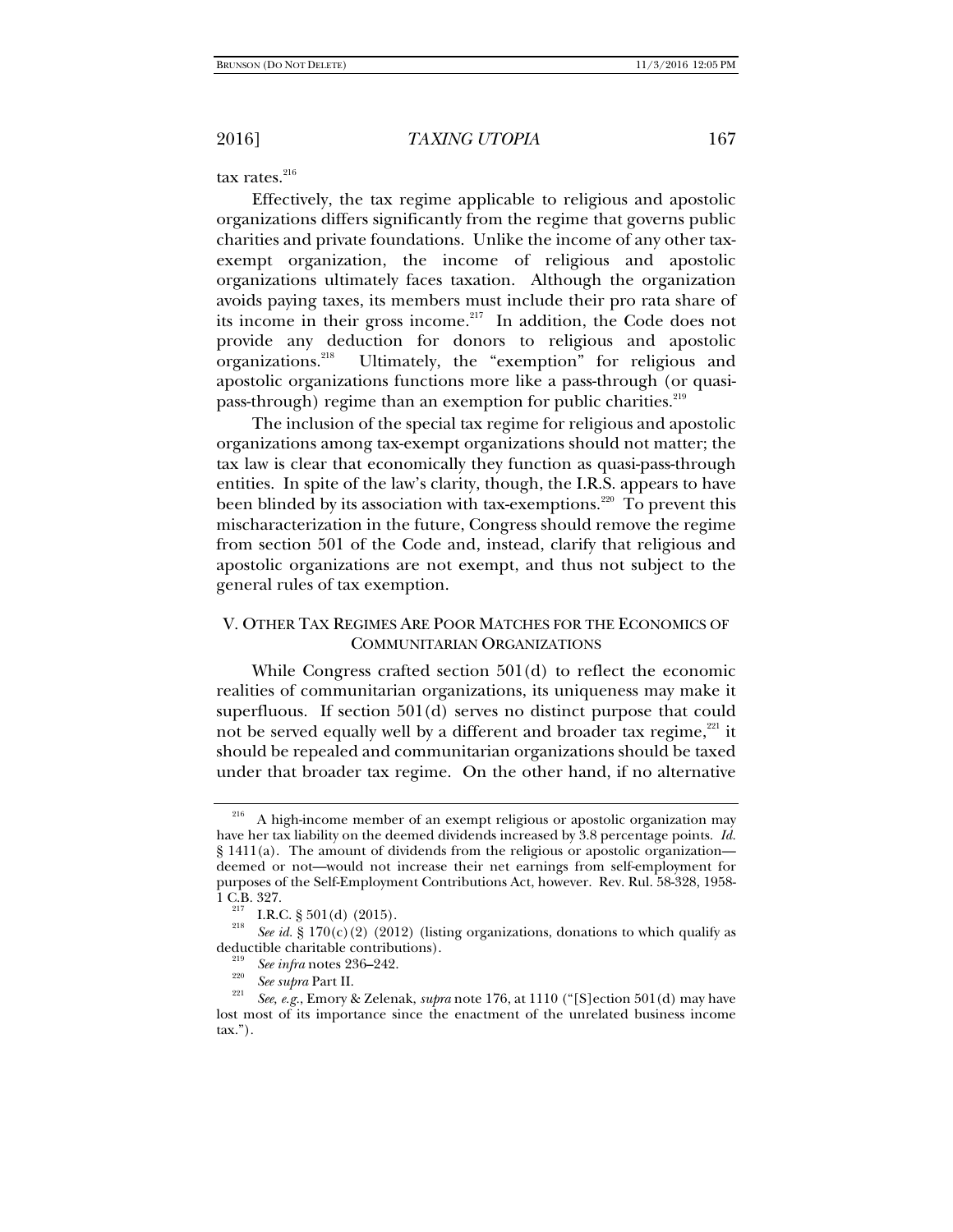tax regime accurately reflects the economics of communitarian groups, section 501(d) serves a purpose that justifies both its continued existence and efforts to improve and expand its reach. To determine whether section 501(d) has become superfluous, then, we must examine if another tax regime accurately captures the unique economics of communitarian organizations.

### A. *Corporate Taxation*

Without section 501(d), religious and apostolic organizations would be treated as corporations for tax purposes.<sup>222</sup> The federal tax law imposes two levels of tax on corporate income. First, a corporation pays taxes on its taxable income at marginal rates of up to thirty-five percent.223 Second, shareholders pay taxes on the corporate income when the corporation distributes that income in the form of dividends.<sup>224</sup>

Although the modern corporate income tax was originally enacted in the early twentieth century, $225$  economists generally agree that it hurts the economy.<sup>226</sup> Still, the corporate income tax continues to exist and appears unlikely to go away.<sup>227</sup> Because it exists, and because without section 501(d), communitarian organizations would be taxed as corporations, we must evaluate whether the corporate tax treatment would constitute an acceptable fit for communitarian organizations.

In spite of the corporate income tax's economic inefficiencies, its existence finds some support in tax policy. The two principal policy justifications for the corporate income tax are a regulatory theory and a shareholder theory.<sup>228</sup> The regulatory theory dates back to the

*See* MARTIN A. SULLIVAN, CORPORATE TAX REFORM: TAXING PROFITS IN THE 21ST

<sup>222</sup> *See, e.g.*, Kleinsasser *ex rel.* Kleinsasser v. United States, 707 F.2d 1024, 1025–26 (9th Cir. 1983) ("Without § 501(d), the income of a religious [or apostolic] corporation . . . would be subject to the regular corporate income tax . . . . .").

<sup>&</sup>lt;sup>223</sup> I.R.C. § 11(a)–(b) (2012).<br><sup>224</sup> Id. § 301(a), (c) (2014).<br><sup>225</sup> STEVEN A. BANK, FROM SWORD TO SHIELD: THE TRANSFORMATION OF THE CORPORATE INCOME TAX, 1861 TO PRESENT 1 (2010).

<sup>&</sup>lt;sup>226</sup> MARTIN A. SULLIVAN, CORPORATE TAX REFORM: TAXING PROFITS IN THE 21ST CENTURY 25 (2011) ("[O]f all the bad taxes out there, economists consider the corporate tax the most harmful to economic growth."). Among other problems, the corporate income tax distorts business decisions, including the choice of business form, of retaining or distributing earnings, and of debt or equity financing. BANK, supra note 225, at xii-xiv.

CENTURY 34–35 (2011). 228 Philip T. Hackney, *What We Talk About When We Talk About Tax Exemption*, 33 VA. TAX REV. 115, 118 (2013).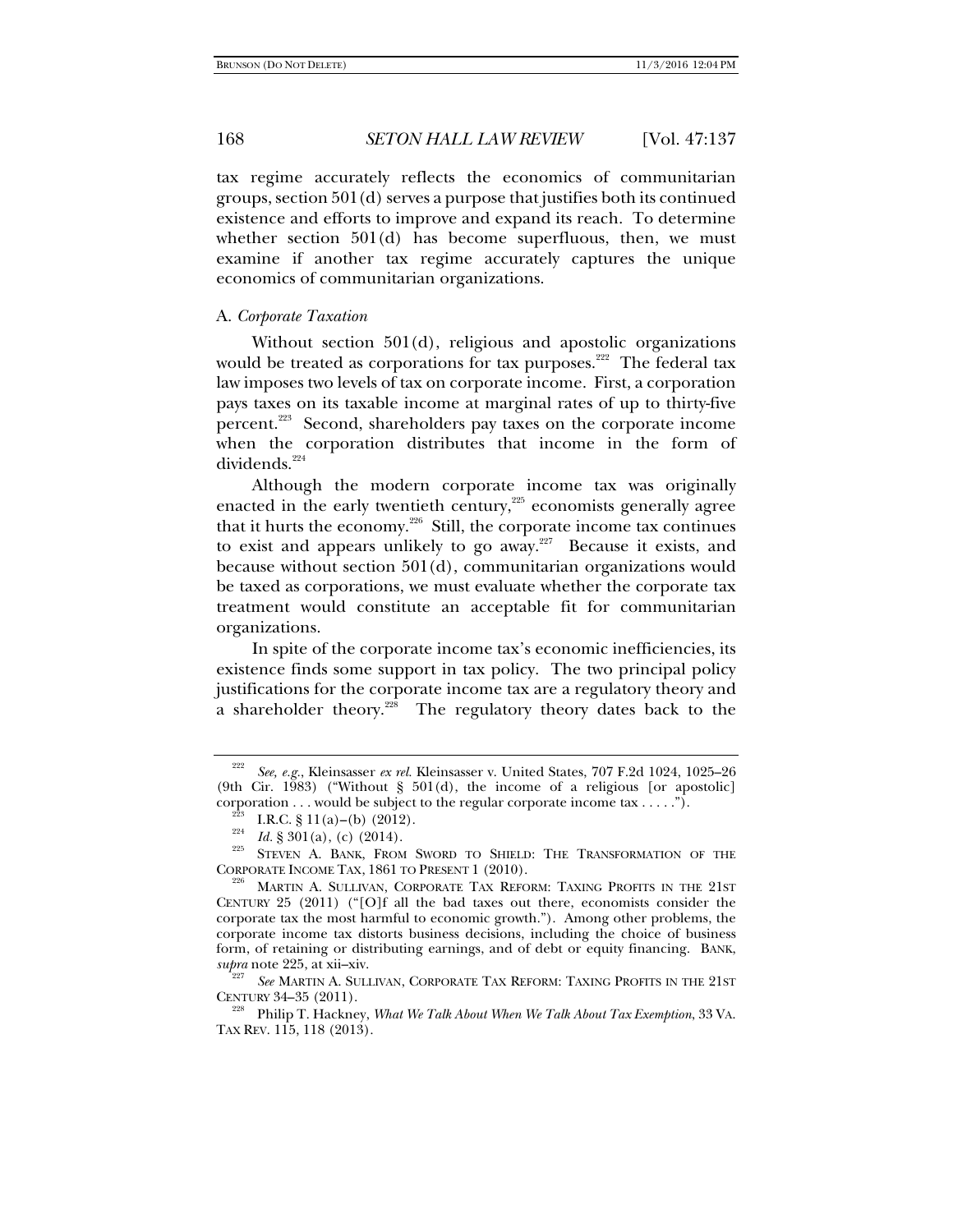corporate excise tax of  $1909$ .<sup>229</sup> In essence, the corporate income tax seeks to align the actions of managers with the interests of shareholders where the managers and shareholders may be different  $people.<sup>230</sup>$ 

By contrast, the shareholder theory of corporate taxation sees the corporate tax as a means to tax the income of shareholders. Imposing this additional tax on shareholders is justified on ability-to-pay grounds: presumably, by virtue of their owning corporate shares, shareholders have sufficient wealth to bear these taxes.<sup>231</sup>

Neither of these policy considerations applies to communitarian organizations, however. Members of communitarian organizations do not have an ownership interest in the organization. In fact, most eschew, fully or partially, the idea of privately-held property in favor of holding property together. $^{232}$ 

Without shareholders, communitarian organizations do not have a separation between ownership and management that requires regulation. Without shareholders, the managers of communal property only have to concern themselves with the good of the organization.

Moreover, without shareholders, an entity-level tax cannot function as an additional tax on shareholder income. In fact, the unique structure of section 501(d) does a better job of taxing members of religious and apostolic organizations than the corporate income tax would: it directly taxes individuals on entity-level income in the year the entity earns that income.

In addition to the policy considerations underlying the continued existence of the corporate income tax, as a practical matter, it may be necessary. The federal government uses the corporate income tax to raise significant revenue. In 2015, the federal government raised more than \$389 billion—or almost twelve percent of its gross collections from corporate taxes.<sup>233</sup> In addition, it prevents individual taxpayers

<sup>229</sup> Marjorie E. Kornhauser, *Corporate Regulation and the Origins of the Corporate Income Tax*, 66 IND. L.J. 53, 53 (1990) ("The Corporate Excise Tax of 1909 reflects the

Progressive Era's attempts to regulate corporations . . . .").<br><sup>230</sup> Hackney, *supra* note 228, at 141–42.<br><sup>231</sup> *Id.* at 140. The shareholder theory of corporate taxation grounds itself in questionable assumptions. Though the incidence of corporate income taxation is still debated, it does not fall solely on shareholders. Among others, labor and consumers might bear some portion of the corporate income tax. Reuven S. Avi-Yonah, *Corporations, Society, and the State: A Defense of the Corporate Tax*, 90 VA. L. REV. 1193, 1203 n.34 (2004).<br><sup>232</sup> *See supra* notes 111–115 and accompanying text.<br><sup>233</sup> I.R.S., 2015 DATA BOOK 3 tbl.1 (2015), https://www.irs.gov/pub/irs-

soi/15databk.pdf.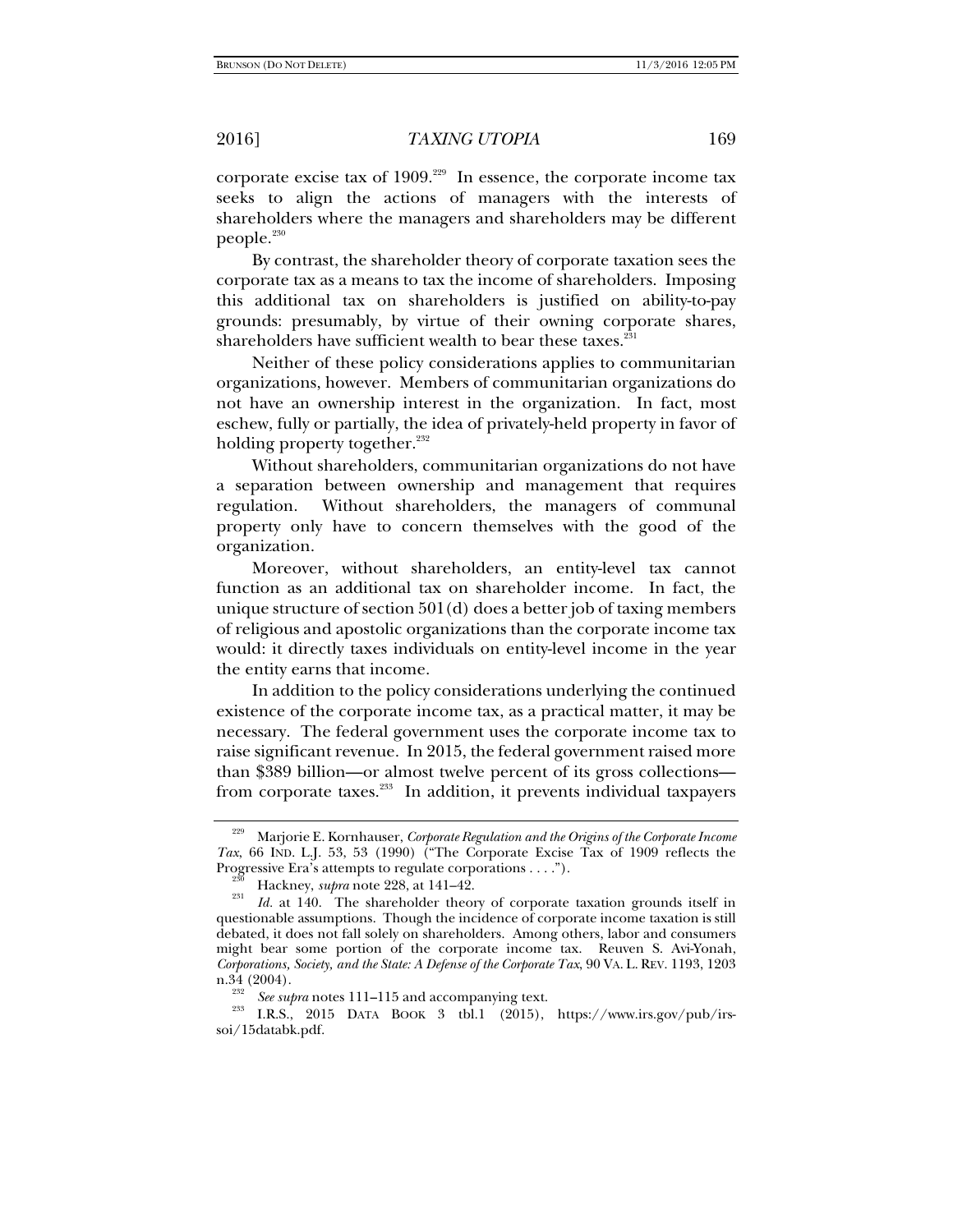from using the formal separation between corporations and shareholders to defer or evade taxes.<sup>234</sup>

As a practical matter, however, these revenue considerations do not provide a compelling reason to tax communitarian organizations under the corporate income tax. Section 501(d) does not permit the deferral or evasion of taxes. In addition, because of the relative scarcity of communitarian organizations and because deemed dividends from religious and apostolic organizations do not qualify for preferential tax rates, $235$  eliminating the entity level of taxation will not significantly reduce federal revenue.

### B. *Partnership Tax*

While qualifying religious and apostolic organizations do not pay taxes,<sup>236</sup> their exemption has a materially different function from other tax exemptions. Notably, the revenue earned by religious and apostolic organizations does not escape taxes altogether. Rather, members must include in their gross income their pro rata share of the organization's taxable income, whether or not the organization distributes that income. $237$  In addition, the exemption under section 501(d) does not provide any deduction to members—or other taxpayers—who donate to exempt religious and apostolic organizations.<sup>238</sup>

In fact, for tax purposes, religious and apostolic organizations look more like partnerships than like tax-exempt public charities. Like religious and apostolic organizations, partnerships do not pay taxes on

<sup>234</sup> SULLIVAN, *supra* note 226, at 35–36. For example, if corporate income went untaxed, an individual who owned a portfolio of dividend—and interest—paying securities could incorporate a holding company and transfer her securities to the holding company in exchange for shares of the holding company. Because the incorporated holding company is a different person than the shareholder, she would no longer be taxable on the income from her portfolio. At the same time, without a corporate income tax, the holding company would not be taxable on the income from the portfolio. The shareholder could still benefit from her investment, though. As the sole shareholder, she could cause the holding company to pay dividends of some portion of the return, though she would pay taxes on the dividends received. Alternatively, if she wanted to avoid taxation altogether, she could cause the corporation to lend her money, or she could borrow from a third party using her

<sup>&</sup>lt;sup>235</sup> I.R.C. § 1(h)(11)(B)(ii) (2012).<br><sup>236</sup> *Id.* § 501(a) (2015) ("An organization described in subsection . . . (d) . . . shall be exempt from taxation under this subtitle . . . .").

<sup>&</sup>lt;sup>237</sup> *Id.* § 501(d).<br><sup>238</sup> Lewis D. Solomon & Kimberly J. Benjamin, *Intentional Communities: A Primer*, 23 OHIO N.U. L. REV. 143, 188 (1996) ("[A] 501(d) organization cannot confer tax deductions for donations.").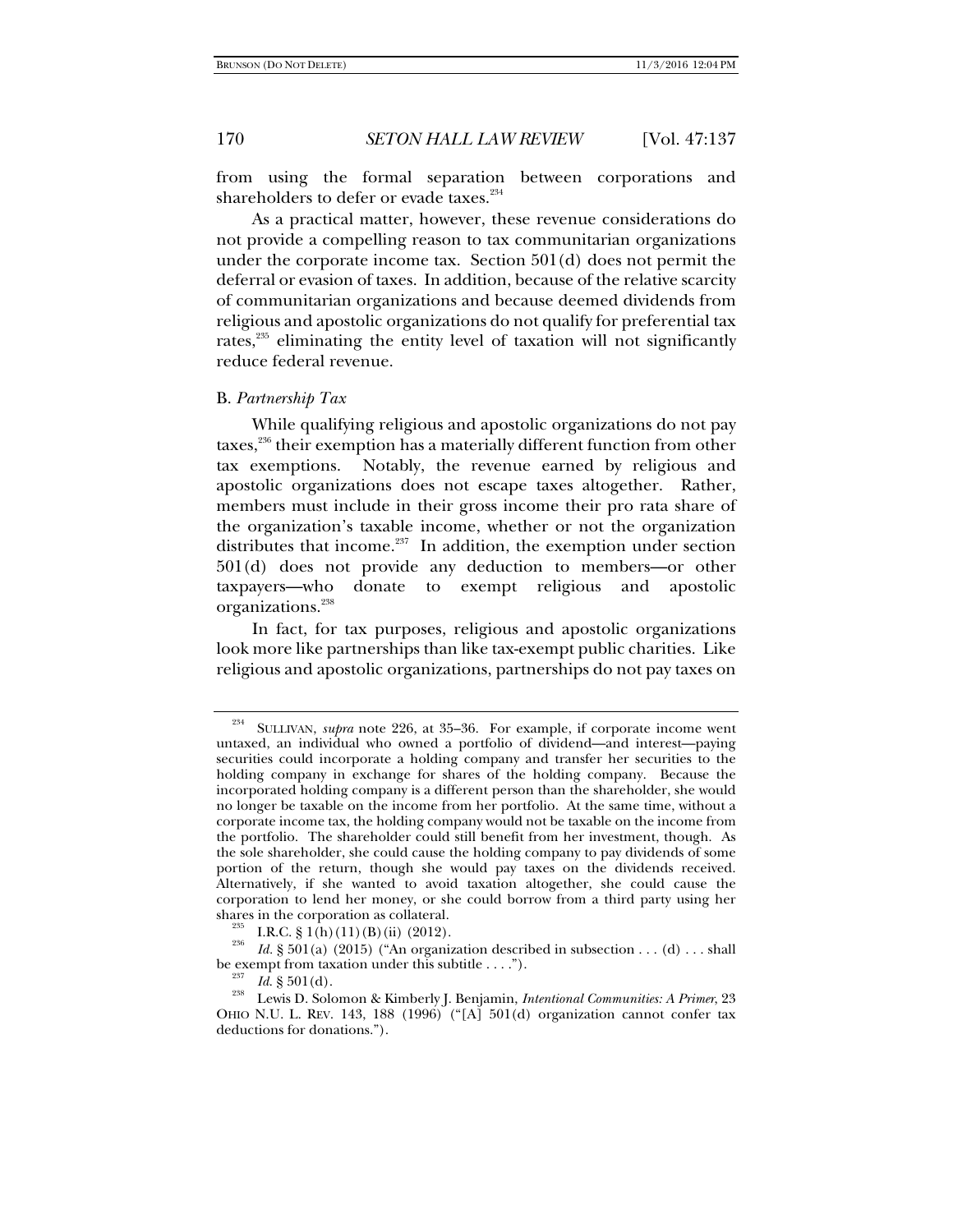their income.239 Instead, the partnership's gains and losses pass through to each partner, who must take into account her distributive share of such gains and losses in calculating her tax.<sup>240</sup> In addition, much like members of religious and apostolic organizations, a partner must include in her income her distributive share of partnership income whether or not the partnership actually distributes that income.<sup>241</sup> In fact, exempt religious and apostolic organizations appear to file the same information tax return as partnerships. $242$  If the partnership tax regime reflected the economics of communitarian organizations, then it might make sense to repeal section 501(d) and tax religious and apostolic organizations using subchapter  $K^{243}$  By eliminating section 501(d), Congress could simplify the tax law.

Congress enacted subchapter K to remedy the confusing tax treatment of partners and partnerships that existed prior to 1954 and to replace it with a regime that provided "simplicity, flexibility, and

<sup>242</sup> The basis for religious and apostolic organizations' requirement to file a partnership return is not currently clear. From 1948 until 1971, the Treasury regulations mandated it. *See* I.R.S. Priv. Ltr. Rul. 94-34-002 (Apr. 5, 1994). The 1971 revision to the regulations removed the explicit requirement, though it is not clear what the revised regulations intended with respect to religious and apostolic organizations. *Id.* Still, though the regulations no longer state an explicit requirement that religious and apostolic organizations file a partnership return, they do provide that such an organization needs to file a Form 1065 within four months and fifteen days of the close of its taxable year. Treas. Reg. § 1.6033-2(e) (as amended in 2015). Form 1065 is the information return partnerships are also required to file. *See* Treas. Reg. §  $1.6031(a)-1(a)(1)$  (as amended in 2005) (requiring partnership to file partnership return); I.R.S. Instructions for Form 1065, 2 (2012) ("Form 1065 is an information return used to report the income, gains, losses, deductions, credits, etc., from the operation of a partnership."). The instructions to Form 1065 state that religious and apostolic organizations must file a Form 1065. *Id.* at 3. But instructions to tax forms are not binding authority, and their use as such would create significant administrative law problems. Armstrong v. Comm'r, 139 T.C. 468, 484 (2012), *aff'd*, 745 F.3d 890 (8th Cir. 2014). Still, even without binding authority, it makes sense for religious and apostolic organizations to file a partnership return, notwithstanding the fact that they are not partnerships for tax purposes. I.R.S. Priv. Ltr. Rul. 94-34-002 ("Regardless of whether the current regulations are read as mandating the use of Form

1065 . . . filing as a partnership did not confer partner status on the members."). 243 Subchapter K of the Code governs the taxation of partnerships. Philip F. Postlewaite et al., *A Critique of the ALI's Federal Income Tax Project—Subchapter K: Proposals of the Taxation of Partners*, 75 GEO. L.J. 423, 424–25 (1986) ("Subchapter K of the Internal Revenue Code . . . currently houses sections 701-761, the primary provisions addressing partnership taxation.").

I.R.C. § 701 (2012) ("A partnership as such shall not be subject to the income tax imposed by this chapter.").<br> $^{240}$  *Id.* § 702(a) (2003).

<sup>&</sup>lt;sup>241</sup> Treas. Reg. § 1.702-1(a) (1956) ("Each partner is required to take into account separately in his return his distributive share, whether or not distributed, of each class or item of partnership income, gain, loss, deduction, or credit . . . . ").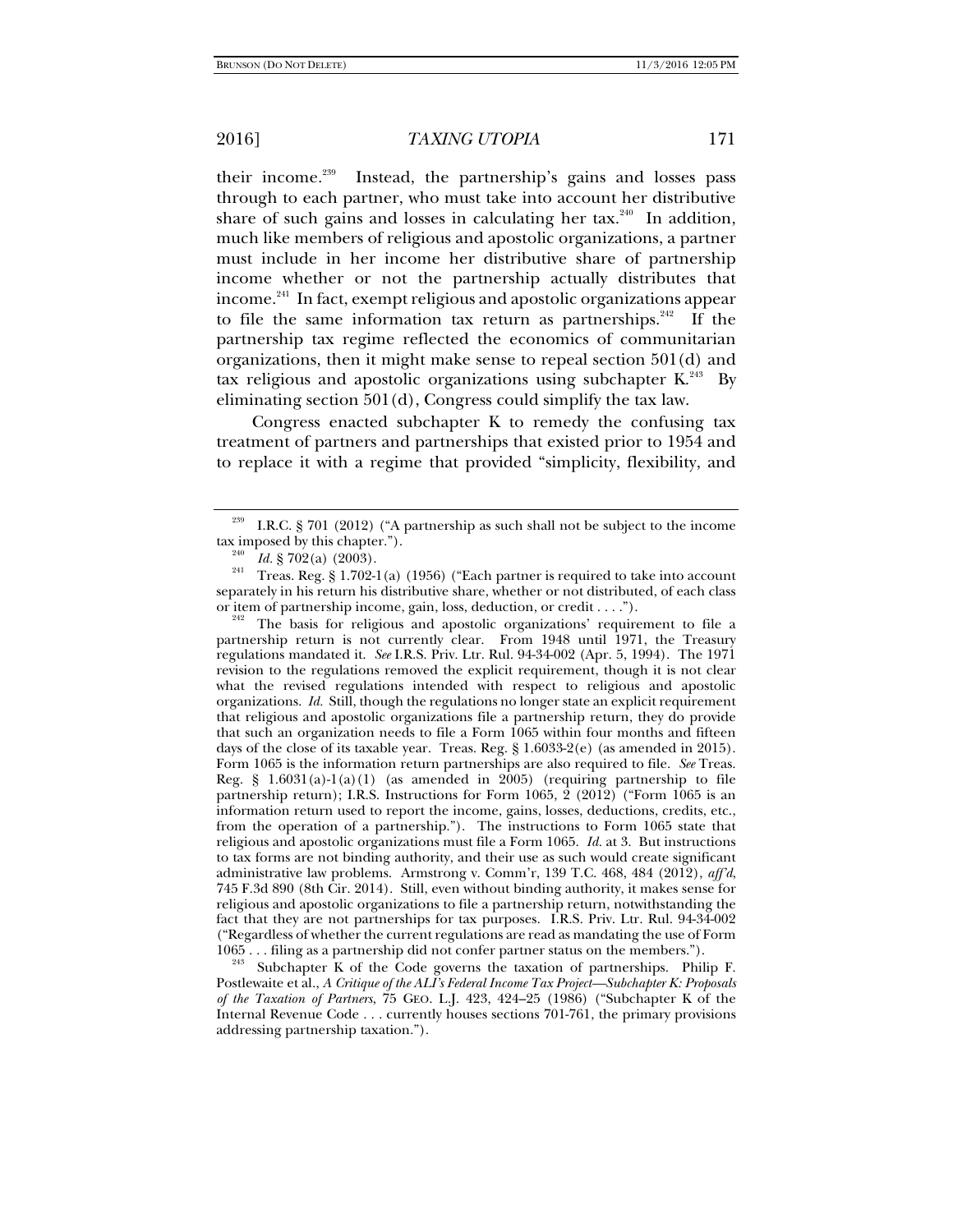equity as between partners."<sup>244</sup> To achieve this simplicity, flexibility, and equity, subchapter K essentially treats the partnership as a conduit rather than a taxpayer.<sup>245</sup> Over the years, Congress has encrusted this simple conduit approach with various rules to impede partners from shifting tax attributes, including income and deductions, in ways Congress considers unacceptable.<sup>246</sup>

Though section 501(d) also functions to provide simplicity, flexibility, and equity to members of religious and apostolic organizations, Congress did not design it with the same conduit theory in mind. Under the conduit taxation of partnerships, for example, partnerships pass through to their partners not only a specific amount of income, but the character of the income.<sup>247</sup> Assume, for example, that a partnership earns \$100 during the taxable year. Half of its income consists of interest, taxable at ordinary rates. The other half it earns from selling a capital asset it has held for longer than a year, which means it will be taxed at long-term capital gains rates.<sup>248</sup> A partner with a ten percent interest in the partnership will receive an allocation of \$10; \$5 of that amount will be ordinary income, and \$5 will be long-term capital gain. $249$ 

Religious and apostolic organizations, on the other hand, do not pass the character of their income through to their members. Rather, members must treat their allocations as dividends, irrespective of the actual source.<sup>250</sup> Under current tax law, qualified dividends are taxed at the lower long-term capital gains rates.<sup>251</sup> If the deemed dividends

<sup>244</sup> H.R. REP. No. 1337, at 65 (1954). 245 Philip F. Postlewaite, *I Come to Bury Subchapter K, Not to Praise It*, 54 TAX L. 451, 452–53 (2001) ("Under Subchapter K, partnerships are subjected to conduit taxation, *i.e.*, the enterprise is largely ignored for tax purposes and its owners are subjected to a single level of taxation, with maximum flexibility among the partners to order their

financial affairs."). 246 *See* Lawrence Lokken, *Taxation of Private Business Firms: Imagining a Future Without Subchapter K*, 4 FLA. TAX REV. 249, 250 (1999); *see also* Noël B. Cunningham & James R. Repetti, *Textualism and Tax Shelters*, 24 VA. TAX REV. 1, 5 (2004) ("Oversimplified, the regulations assert that there is an overall legislative intent underlying subchapter K, and if a partnership is formed or availed of in connection with a transaction to substantially reduce federal taxes in a manner inconsistent with this intent, the transaction may be recast.").

this intention may be I.R.C. § 702(b) (2012); *see also* Treas. Reg. § 1.702-1(b) (1956). <sup>248</sup> *See* I.R.C. § 1222(3) (2012).

<sup>&</sup>lt;sup>249</sup> The difference is relevant to our taxpayer because ordinary income is taxable at a marginal rate of up to 39.6 percent, *id.* § 1(a)**–**(d), while long-term capital gain is taxable at a rate of not more than twenty percent. *Id.* §  $1(h)(1)(D)$  (2014). For a sufficiently high-income partner, both rates would be increased by 3.8 percentage points.  $Id. \S 1411(a)$ .

<sup>&</sup>lt;sup>250</sup> *See* Treas. Reg. § 1.501(d)-1(a) (1958).<br><sup>251</sup> I.R.C. § 1(h)(11)(A) (2012).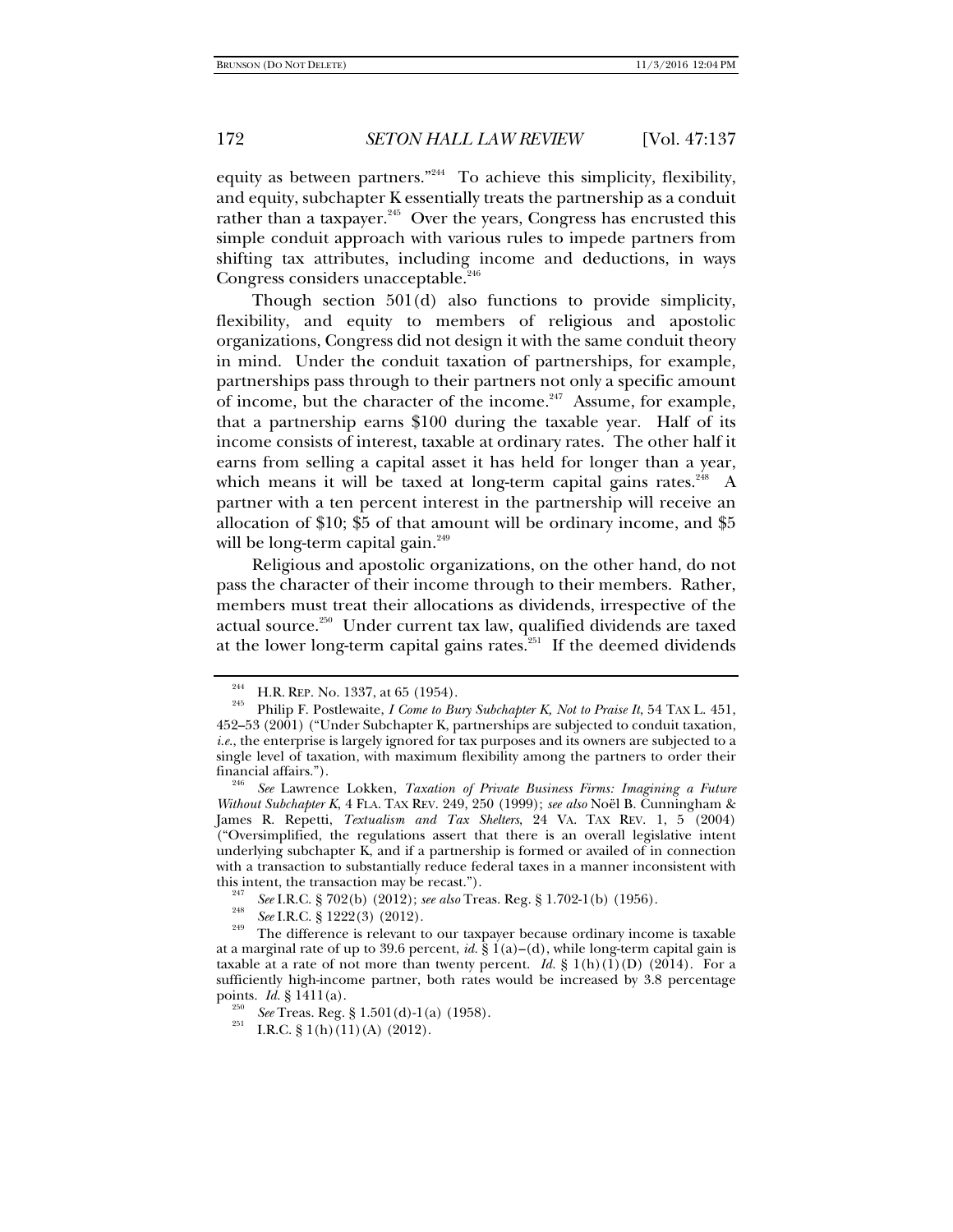from religious and apostolic organizations were qualified dividends, this dividend treatment would provide the same or better tax treatment to members of religious and apostolic groups than partners receive. In the prior example, rather than half the allocation being treated as ordinary income, the whole amount would be taxed at longterm capital gains rates. The tax law, however, excludes dividends paid (or deemed paid) by religious and apostolic organizations from the definition of qualified dividend income.<sup>252</sup> As a result, any long-term capital gains earned by the organization end up transformed into ordinary income in the hands of members.

This deemed dividend treatment also prevents members of religious and apostolic organizations from deducting losses suffered by the organization. Consistent with the theory that a partnership is merely a conduit for its partners, when a partnership suffers a loss, it cannot deduct that loss.<sup>253</sup> Instead, it passes its loss through to its partners.<sup>254</sup> If the loss qualifies as deductible (*e.g.*, it is incurred in the partnership's trade or business), the partners can then deduct the loss against their income.<sup>255</sup>

Congress did not provide religious and apostolic organizations with the ability to pass entity-level losses through to members of the organization. Instead, members receive a deemed dividend of their share of organization's taxable income.<sup>256</sup> If a religious or apostolic organization has losses, it can use them to reduce its taxable income, and thus reduce the deemed dividend to its members, but the members themselves cannot receive a distribution, deemed or otherwise, of a loss. $257$ 

Whatever Congress's reason for not providing pure conduit treatment to religious and apostolic organizations, this inability to pass losses through to its members puts those members of these communitarian groups at a disadvantage when compared to partners in a partnership, at least in certain circumstances. If, for example, a

<sup>&</sup>lt;sup>252</sup>*Id.* § 1(h)(11)(B)(ii)(I). <sup>253</sup> *Id.* § 701 (2012) ("Persons carrying on business as partners shall be liable for

income tax only in their separate or individual capacities."). 254 *Id.* § 702(a)(1)**–**(3) (partners take into account their distributive share of gains *and* losses).

<sup>&</sup>lt;sup>255</sup> *See, e.g., id.* § 162(a) (2012); § 212 (1954). The Code places certain limitations, however, on partners' ability to deduct partnership losses. *Id.* § 704(d) (2004).

however, on partners' ability to deduct partnership losses. *Id.* § 704(d) (2004). 256 *Id.* § 501(d) (2015). 257 Religious and apostolic organizations are not alone among quasi-pass-through entities that cannot pass losses through. Regulated investment companies can also use losses to reduce their investment company taxable income, but cannot pass those losses through to shareholders. Samuel D. Brunson, *Mutual Funds, Fairness, and the Income Gap*, 65 ALA. L. REV. 139, 154–55 (2013).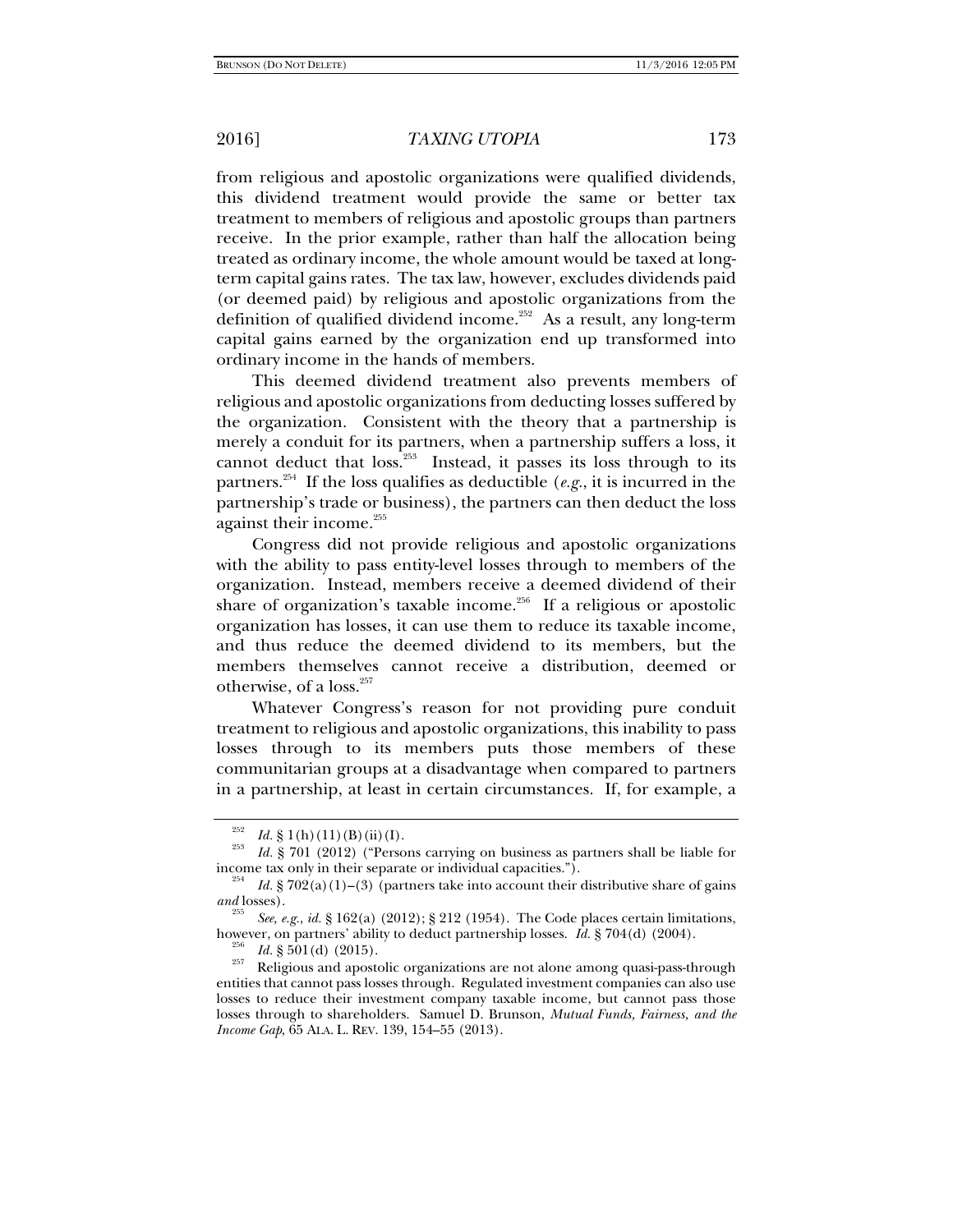partnership has losses in excess of its gains, partners can use those losses to offset income from other sources.<sup>258</sup> If a religious or apostolic group, on the other hand, has losses in excess of its income, the losses will wipe out its taxable income, and members will receive no deemed dividend for the year. Members will not be able to use the excess loss to reduce their taxable income from other sources.

This theoretical disconnect between the taxation of partnerships, based on a conduit theory, and the taxation of religious and apostolic organizations, where the conduit theory is at best attenuated, reflects differences between partnerships and communitarian organizations. In general, individuals form partnerships—and invest assets or effort to become partners—to jointly carry on business.<sup>259</sup> Using a partnership to carry on business comes with a cost: partnership taxation has become tremendously complex.260 Individuals who form partnerships believe that the benefits—including tax benefits—that come with the partnership form outweigh the cost and complexity.

Members of communitarian groups, by contrast, do not join for investment purposes, and, while members of communitarian groups pool their property to some extent,<sup>261</sup> they do not pool it in the same way as a traditional partnership. Rather, they join to participate in a community.262 For individuals whose focus is community, not profit, subchapter K would require "excessive, often cost-prohibitive, expenditures."263 Requiring unsophisticated communitarians to bear such prohibitive costs could impede their ability to create communitarian societies.<sup>264</sup>

Because partners form and invest in partnerships with the intention of earning a profit, they expect to receive some portion of their capital back upon dissociation (unless the partnership is

<sup>258</sup>*Id.* at 154. 259 UNIF. P'SHIP ACT § 202(a), 6 pt. I U.L.A. 92 (1997); *see also* Treas. Reg. § 301.7701-3(a) (2006) (providing that a "business entity" can be classified as a

partnership for tax purposes).<br><sup>260</sup> Andrea Monroe, *The New Revolution in Partnership Tax?*, 33 VA. TAX REV. 269, 272<br>(2013) ("The hallmark of subchapter K today is complexity.").

<sup>&</sup>lt;sup>261</sup> This pooling can range from the Hutterites, who share virtually all of their property, to groups whose members maintain private finances but pool their assets for common expenses. MILLER, QUEST FOR UTOPIA, *supra* note 9, at xxi.<br><sup>262</sup> *Id.* at xix (Communitarians "choose to live together and share at least some of

their resources for the common good or for the betterment of the world").<br><sup>263</sup> Monroe, *supra* note 260, at 272.<br><sup>264</sup> Moreover, if communitarians wanted to use subchapter K, nothing prevents

them from forming an entity, electing partnership taxation, and incurring the costs of compliance as they receive the benefits of true pass-through taxation.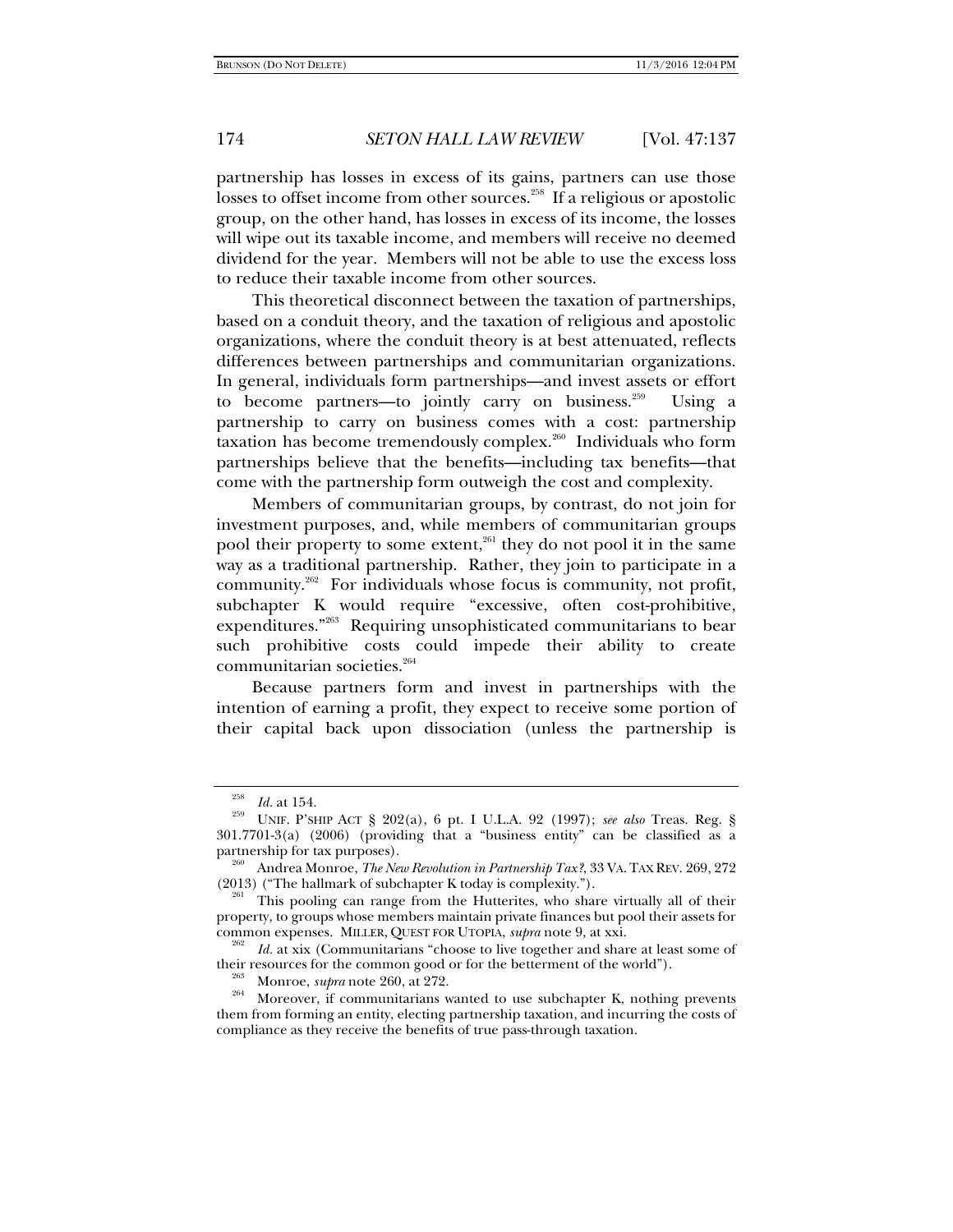insolvent).265 Members of many religious and apostolic organizations, on the other hand, have no equity-like interest in the religious or apostolic organization, and have no expectation of receiving any distribution upon leaving or upon the termination of the group.<sup>26</sup>

Ultimately, the structure of religious and apostolic organizations differs too significantly from the structure of business entities taxed as partnerships to make subchapter K an apposite taxing regime for communitarian organizations. Congress deliberately decided that religious and apostolic organizations should not act as pure conduits for tax purposes. This conclusion makes practical sense, as the organization does not function primarily to aggregate individual investors' investments. Rather, communitarian organizations permit their members to share assets in a flexible manner.

## C. *Tax-Exempt Churches*

Even if partnership taxation is unavailable to religious and apostolic organizations, section 501(d) could still be superfluous. If a communitarian religious organization could demonstrate that it was "organized and operated exclusively for religious . . . purposes,"267 the organization would not only enjoy tax exemption itself, but its income would not pass through to members. As an additional benefit, members who donated their property to the organization could potentially deduct that donation.<sup>268</sup>

In fact, Meade Emory and Lawrence Zelenak argue that, as a result of the unrelated business income tax, section 501(d) has become largely superfluous.<sup>269</sup> The cases denying an exemption as a church to the Hutterites and the Israelite House of David occurred before the enactment of the unrelated business income tax.<sup>270</sup> These cases reflected a common unease with the idea of charitable organizations

<sup>265</sup>

*See* UNIF. P'SHIP ACT §§ 701(a), 807(a), 6 pt. I U.L.A. 175, 206 (1997). 266 *See, e.g.*, van den Berghe & Peter, *supra* note 156, at 534 ("Defecting Hutterites leave with little more than their clothes."). *Cf.* Hackney, *supra* note 228, at 121 ("There are no 'owners' of a nonprofit organization; consequently, we cannot use a passthrough taxation system like we do for partnership where it is clear who owns the firm.").

<sup>&</sup>lt;sup>267</sup> I.R.C. § 501(c)(3) (2015).<br><sup>268</sup> *See id.* § 170(a) (2012). It is worth noting that, even if a member itemized her deductions, she may not be eligible to fully deduct her donations. She can only deduct charitable contributions of up to fifty percent of her adjusted gross income. *Id.* §  $170(b)(1)(A)$ .<br><sup>269</sup> Emory & Zelenak, *supra* note 176, at 1110 ("In any event, section 501(d) may

have lost most of its importance since the enactment of the unrelated business income  $\text{tax."}$ ).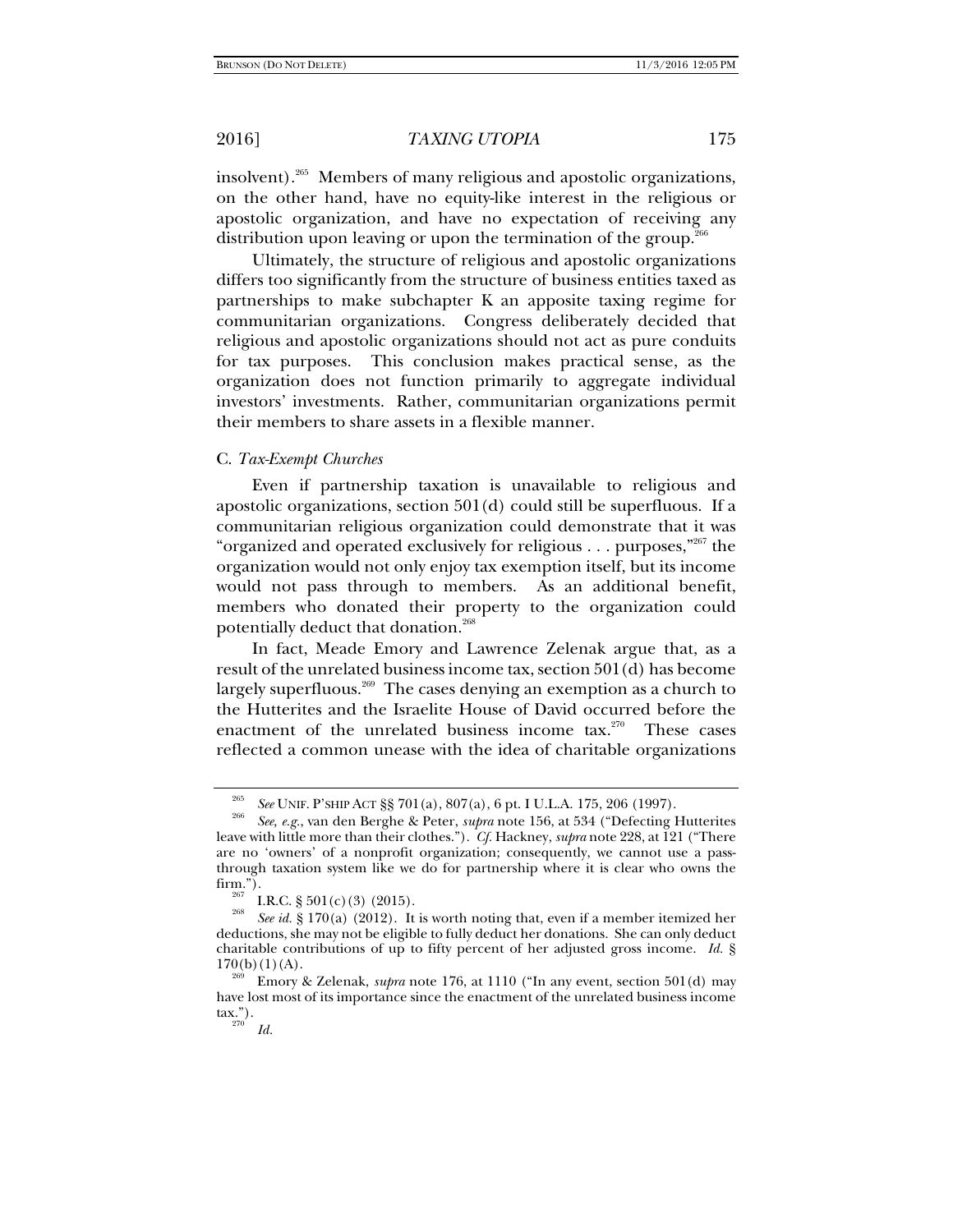earning money and, by implication, competing unfairly with for-profit businesses. $271$  The courts found that the organizations' business operations "constituted a substantial non-exempt purpose."272

The unrelated business income tax, originally enacted in  $1950$ ,  $273$ taxes otherwise tax-exempt organizations on income they earn from carrying on a trade or business.<sup>274</sup> With the introduction of the unrelated business income tax, Emory and Zelenak argue, the I.R.S. recognized that the "operation of a trade or business is not a bar to exempt status."<sup>275</sup>

If the unrelated business income tax truly removed the bar from tax-exempt public charities' engaging in business, then it becomes necessary to explore whether section 501(d) provides benefits different from those provided by section  $501(c)(3)$ . If not, Congress could simplify the Code by eliminating section 501(d) and allowing qualifying religious and apostolic organizations to roll their exemptions over into section  $501(c)(3)$ . Put a different way, if religious and apostolic organizations could be exempt under section  $501(c)(3)$ , do they need section  $501(d)$ ?

Under current law, yes. True, the Code's requirement that public charities exempt under section  $501(c)(3)$  be organized and operated *exclusively* for exempt purposes does not, in fact, prevent them from engaging in some amount of non-exempt business. The operational test instead interprets the "exclusivity" criterion as requiring an exempt public charity to engage *primarily* in activities that accomplish its exempt purpose or purposes. $276$ 

The Treasury regulations suggest, though, that religious and apostolic organizations would not meet even this less-strict operational test. The regulations do acknowledge explicitly that an organization may qualify for exemption under section  $501(c)(3)$  even if it "operates a trade or business as a substantial part of its activities."277 However, the trade or business must further the organization's exempt purposes, and its primary purpose cannot be to operate such a trade or business.<sup>278</sup> As the courts noted, the Hutterite groups carried on

<sup>&</sup>lt;sup>271</sup>*Id.* at 1109 n.155.<br><sup>272</sup>*Id.* at 1109–10.<br><sup>273</sup> Ethan G. Stone, *Adhering to the Old Line: Uncovering the History and Political <i>Function of the Unrelated Business Income Tax*, 54 EMORY L.J. 1475, 1479 (2005).

<sup>&</sup>lt;sup>274</sup> Brunson, *Tax Havens, supra* note 174, at 229–30.<br>
<sup>275</sup> Emory & Zelenak, *supra* note 176, at 1110.<br>
<sup>276</sup> Treas. Reg. § 1.501(c)(3)-1(b)(c)(1) (2014).<br>
<sup>277</sup> *Id*. § 1.501(c)(3)-1(e)(1).

*Id.*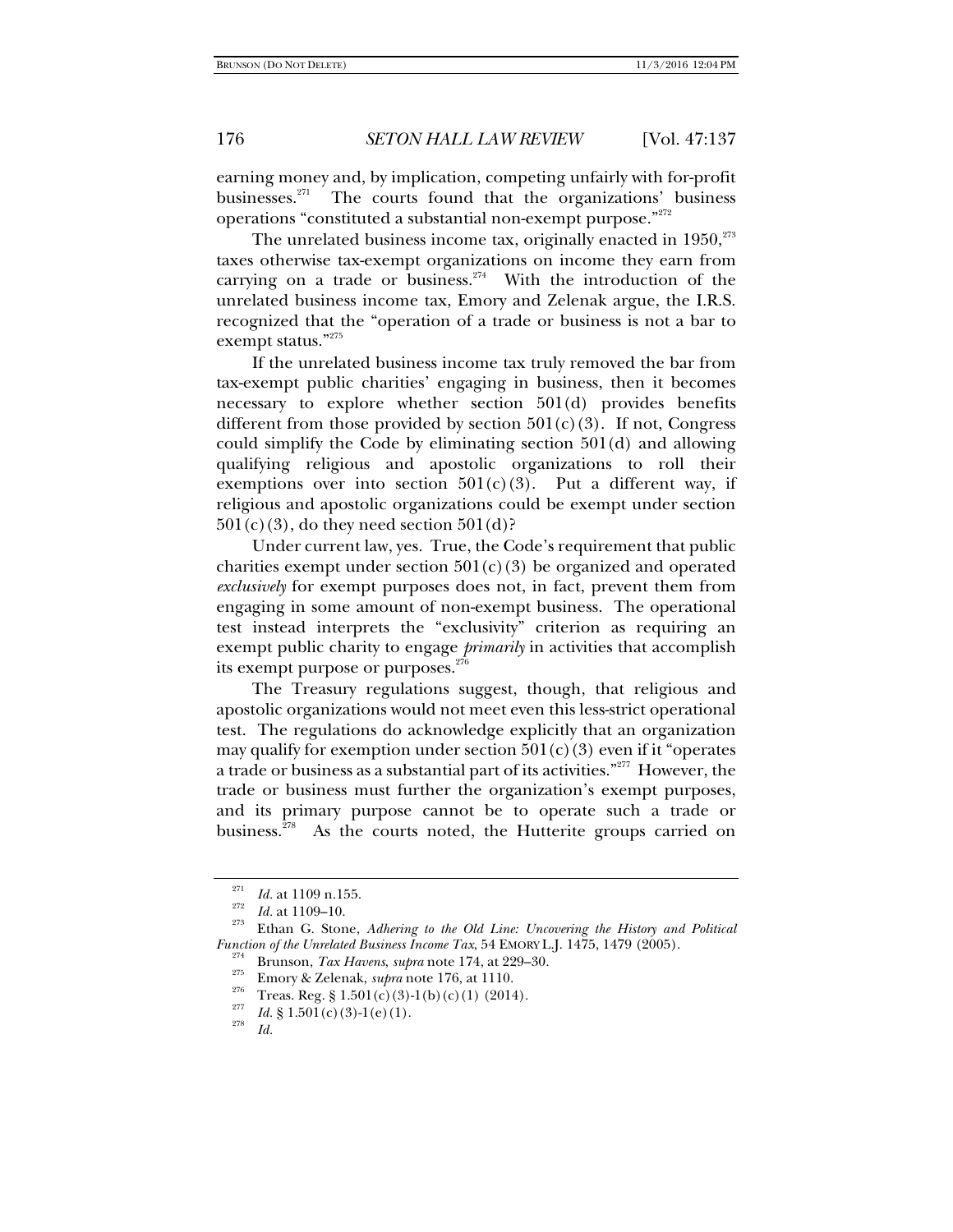significant business, with the purpose of supporting their members and purchasing property. $279$  Equally damning, the regulations appear to specifically exclude religious and apostolic organizations from qualifying under section  $501(c)(3)$ :

An organization which is organized and operated for the primary purpose of carrying on an unrelated trade or business is not exempt under section  $501(c)(3)$  even though it has certain religious purposes, its property is held in common, and its profits do not inure to the benefit of individual members of the organization. See, however, section  $501(d) \ldots$ , relating to religious and apostolic organizations.<sup>280</sup>

Even without these explicit regulations, though, religious and apostolic groups could face significant impediments in attempting to claim an exemption under section  $501(c)(3)$ . The passage of the unrelated business income tax did not eliminate the operational test. The operational test requires public charities to engage primarily in activities that accomplish an exempt purpose.<sup>281</sup>

The operational test also includes a prohibition on private inurement.<sup>282</sup> In addition, a tax-exempt entity must act to further a public, not private, interest.<sup>283</sup> Under the prohibition of private inurement, no part of a tax-exempt entity's net earnings can inure to "the benefit of private shareholders or individuals."284 The Treasury regulations define such private shareholders or individuals as those with a "personal and private interest in the activities of the organization."285 In general, courts have found that a person has this personal and private interest "only if she can exert control over the charity's operations."286

The private inurement prohibition may, in some cases, cause

<sup>&</sup>lt;sup>279</sup> Hutterite Bruder Gemeinde v. Comm'r, 1 B.T.A. 1208, 1211 (1925) ("There is no evidence that any of the funds of the taxpayer have ever been used to spread the doctrines of the Hutterische Bruder Gemeinde beyond the boundaries of the taxpayer's property or devoted to any service valuable to the general public."); Hofer v. United States, 64 Ct. Cl. 672, 684 (1928) ("[The net income] was for the benefit of

<sup>&</sup>lt;sup>280</sup> Treas. Reg. § 1.501(c)(3)-1(b)(e)(1) (2014).<br><sup>281</sup> *Id.* § 1.501(c)(3)-1(c)(1).<br><sup>282</sup> *Id.* § 1.501(c)(3)-1(b)(c)(2).

*Id.* § 1.501(c)(3)-1(d)(1)(ii) ("An organization is not organized or operated exclusively for one or more of the [exempt] purposes . . . unless it serves a public rather than a private interest.").<br>
<sup>284</sup> *Id.* § 1.501(c)(3)-1(b)(c)(2).

<sup>&</sup>lt;sup>285</sup> *Id.* § 1.501(a)-1(c).<br><sup>286</sup> *Id.* § 1.501(a)-1(c). <br><sup>286</sup> Johnny Rex Buckles, *The Federalization of the Duty of Loyalty Governing Charity Fiduciaries Under United States Tax Law*, 99 KY. L.J. 645, 660 (2011).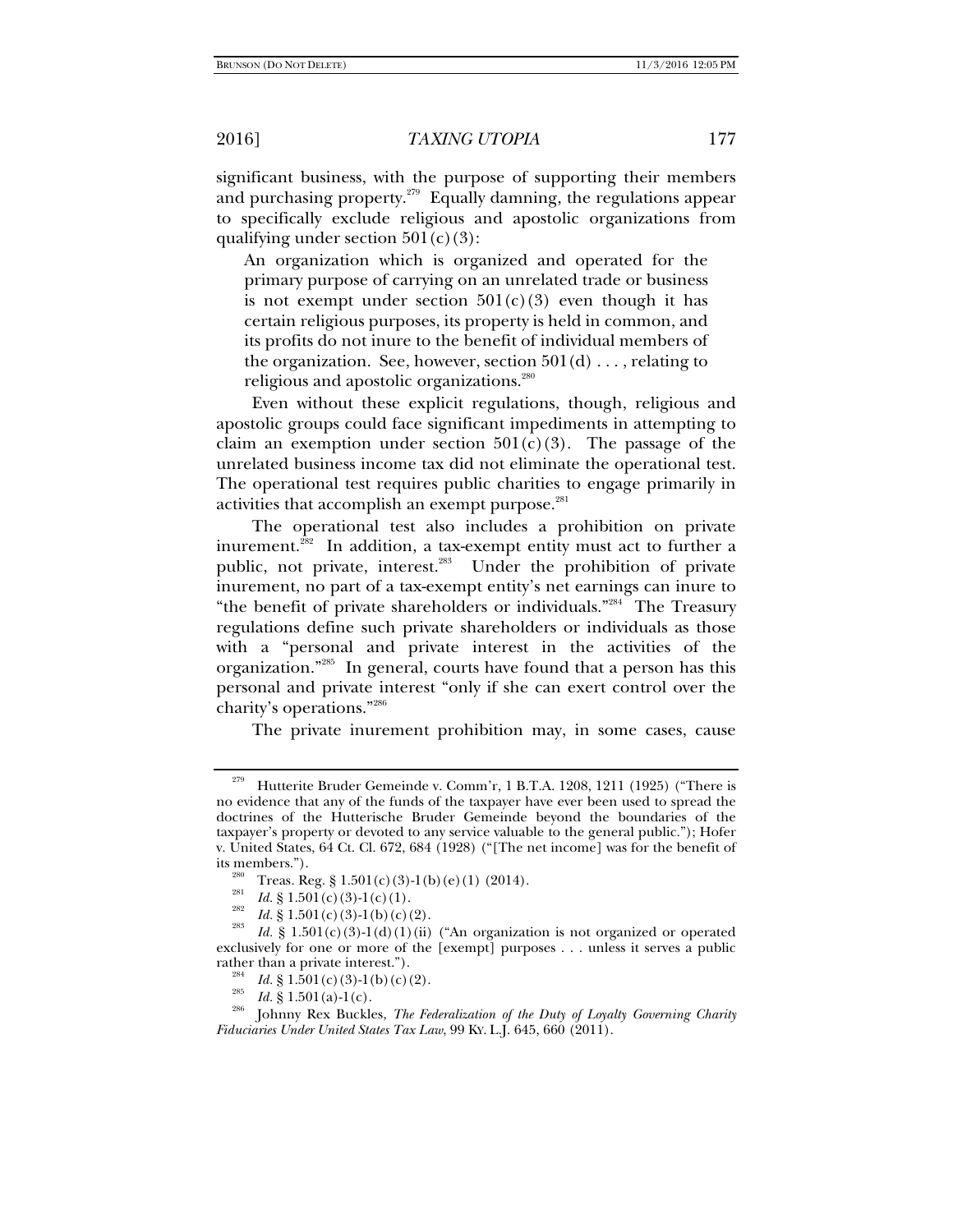religious and apostolic groups to fail the operational test, depending on their governance. Presumably, those who run the common treasury are part of the community and share in the organization's income and assets in the same way as non-controlling members. To the extent they do, such religious or apostolic organizations would fail to qualify under section  $501(c)(3)$ ; the private inurement prohibition has no safe harbor, even for de minimis amounts. $287$  Theoretically, of course, a religious or apostolic organization that wanted to qualify under section  $501(c)(3)$  could structure its governance in a way that did not implicate the private inurement prohibition, but turning over the management of communal assets to outsiders would presumably contravene its preferred method of allocating income to its membership and its preferred governance structure.

Even if a religious or apostolic group structured its governance and its allocations in a way that satisfied the operational test, however, it would likely violate the prohibition on excessive private benefit. Unlike the prohibition on private inurement, an exempt organization cannot be organized for the private benefit of *any* person or groups of people, not just those individuals who exercise control over the organization.<sup>288</sup> Still, the prohibition on private benefit does not entirely prohibit private benefit; rather, it only disqualifies an organization that provides more than incidental private benefit.<sup>289</sup>

The primary benefits of income from the communally-owned property flow to members of the organizations, and not to the general public.290 Of course, providing benefits to a circumscribed group does not *always* cause an organization to fail the private benefit test.<sup>291</sup> To demonstrate that it does not provide an excessive public benefit, however, a religious or apostolic organization would need to demonstrate the "definiteness and charitable nature of the class to be benefited."<sup>292</sup> Members of a religious or apostolic group are unlikely

Aid to Artisans, Inc. v. Comm'r, 71 T.C. 202, 215 (1978) (suggesting such demonstration can resolve whether an organization serves a private interest or its

<sup>287</sup> <sup>287</sup> *Id.* ("There is no de minimis safe harbor under the statute.").<br> *Id.* 289 *Id.* 289 289

Id. ("[T]he bestowal of an 'incidental' private benefit does not disqualify an organization from section  $501(c)(3)$  under the private benefit doctrine.").

*See* Hutterische Bruder Gemeinde v. Comm'r, 1 B.T.A. 1208, 1211 (1925) ("It is difficult to discover any benefit to the public flowing from the activities of this [communitarian religious group].").

*See, e.g.*, Am. Campaign Acad. v. Comm'r, 92 T.C. 1053, 1075 (1989) ("[W]e have found that organizations which further exempt purposes through sponsoring legal or medical referral services did not confer private benefits so long as the referral service was open to a broad representation of professionals and no select group of professionals were the primary beneficiaries of the service.").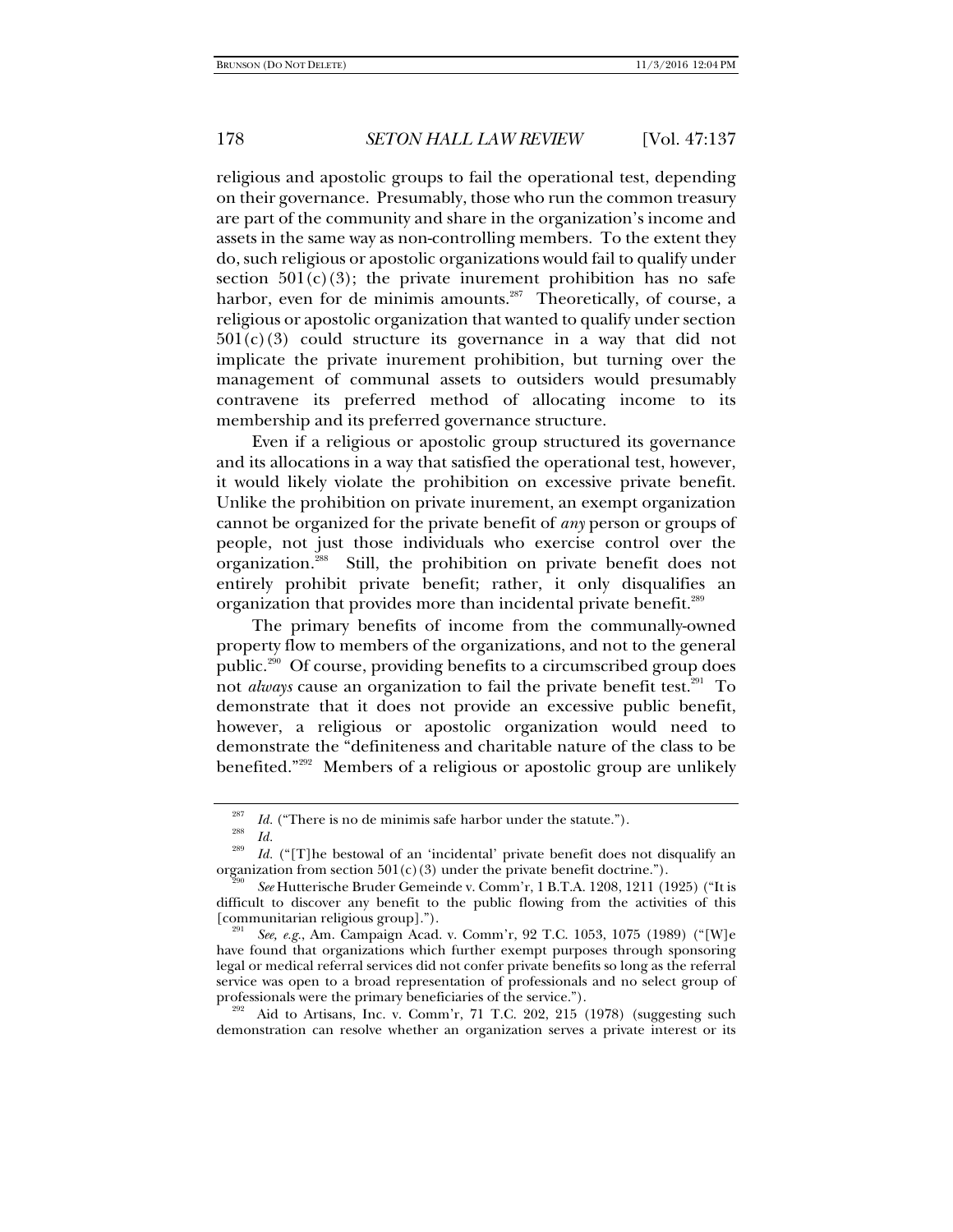to qualify as a charitable class. Even if they did, though, the tax law requires these benefits to flow to any member of the charitable class without selectivity toward the particular individuals who benefit. $293$ Religious and apostolic organizations generally limit benefits to members of the organization and select recipients specifically according to their needs. As a result, a religious or apostolic organization is unlikely to qualify for a tax exemption under section  $501(c)(3).^{294}$ 

Religious and apostolic organizations would not have an easier time meeting the requirements of section  $501(c)(3)$  by virtue of being, or associating closely with, churches. Admittedly, Congress requires the I.R.S. to treat churches differently from non-church charities. The tax law differentiates non-church religious organizations from churches. Today, there are three principal differences between churches and non-church religious organizations for tax purposes. First, churches do not need to apply for a tax exemption and, in fact, are presumed to be public charities rather than private foundations.<sup>295</sup> Second, churches do not need to file returns with the I.R.S.<sup>296</sup> Finally, the I.R.S. faces significant restrictions on its ability to audit churches and on the church audits themselves.<sup>297</sup>

In spite of the special protections churches enjoy, however, they must still meet the requirements of section  $501(c)(3)$ , or they lose their tax exemption.<sup>298</sup> And even a church, to the extent it owned and operated businesses, the profit from which provided for its members' livelihoods, would risk failing to qualify under section  $501(c)(3)$ . Churches can, of course, provide financial support to the poor and needy. Such support falls comfortably within the ambit of section  $501(c)(3)$ 's exempt purposes.<sup>299</sup> Yet providing financial support for the entire body of membership goes beyond merely providing for the poor and needy: it provides substantial benefits to members. These benefits—even if relatively modest—cause putative churches to fail the

<sup>&</sup>quot;activities are conducted for private gain"), *acq. in result*, 1981-2 C.B.<br><sup>293</sup> *Id.* at 215–16. 294 **Private and 2012** (2014) (2014) (2014)

*See* Treas. Reg. § 1.501(c)(3)-1(d)(1)(iii) (2014) (providing examples of putative tax-exempt organizations that serve a private, rather than public, benefit).<br><sup>295</sup> I.R.C. § 508(a)-(c) (2012).<br><sup>296</sup> *Id.* § 6033(a)(3)(A)(i) (2015).<br><sup>297</sup> *Id.* § 7611 (1998).

*See, e.g.*, Branch Ministries v. Rossotti, 211 F.3d 137, 139 (D.C. Cir. 2000) (upholding I.R.S.'s revocation of a "bona fide church's tax-exempt status because of its involvement in politics").<br><sup>299</sup> Treas. Reg. § 1.501(c)(3)-1(d)(2) (2014) ("[Charity] includes: Relief of the

poor and distressed or of the underprivileged . . . .").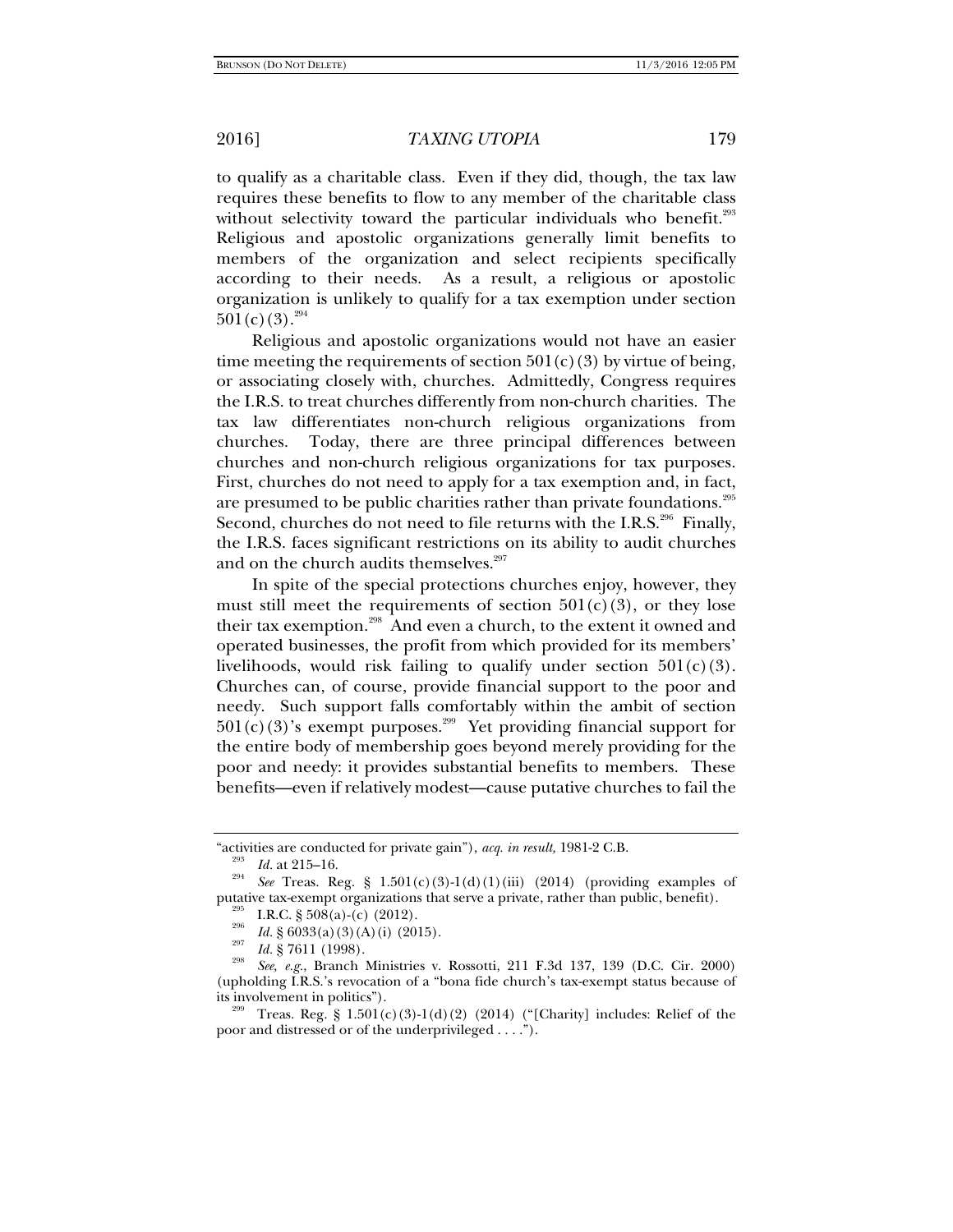private inurement test and the operations test.<sup>300</sup>

In addition, if a religious or apostolic organization wanted exemption under section  $501(c)(3)$ , it would have to meet the public policy requirement. While the I.R.S. currently applies the public policy requirement to religious and apostolic organizations,<sup>301</sup> it overreaches in doing so. Neither the tax law nor any tax policy requires communitarian organizations to meet the public policy requirement.<sup>302</sup> Although the I.R.S. overreaches in holding religious and apostolic organizations to the public policy requirement, the requirement clearly applies to organizations seeking an exemption under section  $501(c)(3).^{303}$ 

The I.R.S. still polices whether tax-exempt organizations meet the public policy requirement. In 2013, the I.R.S. denied section  $501(c)(3)$  tax-exempt status to Principle Voices of Polygamy, a putative educational and charitable organization formed to provide education about polygamous families and cultures, empower polygamous individuals and families, and provide crisis referrals to polygamists.<sup>304</sup> Using analysis similar to that used to deny section 501(d) status to the FLDS Church, the I.R.S. again stated that polygamy contravenes longstanding federal policy.<sup>305</sup> Since Principle Voices of Polygamy is "operated to condone and support those engaging in the illegal act of

<sup>300</sup> *See* Canada v. Comm'r, 82 T.C. 973, 988 (1984) ("We do not doubt that one purpose for which the KLCC was operated was to permit members to explore various religions . . . . [However,] it is clear that, on the whole, the KLCC was operated, to more than an insubstantial degree, for nonexempt purposes and that it afforded its members benefits which violated the 'private inurement' test."); *see also* Ohnmeiss v. Comm'r, 62 T.C.M. (CCH) 1350 (1991) ("[T]he applicability of the 'private inurement' test did not turn upon the amount or extent of the benefits conferred but only on the question of whether there were benefits of any kind.").

See, e.g., I.R.S. Priv. Ltr. Rul. 2013-100-47 (Dec. 11, 2012) (denying exemption under section 501(d) to a polygamous group that otherwise qualifies for the exemption).

<sup>&</sup>lt;sup>302</sup> *See supra* notes 108–110 and accompanying text.<br><sup>303</sup> *See supra* notes 22–38 and accompanying text.

<sup>&</sup>lt;sup>304</sup> I.R.S. Priv. Ltr. Rul. 2013-23-025 (Mar. 14, 2013). As with the FLDS Church private letter ruling, the I.R.S. was required to redact potentially identifying information in the private letter ruling. *See supra* note 87 and accompanying text. As with that private letter ruling, however, the I.R.S. carelessly failed to redact certain identifying information. The private letter ruling quotes the organization's website, including its message that it seeks "decriminalization of polygamy by . . . the removal or appropriate alteration of laws specifically targeting polygamists." *Id.* Although the Principle Voices of Polygamy website appears to have been taken down, a search for the quoted language attributes it to Principle Voices of Polygamy. *See Principle Voices*, APOLOGETICSINDEX (Sep. 17, 2008), http://www.apologeticsindex.org/137-principlevoices. 305 I.R.S. Priv. Ltr. Rul. 2013-23-025 (Mar. 14, 2013).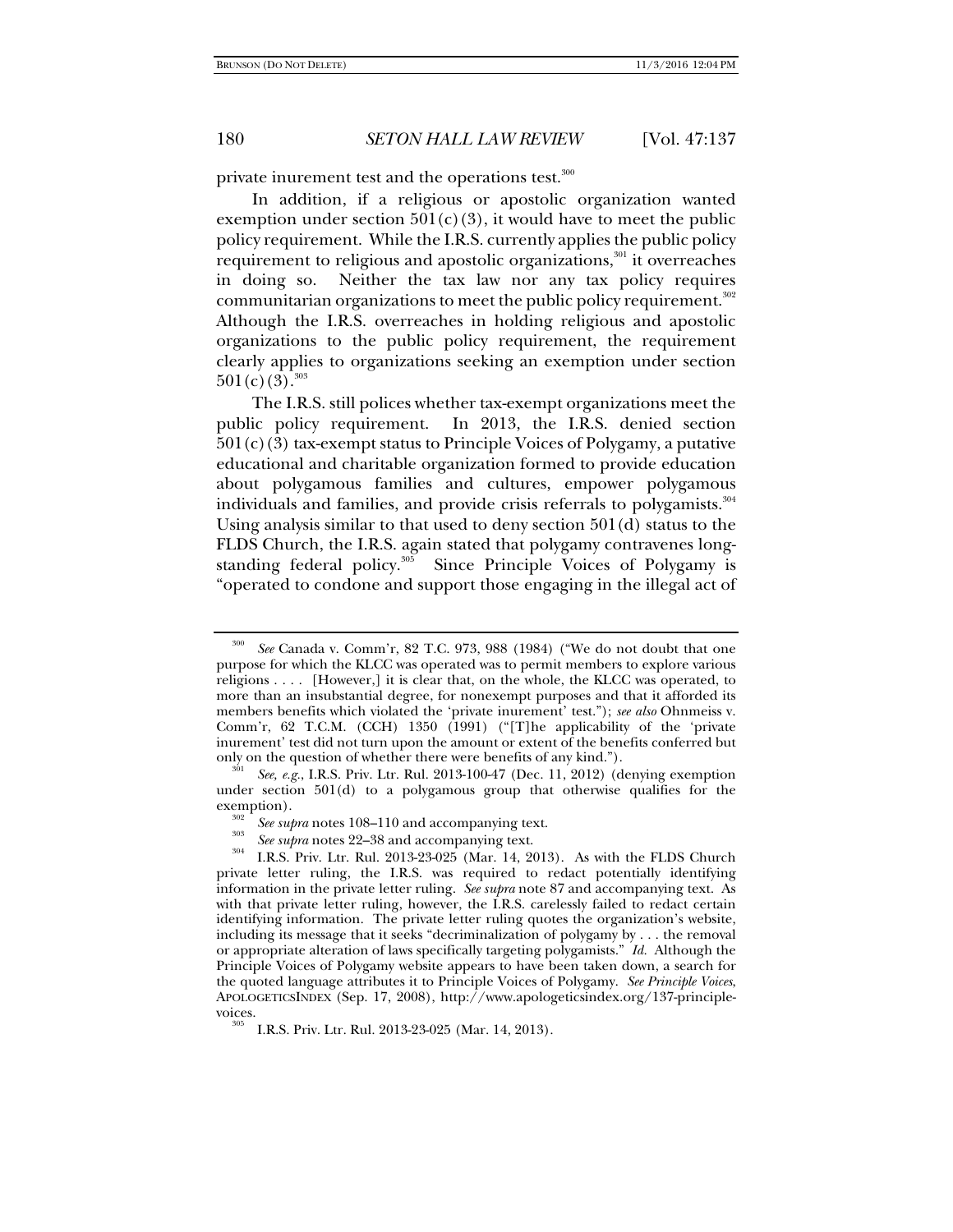polygamy [it] cannot be exempt under section  $501(c)(3)$ ."<sup>306</sup>

The I.R.S. is undoubtedly correct that polygamy violates federal public policy.<sup>307</sup> Supreme Court precedent is abundantly clear that the common law of charity excludes groups that violate public policy from the definition of "charitable."308 Additionally, for an organization to qualify under section  $501(c)(3)$ , it must meet the common law definition of charitable.309 If the FLDS Church *itself* owned the common property and claimed an exemption as a church, it would likely fail to qualify for exemption under section  $501(c)(3)$ , notwithstanding the lower threshold for qualification and the higher threshold for audit. $310$  Even without the regulations denying the possibility of a religious or apostolic organization qualifying for section  $501(c)(3)$  status,<sup>311</sup> churches face the same requirements—including the public policy requirement—as non-church public charities. $312$  In fact, the I.R.S. is clear that it believes it has the authority and duty to revoke a church's tax-exempt status if that church acts in a way that violates public policy.<sup>313</sup>

### VI. UPDATING SECTION 501(D)

Congress originally exempted religious and apostolic organizations from tax in  $1936$ .<sup>314</sup> When it first enacted the predecessor to section 501(d), it probably did effectively exempt all of an apostolic or religious organization's income from taxation. Under the Revenue Act of 1936, individuals paid a normal tax of four percent

<sup>306</sup>

*Id.* 307 Whether it should is an entirely different question. *See* Brunson, *Taxing Polygamy, supra* note 4, at 131.<br><sup>308</sup> Bob Jones Univ. v. United States, 461 U.S. 574, 591 (1983) ("A corollary to the

public benefit principle is the requirement, long recognized in the law of trusts, that the purpose of a charitable trust may not be illegal or violate established public

Id. at 595–96 ("Whatever may be the rationale for such private schools' policies, and however sincere the rationale may be, racial discrimination in education is contrary to public policy. Racially discriminatory educational institutions cannot be viewed as conferring a public benefit within the 'charitable' concept discussed earlier, or within the congressional intent underlying . . . § 501(c)(3).").<br><sup>310</sup> See supra notes 295–297 and accompanying text.

<sup>&</sup>lt;sup>311</sup> See supra note 280 and accompanying text.<br><sup>312</sup> See supra note 298 and accompanying text.<br><sup>313</sup> Rev. Rul. 75-231, 1975-1 C.B. 158 (finding that church Z, which operates racially-discriminatory schools, fails to "qualif[y] as a charity for Federal income tax deduction and exemption purposes under section[] . . . 501(c)(3) of the Code").

<sup>&</sup>lt;sup>314</sup> Revenue Act of 1936, ch. 690, § 101(18), 49 Stat. 1648, 1675–76; see also IRM 7.25.23.2 (Feb. 23, 1999) ("This provision dates back to the Revenue Act of 1936 . . . .").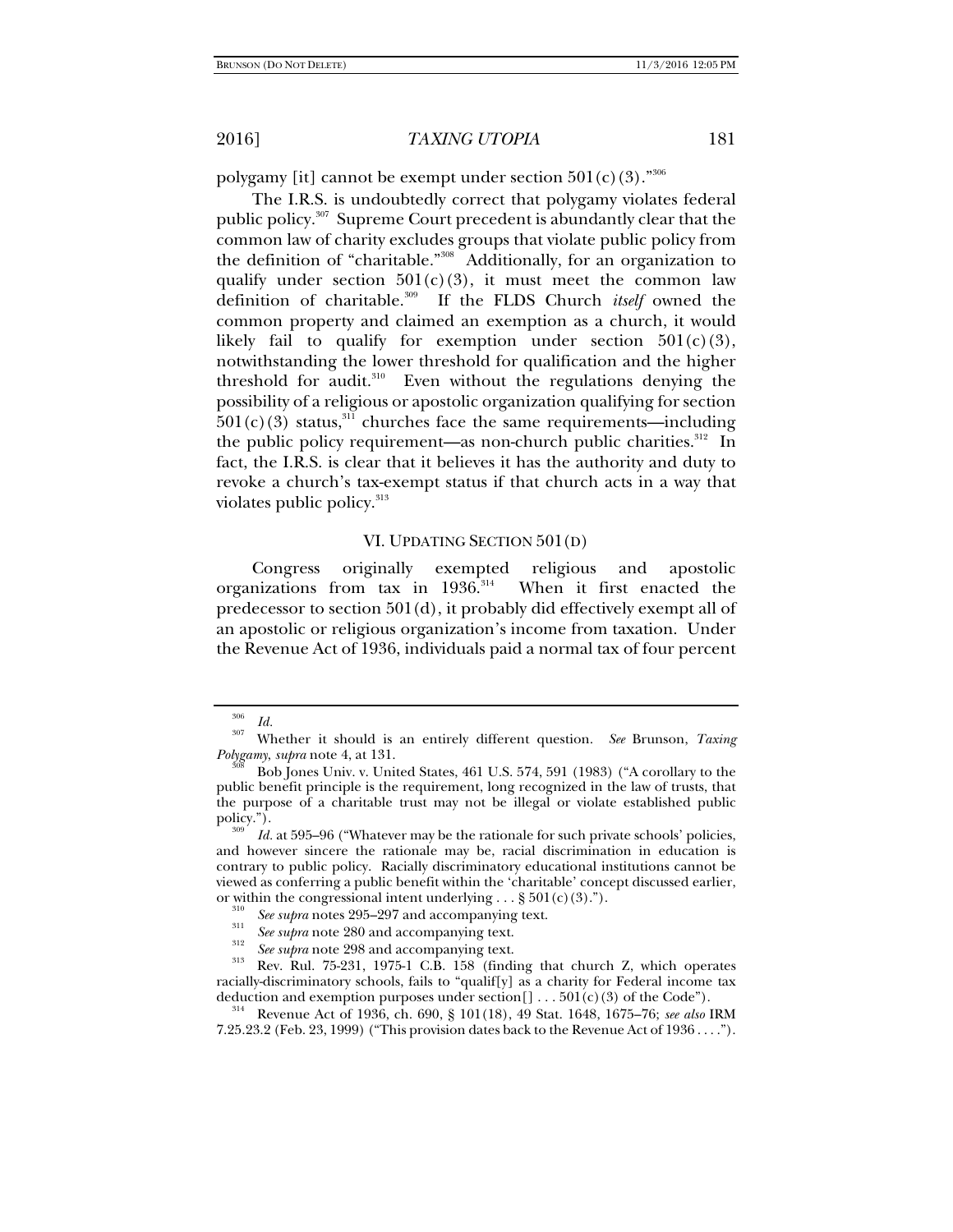of their net income.315 In addition, the Revenue Act of 1936 imposed a graduated surtax, ranging from an additional four percent on income between \$4,000 and \$6,000 to seventy-five percent on income in excess of \$5 million.<sup>316</sup>

Prior to World War II, though, the income tax was a class, rather than a mass, tax.<sup>317</sup> Although the four percent normal tax theoretically applied to a taxpayer's first dollar of income, the Revenue Act of 1936 provided a personal exemption of \$1,000 for an individual, or \$2,500 for a married couple, against both the normal tax and the surtax.<sup>318</sup> In addition, taxpayers received a \$400 credit for each dependent.<sup>319</sup> According to the 1940 Census, the median family wage income in 1939 was  $1,231$ <sup>320</sup> Unless members of religious and apostolic organizations earned above-median wages, they likely did not pay the individual income taxes or surtaxes. Like most Americans, their income, instead, went untaxed.<sup>321</sup>

Today's federal income tax environment differs radically from the income tax of the pre-World War II world. The Code has grown significantly in scope and complexity. $322$  Similarly, its reach has expanded dramatically: at no point during the 1930s did more than five percent of Americans pay federal income tax. $323$  By 2010, more than ten times that percentage paid federal income taxes.<sup>324</sup> Likewise, in 1940, federal income tax receipts accounted for less than fourteen percent of federal revenue, $325$  while in 2010, it accounted for forty-two

<sup>&</sup>lt;sup>315</sup> Revenue Act of 1936, ch. 690, § 11, 49 Stat. 1653.<br><sup>316</sup> *Id.* § 12, 49 Stat. at 1653–55.

<sup>&</sup>lt;sup>317</sup> JOSEPH J. THORNDIKE, THEIR FAIR SHARE: TAXING THE RICH IN THE AGE OF FDR 231 (2013) ("The broad-based, individual income tax was the defining characteristic of the

World War II tax regime.").<br><sup>318</sup> Revenue Act of 1936, ch. 690, § 25(b)(1), 49 Stat. 1663.<br><sup>319</sup> Id. § 25(b)(2), 49 Stat. at 1663.

<sup>&</sup>lt;sup>320</sup> Sara LaLumia, *The Effects of Joint Taxation of Married Couples on Labor Supply and Non-Wage Income, 92 J. PUB. ECON. 1698, 1703 (2008).* 

<sup>&</sup>lt;sup>321</sup> Carolyn C. Jones, *Class Tax to Mass Tax: The Role of Propaganda in the Expansion of the Income Tax During World War II*, 37 BUFF. L. REV. 685, 685 (1988/89) ("During the 1930s, no more than five percent of Americans were income taxpayers.").

*See, e.g.*, Sheldon D. Pollack, *Tax Complexity, Reform, and the Illusions of Tax Simplification*, 2 GEO. MASON INDEP. L. REV. 319, 319–20 (1994) ("In the post-[World War II] era, especially during the 1970s and 1980s, the level of complexity of the income tax increased dramatically.").

<sup>&</sup>lt;sup>323</sup> Jones, *supra* note 321, at 685 ("During the 1930s, no more than five percent of Americans were income taxpayers.").

<sup>&</sup>lt;sup>324</sup> Michael M. Gleeson, *Larger Percentage of Americans to Pay Income Taxes in 2014*, 140 TAX NOTES 987, 987 (2013) (stating that in 2010, approximately fifty-two percent of Americans paid the federal income tax).<br><sup>325</sup> STEVEN A. BANK ET AL., WAR AND TAXES  $95$  (2008) ("Between 1940 and 1956 . . .

<sup>[</sup>the federal income tax's] yield soar[ed] from \$13.6 billion to \$40.7 billion.").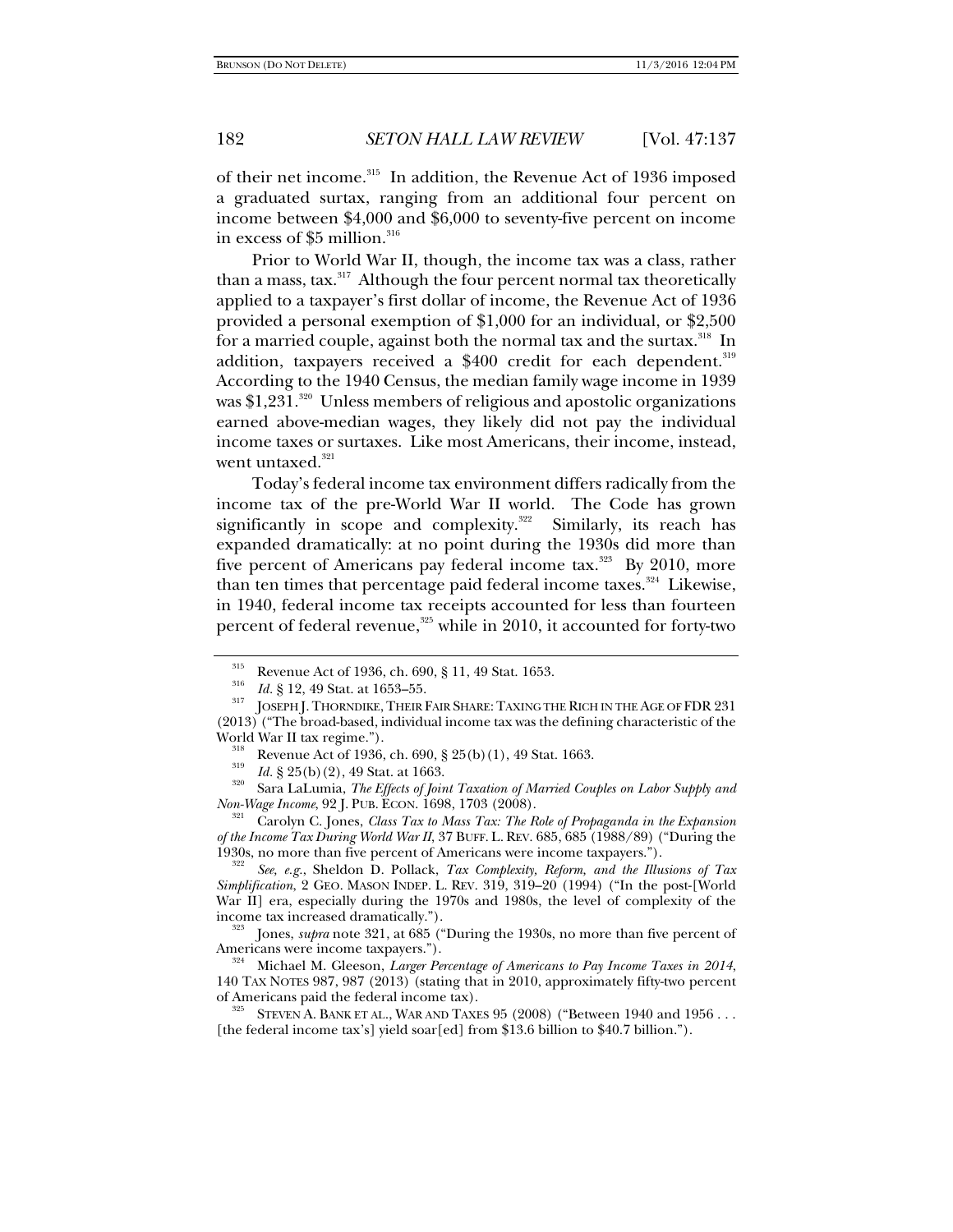percent of federal revenue.<sup>326</sup>

In spite of the radical changes to the nature of the federal income tax between the pre-World War II era and today, the current version of section 501(d) is nearly identical to what Congress enacted originally in 1936.<sup>327</sup> Even though Congress has not tinkered with section  $501(d)$ , it mostly functions well in its current form, reflecting the unique economics of communitarian organizations. That said, there are certain changes that, in addition to correcting its ambiguities and the I.R.S.'s misapplication of the public policy doctrine, would improve section  $501(d)$ . Expanding the availability of section  $501(d)$  would also provide Congress a convenient opportunity to update and improve the provision in light of the massive structural changes to the overall tax law that have occurred between its original enactment and today.

### A. *Religious or Apostolic (or Not)*

Religious individuals are not the only Americans who have pursued communal living. Non-religious communitarian groups have a long history in the United States,<sup>328</sup> and even today, certain groups of people look at communitarian living as an attractive alternative to standard contemporary American life.<sup>329</sup> Although Congress appears

<sup>326</sup> Andrea Louise Campbell, *America the Undertaxed: U.S. Fiscal Policy in Perspective*, 91 FOREIGN AFF. 99, 103 (Sept.–Oct. 2012).<br><sup>327</sup> Comparing the language of the provision as originally enacted and as it exists

today shows that the only change, besides an introductory phrase that has been added, is the amendment of "net income" in the original version to "taxable income" today. A blackline comparison between the language of section 101(18) of the Revenue Act of 1936 and I.R.C. § 501(d) (with additions marked by underlining and deletions by strike-through) looks like this:

The following organizations are referred to in subsection (a): Religious or apostolic associations or corporations, if such associations or corporations have a common treasury or community treasury, even if such associations or corporations engage in business for the common benefit of the members, but only if the members thereof include (at the time of filing their returns) in their gross income their entire pro-\_rata shares, whether distributed or not, of the nettaxable income of the association or corporation for such year. Any amount so included in the gross income of a member shall be treated as a dividend received. 328 In 1844, Brook Farm embraced Fourierism, a non-religious communalist

movement. *See* Carl J. Guarneri, *Brook Farm and the Fourieriest Phalanxes: Immediatism, Gradualism, and American Utopian Socialism*, *in* AMERICA'S COMMUNAL UTOPIAS 159, 161– 63 (Donald E. Pitzer ed., 1997). The late nineteenth century saw the rise of communitarian single-tax enclaves. MILLER, QUEST FOR UTOPIA, *supra* note 9, at 31. By the 1960s and 1970s, secular communes exploded with the rise of the hippies. *Id.* at 198.

*See, e.g.*, *supra* notes 141–144 and accompanying text.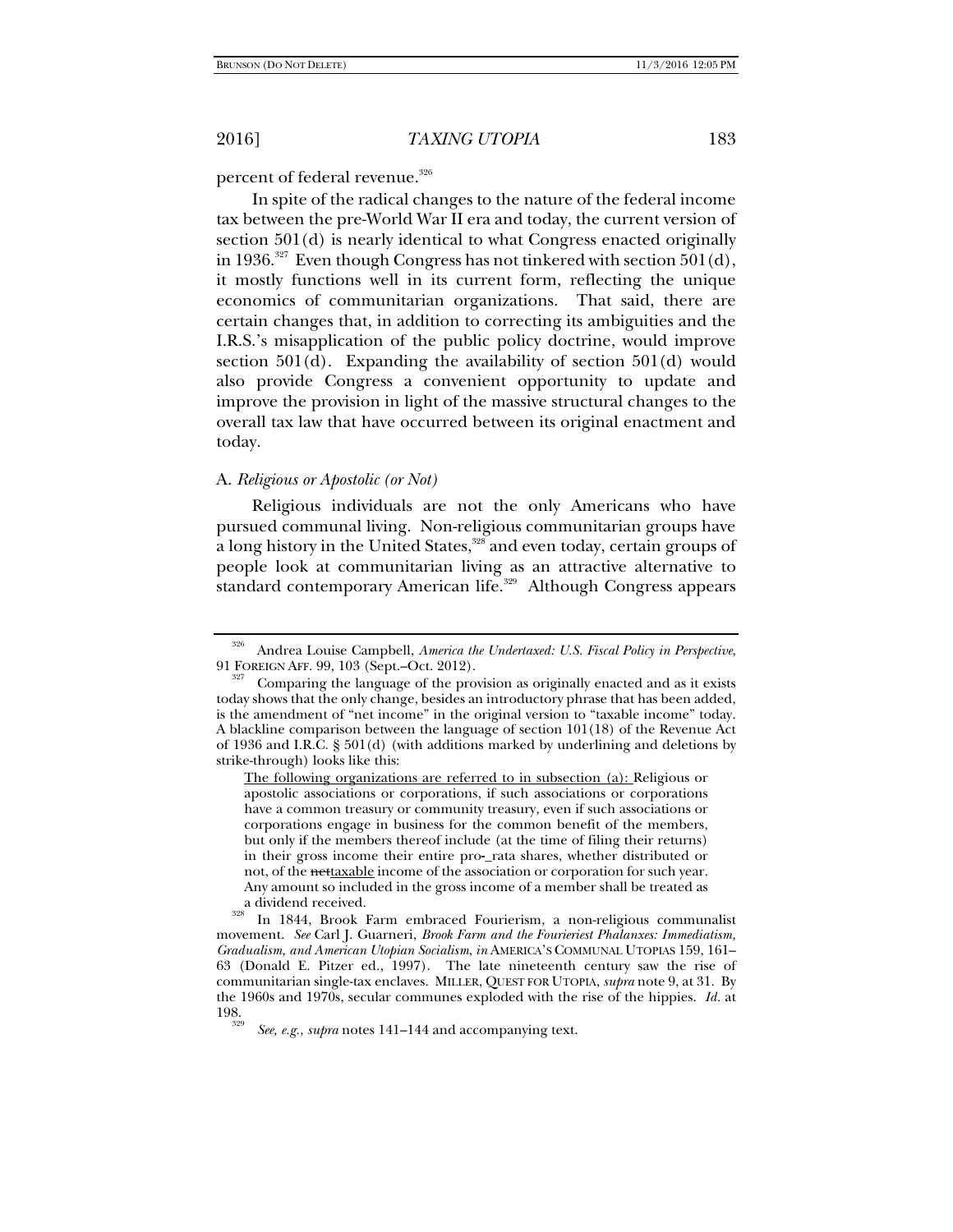to have designed section 501(d) specifically with high-visibility religious communitarian groups in mind,<sup>330</sup> there was no compelling reason to limit its availability solely to such groups.

Not only is there no compelling reason to limit section 501(d) to religious communitarian groups, but the current structure of section  $501(d)$  may violate the Establishment Clause of the Constitution.<sup>331</sup> While tax policy, standing on its own, justifies the expansion of the section 501(d) exemption to secular communitarian organizations, the Establishment Clause may demand such an expansion. Although analyzing section 501(d) in light of the Establishment Clause goes beyond the scope of this Article, it is worth briefly laying out why section 501(d) likely violates the Constitution.

Though the Supreme Court's Establishment Clause jurisprudence is, at best, incoherent,<sup>332</sup> the Court has consistently held that the Constitution permits tax provisions that benefit religion.<sup>333</sup> At the same time, though, those tax benefits must serve a secular purpose and must be available broadly, not just to religious groups, but to nonsectarian ones, too.<sup>334</sup>

As currently constituted, section 501(d) violates this test. It is available only to "religious or apostolic associations or corporations."335 Although the Code does not explicitly define "religious or apostolic," such terms cannot reasonably be read as including secular organizations.<sup>336</sup>

Congress could easily deal with any potential Establishment

<sup>&</sup>lt;sup>330</sup>See supra notes 190–193 and accompanying text.<br><sup>331</sup>U.S. CONST. amend. I ("Congress shall make no law respecting an establishment of religion  $\dots$ ").

*See* PAUL HORWITZ, THE AGNOSTIC AGE: LAW RELIGION, AND THE CONSTITUTION xxvii (2011) ("[T]he central doctrinal approaches to the Free Exercise and Establishment Clauses of the First Amendment . . . whatever their practical merits, are intellectually inconsistent and ultimately incoherent.").

*See* Walz v. Tax Comm'n, 397 U.S. 664, 680 (1970) ("It appears that at least up to 1885 this Court, reflecting more than a century of our history and uninterrupted practice, accepted without discussion the proposition that federal or state grants of tax exemption to churches were not a violation of the Religion Clauses of the First Amendment. As to the New York statute, we now confirm that view.").<br><sup>334</sup> Texas Monthly, Inc. v. Bullock, 489 U.S. 1, 14–15 (1989) ("Insofar as that

subsidy is conferred upon a wide array of nonsectarian groups as well as religious organizations in pursuit of some legitimate secular end, the fact that religious groups benefit incidentally does not deprive the subsidy of the secular purpose and primary effect mandated by the Establishment Clause.").

<sup>&</sup>lt;sup>335</sup> I.R.C. § 501(d) (2015).<br><sup>336</sup> *Cf.* Freedom from Religion Found., Inc. v. Lew, 983 F. Supp. 2d 1051, 1071 (W.D. Wisc. 2013) ("In this case, no reasonable construction of  $\S$  107 would include atheists."), *vacated*, 773 F.3d 815 (7th Cir. 2014).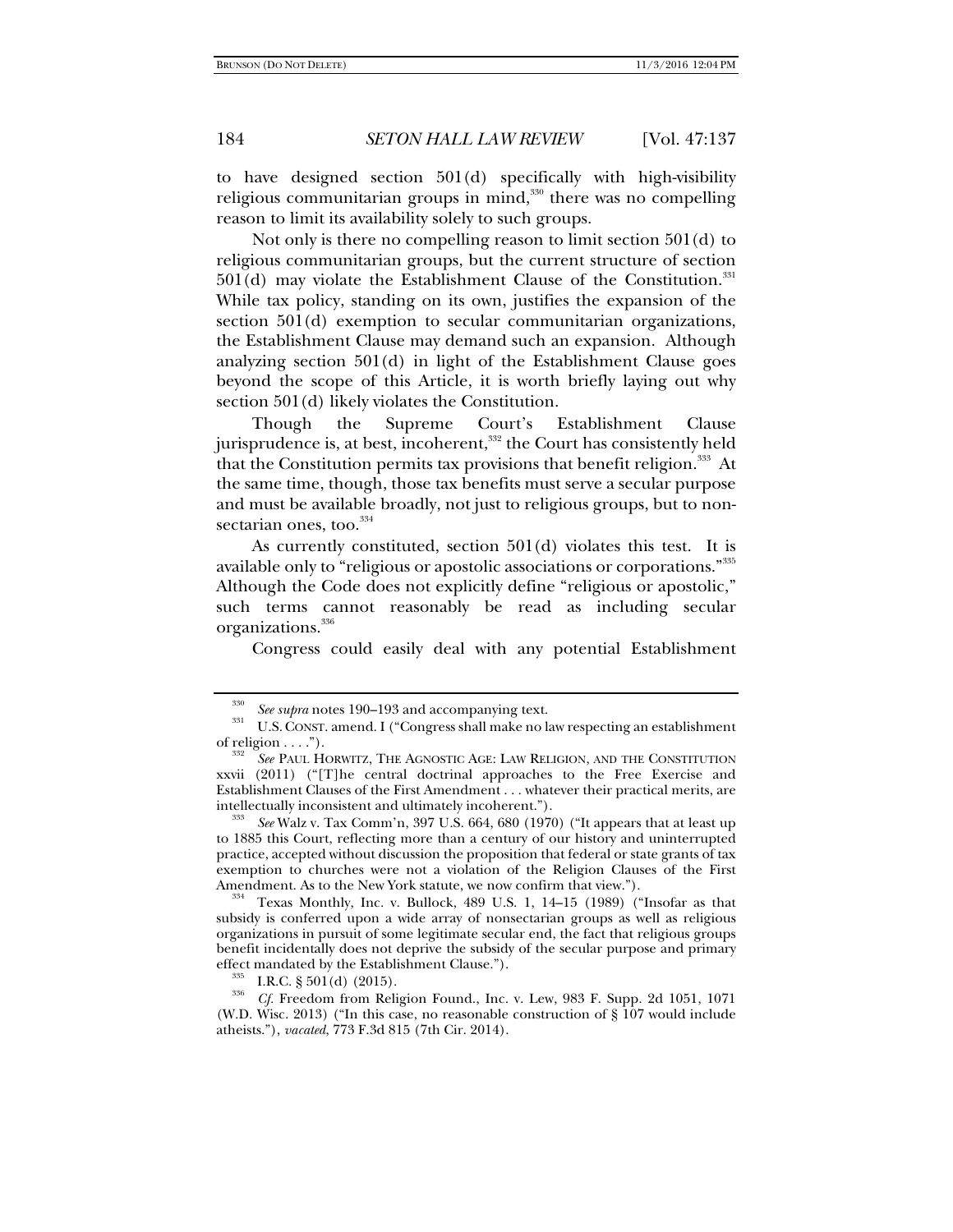Clause issue in one of two ways. On the one hand, it could repeal section 501(d). Without section 501(d), however, no tax regime would accurately reflect the economics of communitarian organizations, whether religious or not. $337$  As such, entirely eliminating section 501(d), while solving the Establishment Clause problem, is not a good solution from a tax perspective.

Expanding section 501(d) to include any qualifying communitarian organization, irrespective of ideology, would also eliminate any potential Establishment Clause problems. Admittedly it would continue to provide a tax benefit to religious groups, but the Establishment Clause does not prevent religious groups from enjoying beneficial tax treatment.<sup>338</sup> Rather, violation occurs when such benefits are available *exclusively* to religious organizations.<sup>339</sup> Expanding the availability of section 501(d) beyond religious organizations, then, would allow section 501(d) to pass constitutional muster.

Tax policy considerations also militate in favor of expanding the exemption to include non-religious communitarian organizations. Horizontal equity (the idea that similarly-situated taxpayers should face similar tax burdens)<sup>340</sup> clearly supports treating religious and nonreligious communitarian groups the same way for tax purposes. As a nearly universal matter, tax policymakers view horizontal equity as an important goal in designing tax regimes.<sup>341</sup>

Although widespread, the use of horizontal equity in determining how to impose taxes is also controversial. One school of tax policy theorists argues that horizontal equity has no theoretical justification or foundation as a stand-alone norm.<sup>342</sup> Another disputes the dismissal of horizontal equity, arguing that it has something important to say in the design of a tax regime. $343$  Answering the question of whether

<sup>337</sup>

<sup>&</sup>lt;sup>337</sup> *See supra* Part V.<br><sup>338</sup> *Texas Monthly, Inc.*, 489 U.S. at 14–15.

*Texas Monthly, Inc.*, 489 U.S. at 14–15. 339 *Id.* at 14. 340 *See* Brunson, *Taxing Polygamy*, *supra* note 4, at 124 ("[T]he tax norm of horizontal equity . . . holds that taxpayers with similar income should pay a similar amount of taxes.").

*See, e.g.*, David Elkins, *Horizontal Equity as a Principle of Tax Theory*, 24 YALE L. & POL'Y REV. 43, 43 (2006) ("[Horizontal equity] is universally accepted as one of the more significant criteria of a 'good tax."").

*See, e.g.*, *id.* at 89 ("If, on the other hand, horizontal equity is a goal to strive for—a claim which has yet to be proven—then its normative grounding would be in direct conflict with that of vertical equity."); Louis Kaplow, *A Note on Horizontal Equity*, 1 FLA. TAX REV. 191, 191 (1992) ("The gap in the literature [seeking to justify the horizontal equity norm] remains . . . .").

*See, e.g.*, Richard A. Musgrave, *Horizontal Equity, Once More*, 43 NAT'L TAX J. 113, 114 (1990) ("The independent role of [horizontal equity] becomes apparent once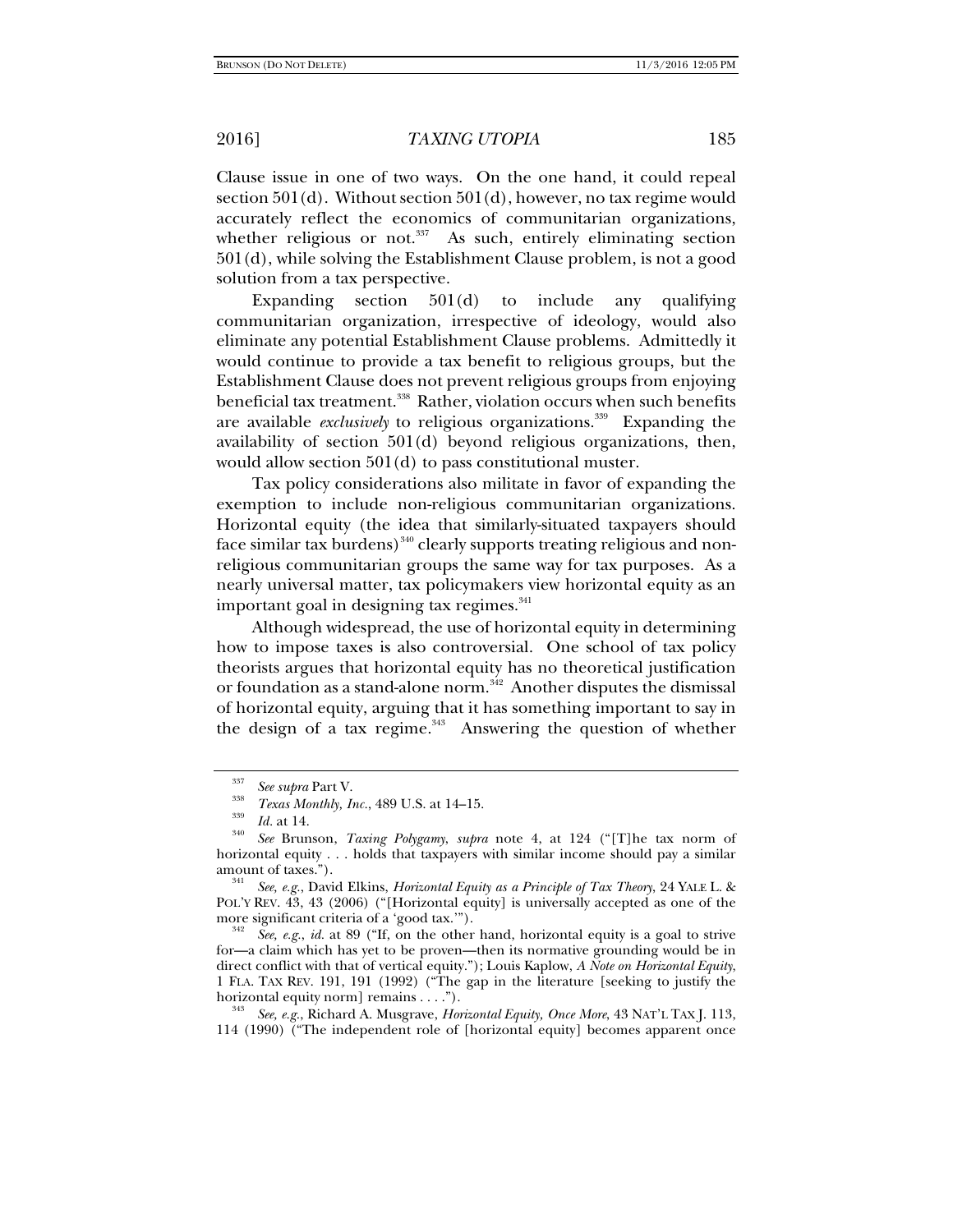horizontal equity should underlie decisions of how to tax individuals and entities is beyond the scope of this Article. It is also unnecessary to my conclusions that Congress should make section 501(d) exemption available to non-religious communitarian organizations. Even if commentators could definitively demonstrate that horizontal equity had no place in the design of tax regimes, a tax regime should treat identically-situated taxpayers identically.<sup>344</sup>

In determining whether two taxpayers are identical, Professor David Elkins argues that differences in "income, consumption patterns, marital status or place of residence" break the necessary identity between two taxpayers.<sup>345</sup> Some differences, however, must be irrelevant for tax purposes. If not, the idea of identical taxpayers becomes meaningless. Presumably, for example, differences in gender or race should not produce differences in tax liability, because such differences have no relation to a person's ability or duty to pay taxes.<sup>346</sup>

Similarly, there is no tax-relevant difference between a religious communitarian group where the members contribute all of their assets to a common treasury and receive support from that treasury, and a non-religious communitarian group where members contribute to and receive from an identical common treasury. The religious/secular divide does not change the economics of the communities, nor does it create any cognizable difference for tax purposes.

Notwithstanding the potential for identical religious and nonreligious communitarian organizations, they will almost certainly differ, whether in size, in organizational structure, or in the type of business in which they engage. Even if we accept that horizontal equity should not be treated as a stand-alone tax norm, however, these potential differences do not counter the conclusion that a section 501(d) election should be available to qualifying non-religious communitarian groups. Section 501(d) already applies broadly:

focus on an optimal outcome is replaced by comparison of second-best solutions."). 344 Elkins, *supra* note 341, at 44 ("Tautologically, any conceivable tax arrangement will treat identically situated taxpayers equally.").<br> $\frac{345}{1}$  *Id.* 

<sup>&</sup>lt;sup>346</sup> That such differences should not have tax relevance does not mean, however, that they do not. Professor Dorothy Brown, for example, has demonstrated that the benefits and burdens of taxes are distributed differently depending on race and gender. *See, e.g.*, Dorothy A. Brown, *Shades of the American Dream*, 87 WASH. U. L. REV. 329, 332 (2009) ("Government subsidies for homeownership, especially federal tax subsidies, create winners and losers generally along race and class lines."); Dorothy A. Brown, *Race, Class, and Gender Essentialism in Tax Literature: The Joint Return*, 54 WASH. & LEE L. REV. 1469, 1512 (1997) ("[T]his Article shows how the gender bias literature's focus on wives as secondary wage earners ignores how federal tax laws benefit upperincome white families and penalize African-American families . . . .").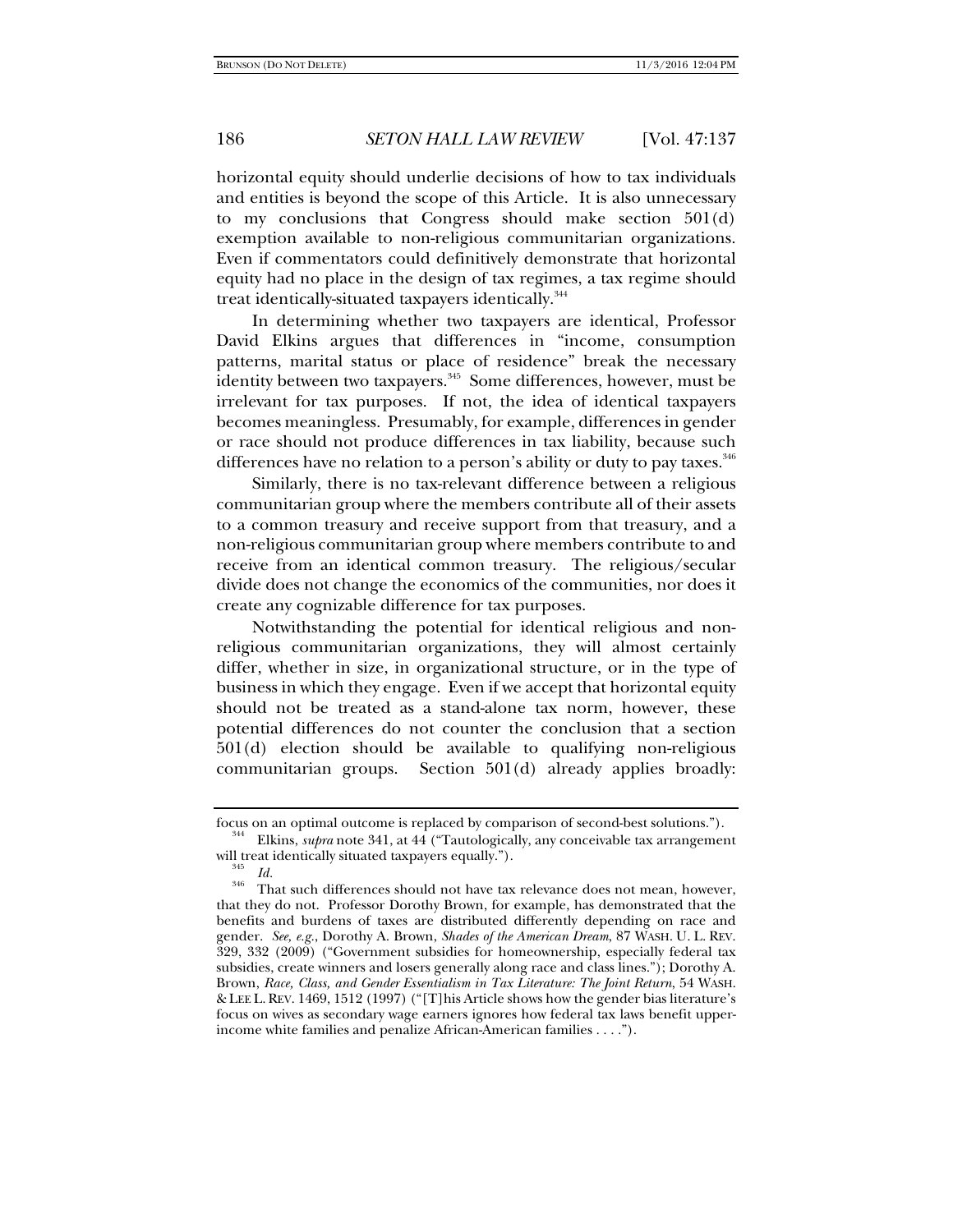*religious* communitarian groups' structures and economics vary, and yet these differing economics all fit within the ambit of section 501(d) as long as they have a common treasury. The differences between religious incentives to enter a communitarian organization and other incentives should not matter for tax purposes.

Eliminating the "religious or apostolic" requirement would provide benefits beyond meeting the policy requirements of horizontal equity, though. By expanding the availability of section 501(d) to nonreligious communitarian organizations, Congress would eliminate any potential violation of the Establishment Clause.<sup>347</sup>

Eliminating the "religious or apostolic" requirement would also significantly reduce the uncertainty and ambiguity surrounding which groups qualify under section  $501(d)$ .<sup>348</sup> Uncertainty imposes real and significant costs on taxpayers and on the public.<sup>349</sup> Although section 501(d) and its predecessors have only been available to *religious* or apostolic organizations since the provision's inception in 1936,<sup>350</sup> neither Congress nor the Treasury Department has seen fit to define the terms.<sup>351</sup> If Congress makes section  $501(d)$  available to nonreligious communitarian organizations, it will never need to make such a definition and will eliminate a significant source of uncertainty for communitarian organizations.

## B. *Reducing Ambiguity*

Although section 501(d) functions well enough, after more than three-quarters of a century, there are other details that merit examination and possible change. These changes will not only improve the effectiveness of the statutory scheme applicable to communitarian groups, but they may also reduce the incentives to use exempt communitarian groups as vehicles for tax avoidance.

As discussed above, by eliminating the requirement that an entity qualify as "religious or apostolic" for exemption under section 501(d), Congress would significantly diminish the ambiguity and uncertainty in the provision. $352$  It would also eliminate this uncertainty without needing to draft a definition. "Religious or apostolic" is not, however,

<sup>&</sup>lt;sup>347</sup> See supra notes 338–339 and accompanying text.<br><sup>348</sup> See supra notes 200–203 and accompanying text.

<sup>&</sup>lt;sup>349</sup> Leandra Lederman & Ted Sichelman, *Enforcement as Substance in Tax Compliance*, 70 WASH. & LEE L. REV. 1679, 1732–33 (2013).

<sup>&</sup>lt;sup>350</sup> See Revenue Act of 1936, ch. 690, §101(18), 49 Stat. 1648, 1675.<br><sup>351</sup> See I.R.C. § 501(d) (2015) (includes no definition of *religious* or *apostolic*); Treas. Reg. § 1.501(d)-1 (1960) (includes no definition of *religious* or *apostolic*); s*ee also* Twin Oaks Cmty., Inc. v. Comm'r, 87 T.C. 1233, 1244 (1986), *acq.*, 1987-2 C.B. 1. 352

*See supra* Part VI.A.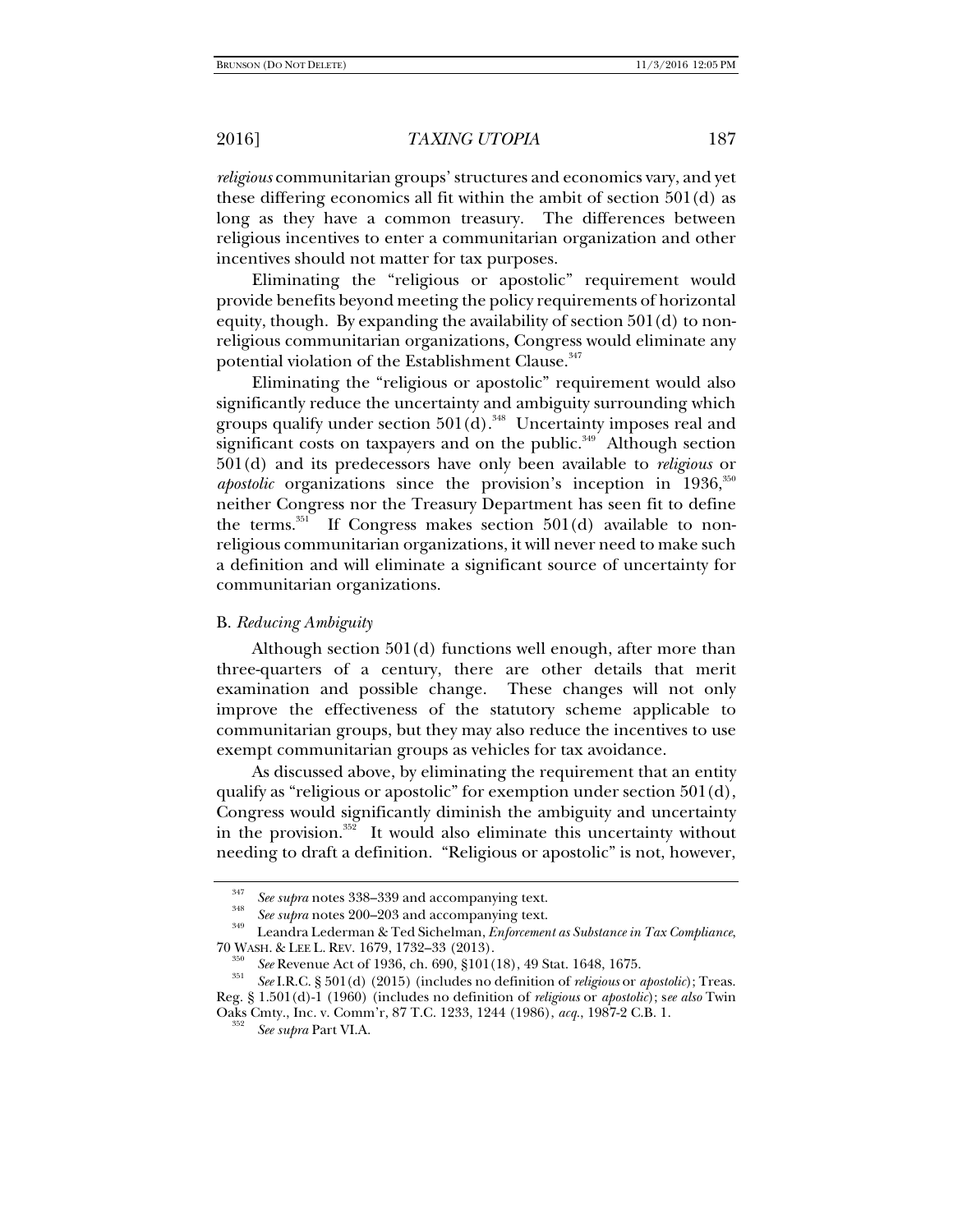the only source of uncertainty and ambiguity in section  $501(d)$ . A qualifying organization must also have a "common treasury or community treasury."353 Neither Congress nor the Treasury Department has deigned to define those terms, however.<sup>354</sup>

Unlike "religious or apostolic," Congress cannot—and should not—write "common or community treasury" out of the Code. The idea of a common treasury, used to provide for members of the communitarian organization, is the principal reason for section 501(d). If these organizations operated like normal corporations or normal partnerships, distributing or allocating their income pro rata according to equity-holders' interests, section 501(d) would be unnecessary. At the same time, though, eliminating 501(d) would flatten the range of economic structures available to communitarian groups, impoverishing economic experimentation.

To reduce the uncertainty created by the treasury requirement, Congress must define what it means by "common treasury or community treasury."355 Though the current Congress has no access to the original legislative intent in passing the predecessor to section  $501(d)$ , it can use its experience over the lifetime of the exemption to draft a definition that would work for communitarian groups today. The Tax Court provided a sensible starting point for that definition, holding that

an organization has a "common treasury" or "community treasury," as used in section  $501(d)$ , when all of the income generated internally by community-operated businesses and any income generated from property owned by the organization is placed into a common fund that is maintained by such organization and is used for the maintenance and support of its members, with all members having equal, undivided interests in this common fund, but no right to claim title to any part thereof.<sup>356</sup>

Although the Tax Court's definition provides a good starting

 $\frac{353}{354}$  I.R.C. § 501(d) (2015).

*Twin Oaks Cmty., Inc.*, 87 T.C. at 1243 ("Unfortunately, these terms are not defined in the Code or in the regulations.").<br><sup>355</sup> Alternatively, to the extent it does not want to or cannot define the terms, it

could instruct the Treasury Department to define them. I.R.C. § 7805(a) (2012) ("[T]he Secretary [of the Treasury] shall prescribe all needful rules and regulations for the enforcement of this title . . . ."). Congress can explicitly instruct the Treasury Department to issue this type of legislative regulation. *See, e.g.*, *id.* § 475(g) (2002) ("The Secretary shall prescribe such regulations as may be necessary or appropriate to carry out the purposes of this section  $\dots$ .").

*Twin Oaks Cmty., Inc.*, 87 T.C. at 1254.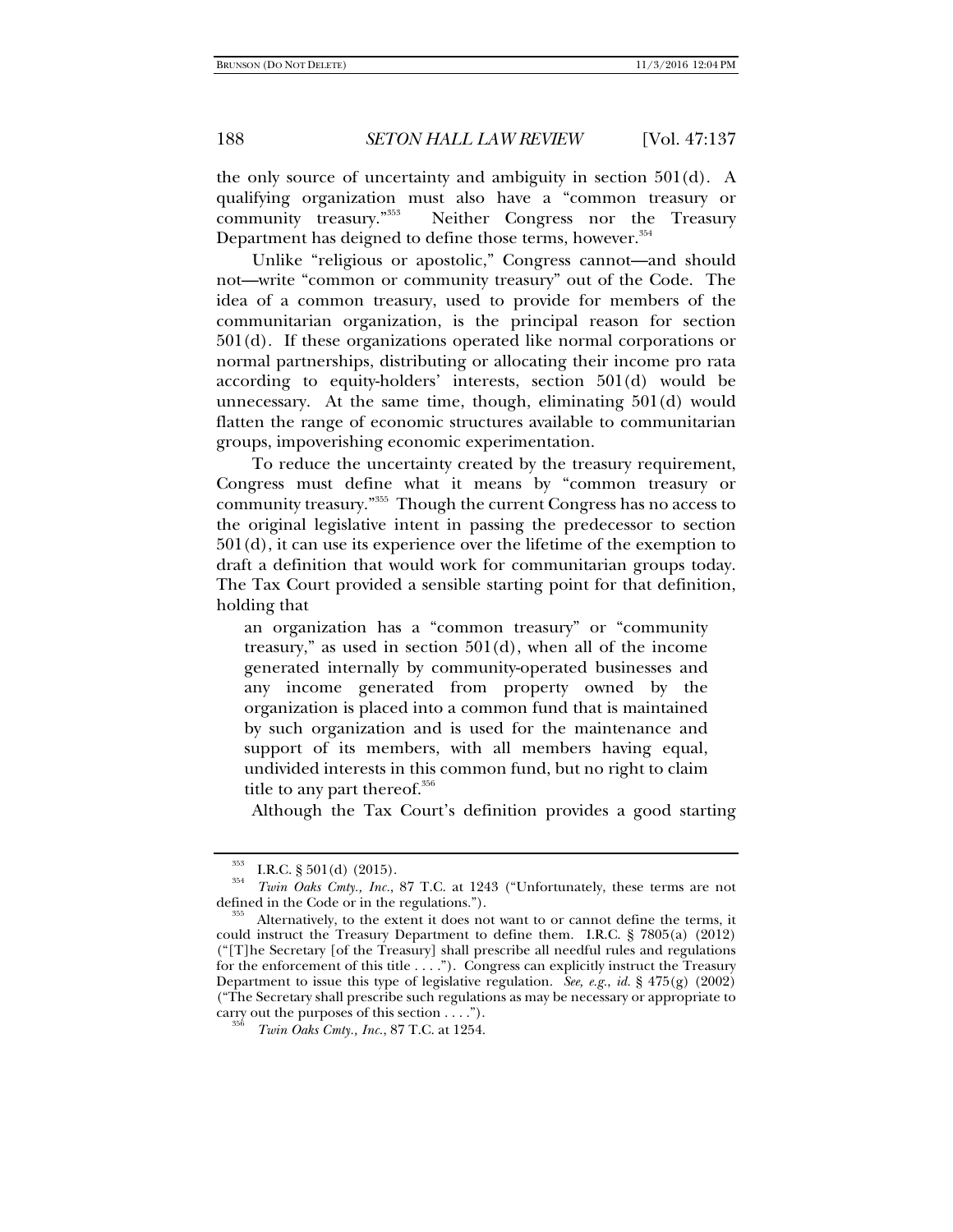point, Congress should nonetheless use caution before adopting it wholesale. In defining a common or community treasury, Congress should clarify that a qualifying communitarian organization need not allocate or distribute its income evenly among members. Such groups should have the flexibility, if they so desire, to allocate assets to their members according to some definition of need, rather than being required to allocate evenly or according to some sense of dessert.<sup>357</sup>

To ensure that qualifying communitarian organizations maintain this flexibility, the definition of common or community treasury should clarify that a qualifying communitarian organization cannot maintain anything akin to a capital account. Allocations and distributions to members must have no relation to the amount that the members contributed to the communitarian group, whether upon joining or subsequently. The tax law should allow communitarian organizations to remain flexible in their approach to allocations and distributions, not requiring, for example, that they only take into account need. But an organization that merely wants to allocate income according to investment already has a tax-advantaged vehicle available: such taxpayers can and should use subchapter K instead.

Finally, the definition of common or community treasury must make clear that members have no ongoing ownership interest in their contributions.358 This becomes important when members leave, or when the communitarian organization dissolves. Though some communitarian organizations do not distribute anything to departing members,<sup>359</sup> the tax law should not mandate non-distribution. No tax policy justification exists for preventing communitarian organizations from distributing assets to departing members if they desire to do so. Distributions to departing members and distributions in liquidation of the communitarian organization must, however, be treated by departing members as dividends, taxable at the members' ordinary rates.<sup>360</sup>

It is possible that the Tax Court's definition is broad enough to incorporate communitarian groups that allocate other than strictly pro rata or pro rata according

Prohibiting capital accounts may sufficiently demonstrate this lack of ongoing. ownership.<br><sup>359</sup> See supra note 266 and accompanying text.

<sup>&</sup>lt;sup>360</sup> Treating distributions to departing members in distributions in liquidation of communitarian organizations as dividends potentially parts ways with ordinary corporate taxation. A corporation can only pay dividends to the extent of its earnings and profits. I.R.C. §  $316(a)$  (2012). To the extent that a distribution exceeds a corporation's earnings and profits, a shareholder treats the excess as a return of capital to the extent of her basis in the shares, and as capital gain to the extent it exceeds her basis. *Id.* § 301(c)(2)–(3) (2012). Under section 501(d), though, distributions are not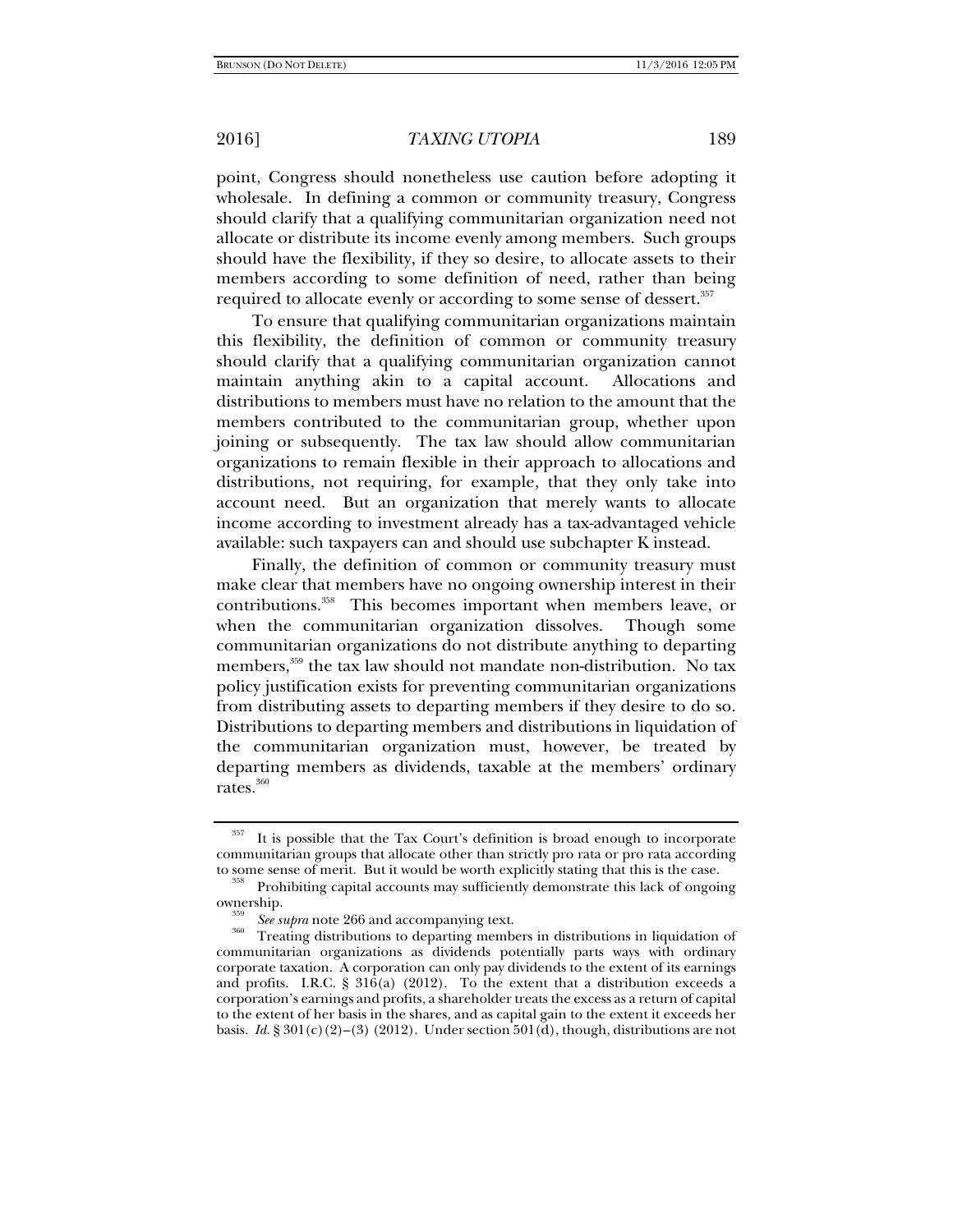Treating liquidating distributions as ordinary income differs from the tax consequences of dissociation in other entity tax regimes. Under the corporate income tax, for example, qualifying corporate distributions in redemption of a shareholder's stock can be treated as payment in exchange for that stock.<sup>361</sup> As a result, redeeming shareholders can qualify for advantageous capital gains rates on the amount they receive in excess of their basis.<sup>362</sup> Because members of communitarian organizations do not have ownership interests in the organization or capital accounts, however, the idea of distributions constituting capital gain or return of capital is meaningless. The Code should clarify that such distributions constitute dividends, however, to ensure that members of communitarian organizations do not try to treat liquidating distributions as tax-free or subject to preferential tax rates.

# C. *Utopian Groups Are Poor Vehicles for Tax Evasion*

Congress would undoubtedly prefer that the broader availability of section  $501(d)$  did not materially diminish federal revenue.<sup>363</sup> One argument against the expansion of section 501(d) would be the risk that such expansion would encourage taxpayers to form communitarian organizations rather than standard C corporations to avoid the second layer of taxation. To the extent that people favored these communitarian organizations, fewer taxable corporations would exist, which, in turn, could erode the corporate tax base.<sup>364</sup> If, in fact,

have to raise taxes, either generally or on another group of taxpayers, to make up for the lost revenue, essentially causing other taxpayers to subsidize utopian groups. While such intra-taxpayer subsidies are permissible, there does not appear to be a compelling reason for subsidy in this case.<br><sup>364</sup> Similar concerns about widespread use of master-limited partnership sparked

the enactment of the publicly traded partnership rules. *See, e.g.*, Susan Pace Hamill, *The Taxation of Domestic Limited Liability Companies and Limited Partnerships: A Case for Eliminating the Partnership Classification Regulations*, 73 WASH. U. L. Q. 565, 577 (1995) ("[I]n 1987 Congress added section 7704 to the Code, which conclusively treats publicly traded partnerships as corporations for tax purposes. This legislative determination of corporate status was based on the assumption that publicly traded partnerships eroded the corporate tax base.") (internal footnotes omitted).

actually dividends; they are only "treated as a dividend received." *Id.* § 501(d) (2015). Because members of these communitarian organizations are not shareholders in the entity, their taxable income should not be constrained by the organization's earnings and profits. In the taxation of communitarian organizations, any liquidating distribution should be taxable to the departing member as if it were a dividend.<br><sup>361</sup> Id. § 302(a) (2010).

<sup>&</sup>lt;sup>362</sup> *See, e.g.*, I.R.C. § 301(c)(2)–(3) (2012); Metzger Trust v. Comm'r, 76 T.C. 42, 49 (1981) ("Section 302(a) treats such [redemption] distributions as 'payment in exchange for the stock,' taxable as capital gain."), *aff'd*, 693 F.2d 459 (5th Cir. 1982).<br><sup>363</sup> If it did significantly reduce federal revenue, the federal government would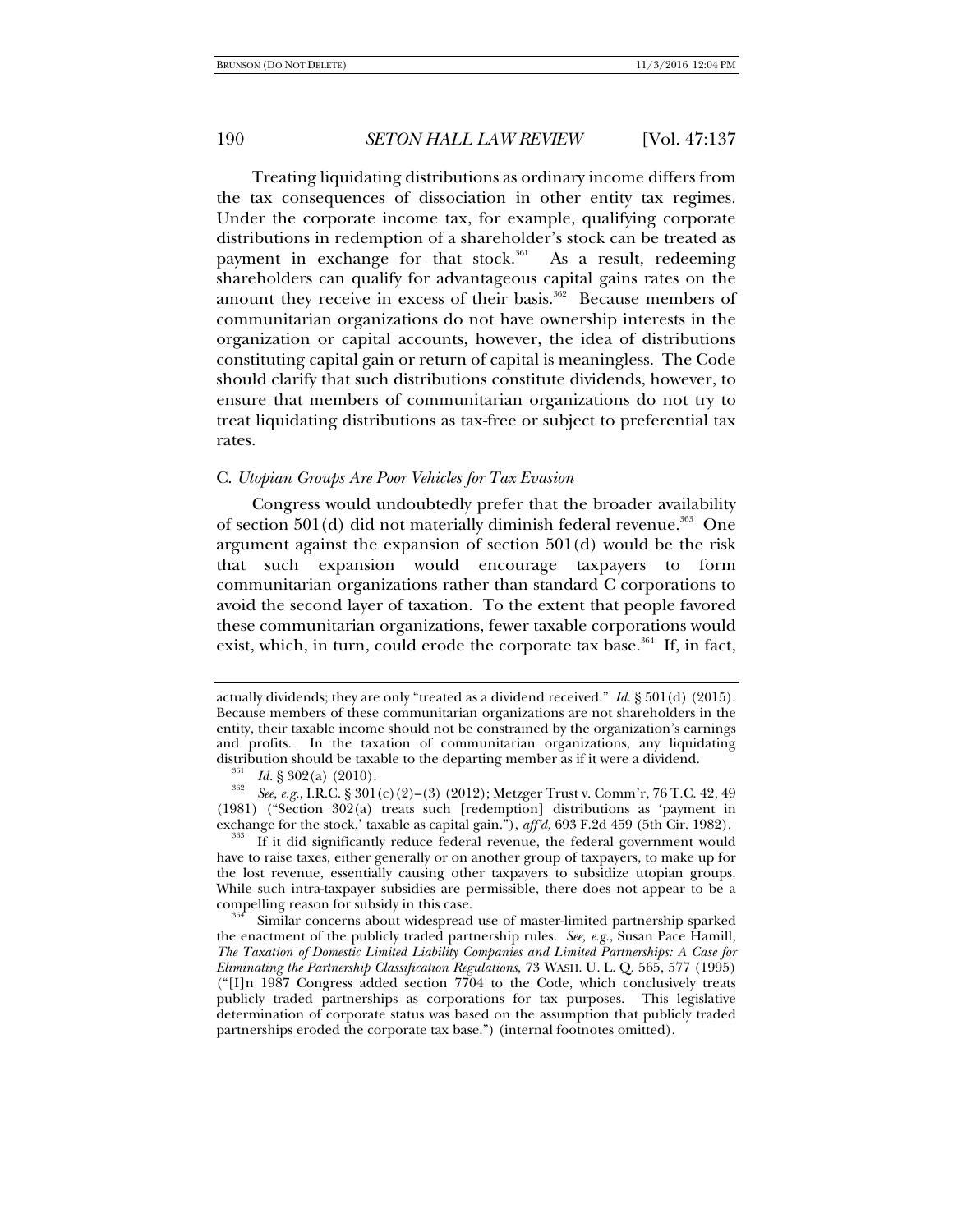it would do so, that may be sufficient reason not to expand the availability of section  $501(d).$ <sup>365</sup>

However, people are unlikely to use communitarian organizations in a manner that would erode the corporate tax base. Given that members of communitarian organizations exempt under section 501(d) must pay taxes on their share of the organization's income, whether or not the organization distributes its income,<sup>366</sup> these organizations offer no way for individuals to defer their taxes. With ordinary corporations, on the other hand, while the corporation pays taxes on its income, shareholders do not owe taxes until the corporation distributes its income to them.<sup>367</sup> Under current law, when shareholders receive dividends from most U.S. and some foreign corporations, they pay taxes at preferential long-term capital gain rates.<sup>368</sup> Members of communitarian organizations exempt under section 501(d), however, do not get the benefit of the preferential rate on dividends.369 Rather, they pay taxes on both actual and deemed dividends at their marginal tax rate. While that marginal rate may be low for members of utopian communitarian organizations,<sup>370</sup> people considering forming a communitarian group for tax-evasive purposes would likely pay taxes at higher marginal rates. Such higher-income individuals have more incentive to structure their affairs to avoid taxes than do low-income individuals. $371$ 

While section 501(d) provides that communitarian organizations and their members pay less collectively in taxes than if the organization were subject to the corporate income tax, exempting communitarian organizations from entity-level taxation does not meaningfully erode the tax base. Religious and apostolic organizations exist primarily as a legal form to hold the communal property. Without that legal form, communitarian groups could instead have members contribute the property to an individual or have them continue to hold title to the

<sup>365</sup> *Cf.* Victor Fleischer, *Taxing Blackstone*, 61 TAX L. REV. 89, 114 (2008) ("While certainly not a crime, there is something to be said for responding swiftly to new

<sup>&</sup>lt;sup>366</sup> I.R.C. § 501(d) (2015).<br><sup>367</sup> *Id.* § 301(c)(1) (2012).<br>*Id.* § 1(h)(11) (2012).

 $\frac{369}{370}$  *Id.* § 1(h)(11)(B)(ii)(I).

*See, e.g.*, MILLER, THE 60S COMMUNES, *supra* note 134, at 34 ("By the prevailing standards of a relentlessly acquisitive society, Drop City was always an economic disaster area . . . . To visitors, the place often seemed engulfed in poverty . . . .").<br><sup>371</sup> *Cf.* Andrew Johns & Joel Slemrod, *The Distribution of Income Tax Noncompliance*,

<sup>63</sup> NAT'L TAX J. 397, 412 (2010) ("[W]hen taxpayers are arrayed by their estimated 'true' income, the ratio of aggregate misreported income to true income generally increases with income.").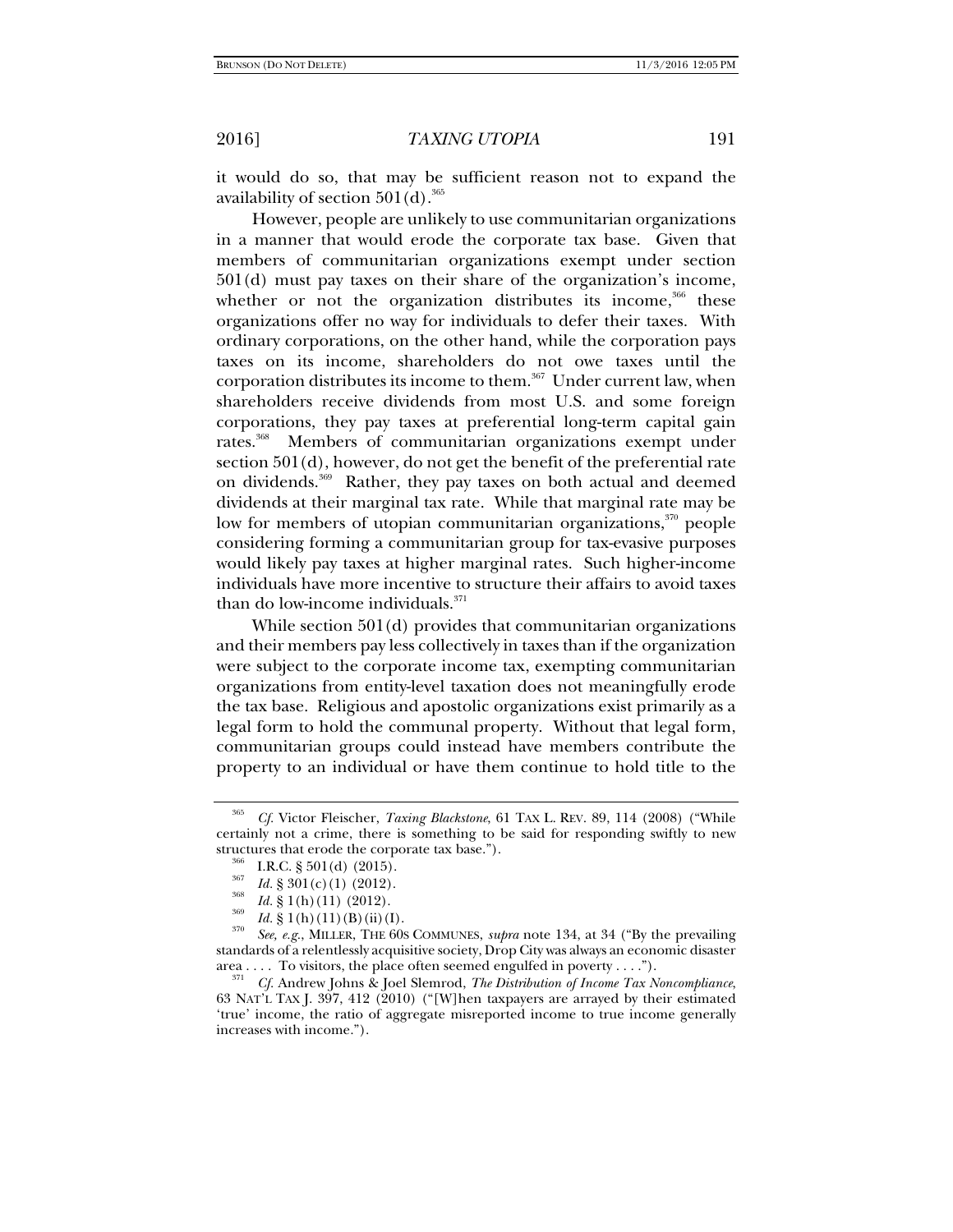property personally. In either event, the tax law would not impose a second layer of taxation. Either alternative form of ownership, while preferable to facing double taxation, represents a distortion in the members' economic preferences. These alternatives may also provide worse non-tax outcomes for members. If an individual owned all of the property personally, for example, the members would have no substantial protection from that individual's misuse of the property for her private benefit.

### D. *Preventing Utopian Tax Evasion*

This is not to say, of course, that exempting utopian groups from entity-level taxation provides *no* opportunities for tax evasion. There are two broad avenues that members of religious and apostolic organizations could use to exploit the exemption and illegitimately reduce their taxes. The first is in the exchange of appreciated assets. If an individual transfers an appreciated asset in exchange for other assets, she must pay taxes on the unrealized appreciation.<sup>372</sup> If, however, she contributes it to a communitarian organization, she recognizes no gain or loss on the property. $373$  The communitarian organization could then distribute it to another member of the group, ideally also tax-free.

In fact, this type of transaction—called a "mixing bowl" transaction—can occur under subchapter  $K^{374}$  Partners do not recognize gain on the contribution of appreciated property to a partnership.<sup>375</sup> Likewise, neither a partnership nor its partners Likewise, neither a partnership nor its partners recognizes gain when the partnership distributes appreciated property.<sup>376</sup> To combat these mixing bowl transactions, Congress enacted "a highly complex set of rules that distinguishes between partnership transactions and mixing bowl sales, with safe harbor periods, presumptions, exceptions, required risk allocations, allowable preferred returns, accommodation partner rules, and dozens of examples."377

Under the expanded definition of "common or community

Treas. Reg. § 1.1001-1(a) (2015) ("[T]he gain or loss realized  $\dots$  from the exchange of property for other property differing materially either in kind or in extent, is treated as income or as loss sustained.").

<sup>&</sup>lt;sup>373</sup> See, e.g., Campbell v. Prothro, 209 F.2d 331, 336 (5th Cir. 1954) (holding that gifting appreciated property does not constitute a realization event).

David A. Weisbach, Formalism in the Tax Law, 66 U. CHI. L. REV. 860, 863 (1999).<br>
T.R.C. § 721(a) (2012).<br>
Id. § 731(a) (1997).<br>
<sup>375</sup><br>
<sup>377</sup><br>
<sup>377</sup>

*See* I.R.C. §§ 704(c)(1)(B) (2004), 707(a)(2)(B) (1986), 737 (2012); Weisbach, *supra* note 374, at 864.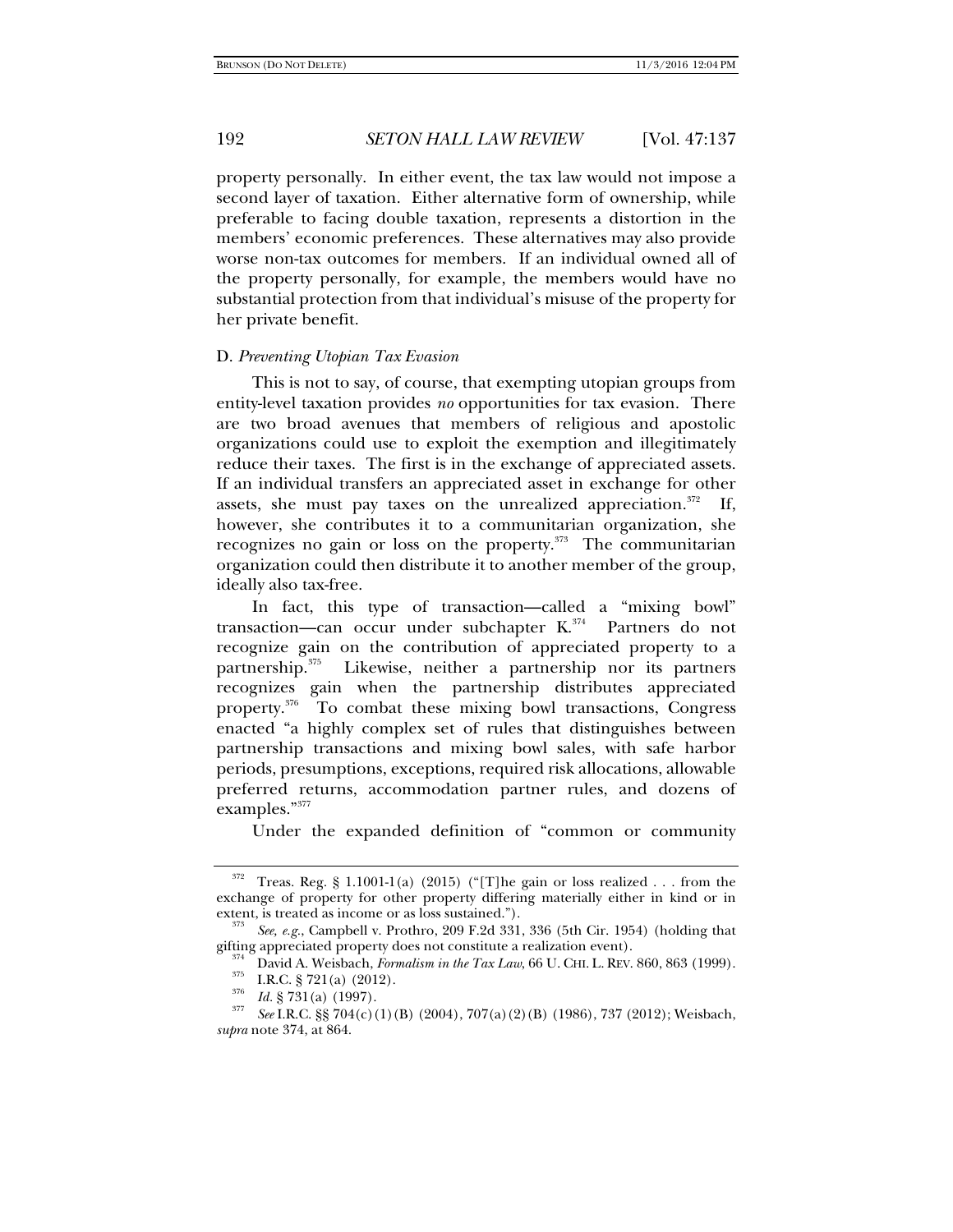treasury" I propose, $378$  however, religious and apostolic organizations would not need complex rules to police this type of tax evasion. While contributing an appreciated asset to a communitarian organization would still not constitute a realization event, any distribution to another member would be taxable to that member. So, while the donor could avoid paying tax, the recipient would pay tax on its full value (at ordinary rates), significantly reducing taxpayers' incentives to abuse the communitarian form.

The second type of tax evasion exempt communitarian organizations could facilitate is evasion of payroll taxes. The allocations members receive from the communal organization are treated as dividends for tax purposes. The I.R.S. has held that although members of religious or apostolic groups must include these deemed dividends in their gross income for federal income tax purposes, they do not need to include the deemed dividends in calculating their self-employment  $\text{tax.}^{379}$  Nor does the communitarian organization need to withhold payroll taxes.<sup>380</sup> The ability to avoid these payroll and self-employment taxes represents real savings: under current law, these payroll taxes total 15.3 percent of an employee's wages, with half paid by the employee and half by the employer.<sup>381</sup> Selfemployed individuals are liable for the full 15.3 percent (of selfemployment, rather than wage, income) themselves.<sup>382</sup>

To the extent an individual can transform her wage or selfemployment income into dividend income, then, she can significantly reduce her overall tax liability. And to the extent she can control the allocations of a communitarian group, the structure of section 501(d) would allow her to do so. At least some religious and apostolic groups use their allocations to replace paying wage income to their members,

<sup>378</sup> <sup>379</sup> See supra notes 358–362 and accompanying text.<br><sup>379</sup> Rev. Rul. 58-328, 1958-1 C.B. 327.<br><sup>380</sup> S. St. Line United States, 696, E.3.1, 590, 596, (0:1)

*See* Stahl v. United States, 626 F.3d 520, 526 (9th Cir. 2010) ("SHB [a religious or apostolic organization] does provide for all of the members' personal needs, including food, clothing, housing, medical care, and education, but it does not treat those as wages (it does not pay payroll taxes for them).").

Because of various ceilings and floors, certain taxpayers may owe more or less than 15.3 percent. Broadly speaking, the employee's share of Social Security taxes is 6.2 percent of her wages, with an additional Medicare tax of 1.45 percent of those wages. I.R.C. § 3010(a), (b) (2012). Her employer owes an excise tax of an additional 6.2 percent and 1.45 percent of her wages, respectively. *Id.* § 3111(a)–(b) (2015). The Social Security portion of the payroll taxes is capped, see *id.* § 3121(a)(1) (2014), but the Medicare tax is uncapped and, in fact, is increased by 0.9 percentage points on income above a certain amount. *Id.*  $\S 3101(b)(2)$  (2014).

*Id.* § 1401(a)–(b) (2014).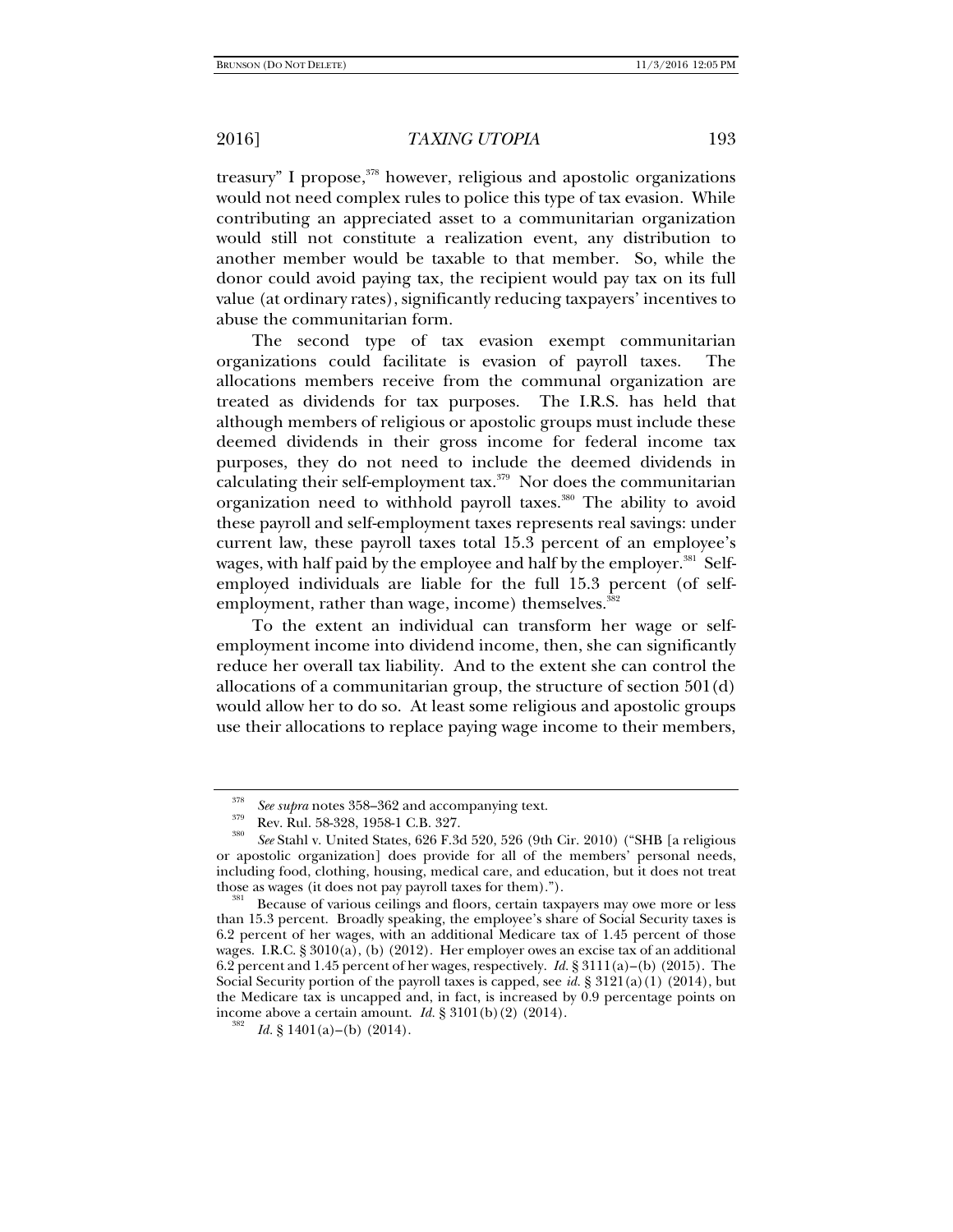in spite of the members' working for organization-owned businesses.<sup>383</sup>

Any controlled pass-through entity risks transforming compensation for services into passive income, not subject to payroll taxes. This risk is not purely theoretical. In *David E. Watson, P.C. v. United States*, for example, an accountant formed a wholly-owned S corporation, which held his interest in the accounting firm he worked for.<sup>384</sup> The S corporation paid him  $$24,000$  a year for the two years at issue, and distributed the rest of his share of the firm's income—  $$203,651$  and  $$175,470$ , respectively—as dividends.<sup>385</sup> For non-tax purposes—and, for that matter, for *income tax* purposes—whether he received the income as salary or dividends made no difference. But by shifting his income from wage income to dividend income, the accountant saved thousands of dollars in payroll taxes.<sup>386</sup> Similarly, some argue that private investment fund managers use carried interest to convert compensation for services into passive income.<sup>387</sup> This passive income is taxed at preferential rates, but it is also free from payroll taxes.<sup>388</sup> By using pass-through entities to transform their active income into passive income, taxpayers can significantly reduce their net taxes.

Even if Congress declines to expand the availability of section 501(d) to non-religious communitarian organizations, it should provide the I.R.S. with explicit authority to prevent taxpayers from exploiting this loophole in the tax law. Expanding the availability of section 501(d) would put more pressure on government revenues as more people could structure their affairs such that they were both members and employees of a communitarian group. As employees, they could minimize their wage income, thus minimizing their payroll taxes. As members, though, they could make up the lost wages

<sup>383</sup> *See Stahl*, 626 F.3d at 526 ("[I]t cannot be doubted that SHB does not withhold taxes, including Social Security taxes, or withhold workers' compensation or unemployment insurance.").<br><sup>384</sup> Watson v. United States, 668 F.3d 1008, 1012 (8th Cir. 2012).<br><sup>385</sup> *Id.* at 1012–13.<br>*Id.* at 1013 (tax court imposed \$23,431.23 of taxes, interest, and penalties). This

tax shelter is commonly known as the "John Edwards Shelter." Emily Ann Satterthwaite, *Entry-Level Entrepreneurs and the Choice-of-Entity Challenge*, 10 PITT. TAX REV. 139, 143 n.3 (2013).

<sup>387</sup> *See* Samuel D. Brunson, *Taxing Investment Fund Managers Using a Simplified Markto-Market Approach*, 45 WAKE FOREST L.REV. 79, 101 (2010) ("[T]he debate [over carried interest] has so far focused on whether carried interest is a return to capital or to labor . . . ."). 388 Willard B. Taylor, *Payroll Taxes—Why Should We Care? What Should Be Done?*, 137

TAX NOTES 983, 994 (2012) ("[A] consequence of treating [carried interest] as ordinary would make it subject to the tax on self-employment income.") (footnote omitted).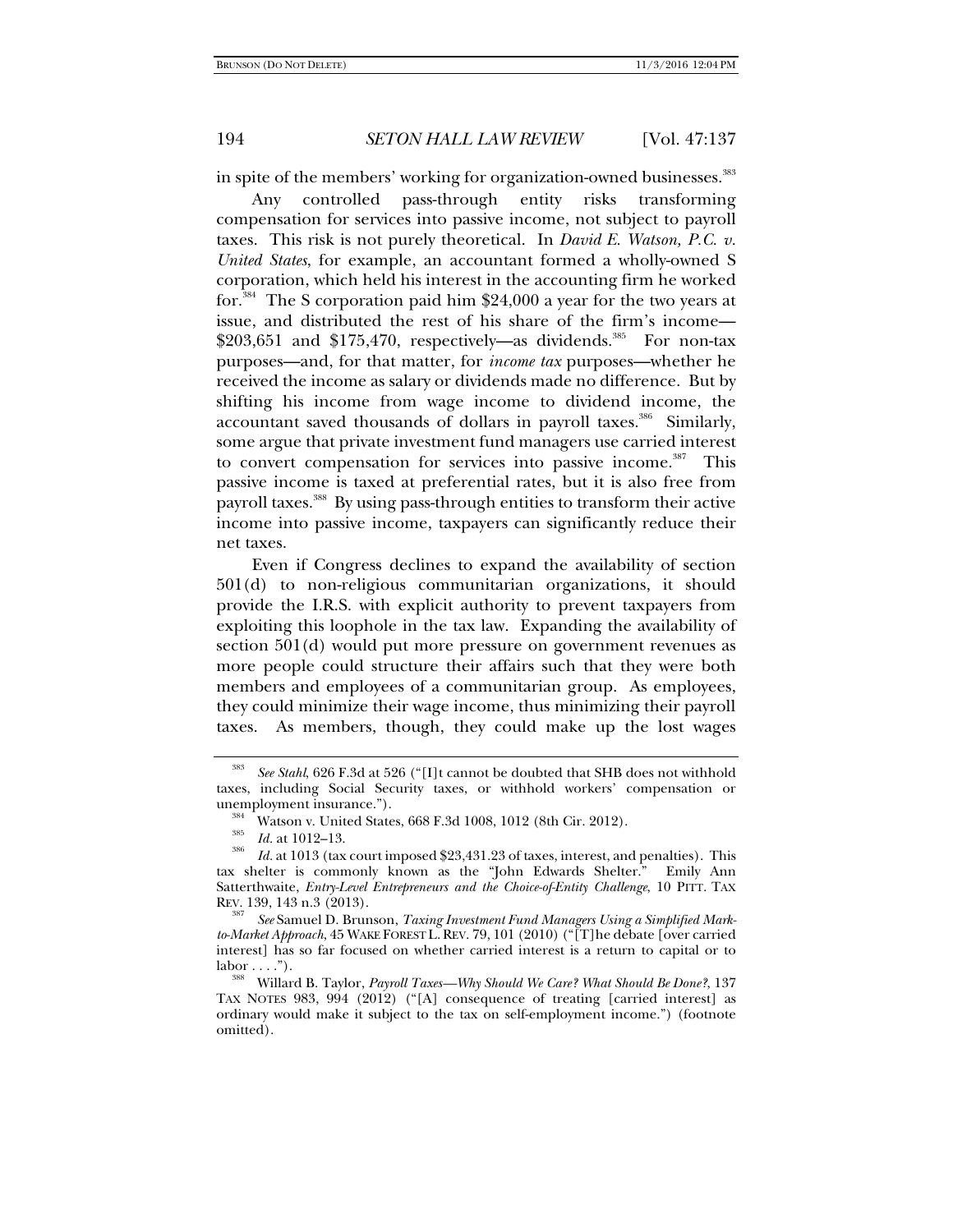through increasing their allocations. While they would pay income taxes on the full amount at their marginal tax rates, they would not pay payroll taxes.

Still, the dollar amounts at issue with this loophole are likely small, given both that communitarian organizations generally do not provide their members with significant amounts of income and given that relatively few communitarian organizations exist in the United States. Instead of further complicating section  $501(d)$ , the simplest way to prevent members of exempt communitarian organizations from exploiting this payroll tax (and other unforeseen types of tax evasion) would be to include an anti-abuse provision in the Code or in the Treasury regulations.<sup>389</sup> That provision could provide the I.R.S. with the authority to recast a communitarian organization's transactions if its transactions violated the purposes underlying section  $501(d)$ .<sup>390</sup>

# VII. CONCLUSION

Because the tax law applies broadly to all U.S. taxpayers, it must calibrate its default assumptions to the economics facing most Americans. For certain individuals and groups, though, such assumptions create bad results. In those cases, it may be worth risking some additional complexity to accommodate the different economics.

Congress has demonstrated, in enacting section 501(d), that it is capable of navigating this terrain. Section 501(d) does an excellent job of reflecting the economics of many communal organizations, but, in its current form, it also leaves many stuck in the rules designed for participants in the United States' default capitalism. Among other

<sup>389</sup> Anti-abuse rules are, in some ways, more problematic than bright-line rules. For example, because of the vagueness inherent in an anti-abuse rule, they raise the costs of tax compliance. Sheldon I. Banoff, *The Use and Misuse of Anti-Abuse Rules*, 48 TAX LAW. 827, 835–36 (1995). As an alternative, Congress could require communitarian organizations to pay member-employees an arm's-length salary. Such a bright-line rule is complicated to administer, though. The transfer pricing rules, for example, require transactions between related parties to have arm's-length pricing. Treas. Reg. § 1.482- 1(b)(1) (2015). The regulations to implement those arm's-length prices currently comprise 191 pages in the Code of Federal Regulations. *See* 26 C.F.R. §§ 1.482-0--1.482- 9 (2016). Compared with that level of complexity, the vagueness of an anti-abuse rule would likely impose less of an administrative burden on taxpayers than a bright-line rule. 390 This type of anti-abuse rule could be modeled after the subchapter K anti-abuse

rule. That rule, found in the Treasury regulations, first lays out the intent underlying subchapter K. Treas. Reg. § 1.701-2(a) (1995). It then provides that, if a partnership is used in a way that violates that intent, the Commissioner has authority to "recast the transaction for federal tax purposes, as appropriate to achieve tax results that are consistent with the intent of subchapter  $\overline{K}$ , in light of the applicable statutory and regulatory provisions and the pertinent facts and circumstances." *Id.* § 1.701-2(b).